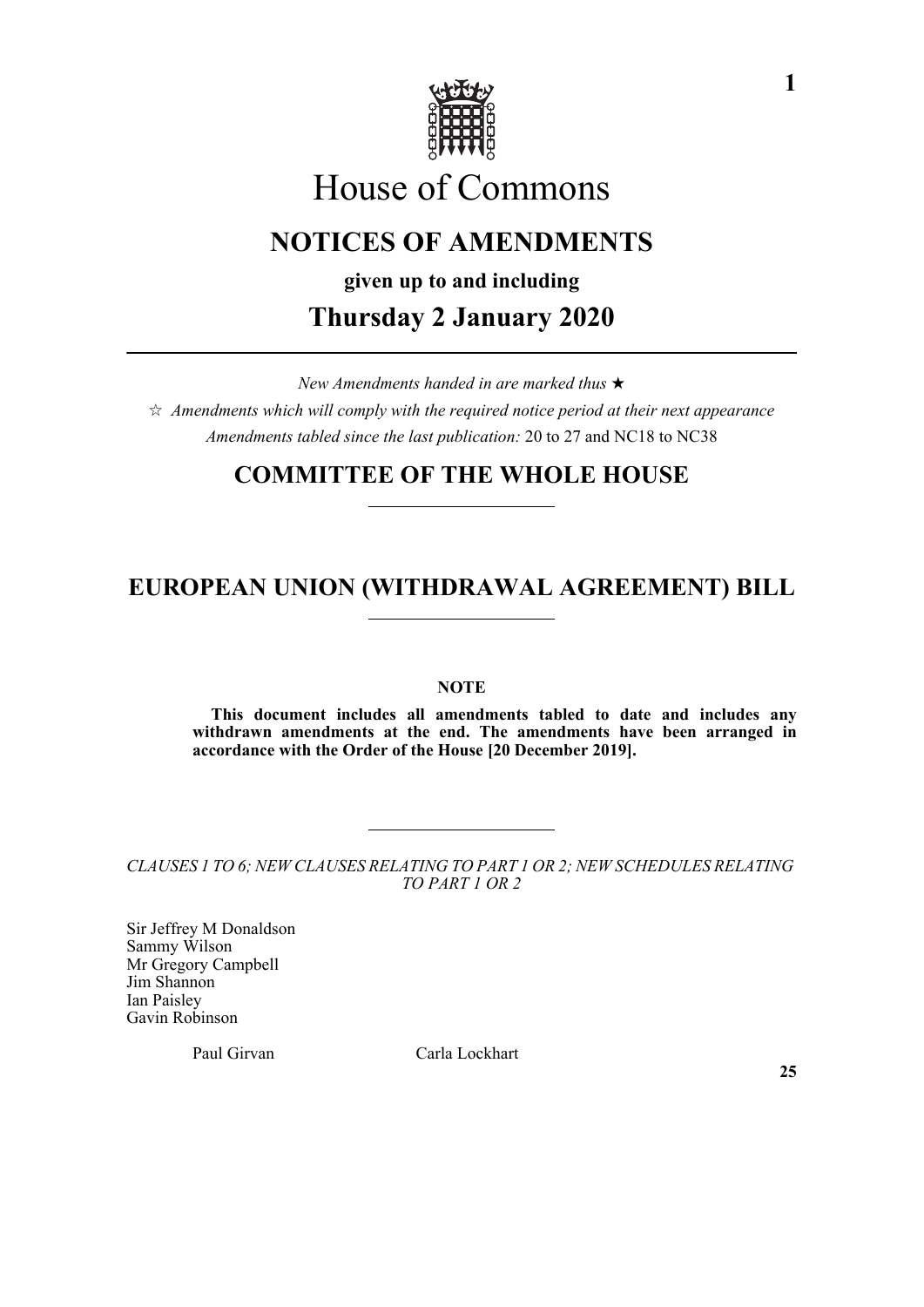- $\star$  Clause 5, page 6, line 33, at end insert—
	- "(6) It shall be an objective of the Government, in accordance with Article 13 (8) of the Protocol on Ireland/Northern Ireland, to reach agreement on superseding the provisions of the Protocol in every respect as soon as practicable."

## *Member's explanatory statement*

*This amendment is aimed at using the existing provisions of the withdrawal agreement to remove the Ireland/Northern Ireland Protocol as soon as possible.*

Jeremy Corbyn Keir Starmer Paul Blomfield Thangam Debbonaire Valerie Vaz Mr Nicholas Brown

Nick Thomas-Symonds Kerry McCarthy

**NC4**

To move the following Clause—

#### **"Extension of the implementation period**

 After section 15 of the European Union (Withdrawal) Act 2018 (publication of and rules of evidence) insert—

## **"15A Extension of the implementation period**

- "(1) A Minister of the Crown must seek to secure agreement in the Joint Committee to a single decision to extend the implementation period by two years, in accordance with Article 132 of the Withdrawal Agreement unless one or more condition in subsection (2) is met.
- (2) Those conditions are—
	- (a) it is before 15 June 2020;
	- (b) an agreement on the future trade relationship has been concluded;
	- (c) the House of Commons has passed a motion in the form set out in subsection (3) and the House of Lords has considered a motion to take note of the Government's intention not to request an extension.
- (3) The form of the motion mentioned in subsection  $(2)(c)$  is "That this House approves of the Government's decision not to apply for an extension to the period for implementing the agreement between the United Kingdom and the EU under Article 50(2) of the Treaty on European Union which sets out the arrangements for the United Kingdom's withdrawal from the EU".
- (4) If the Joint Committee does not agree the extension specified in subsection (1) but EU representatives on the Joint Committee indicate that they would agree an extension for a shorter period, a Minister of the Crown must move a motion in the House of Commons to agree the shorter period proposed, and if that motion is agreed, a Minister of the Crown must agree that shorter extension in the Joint Committee.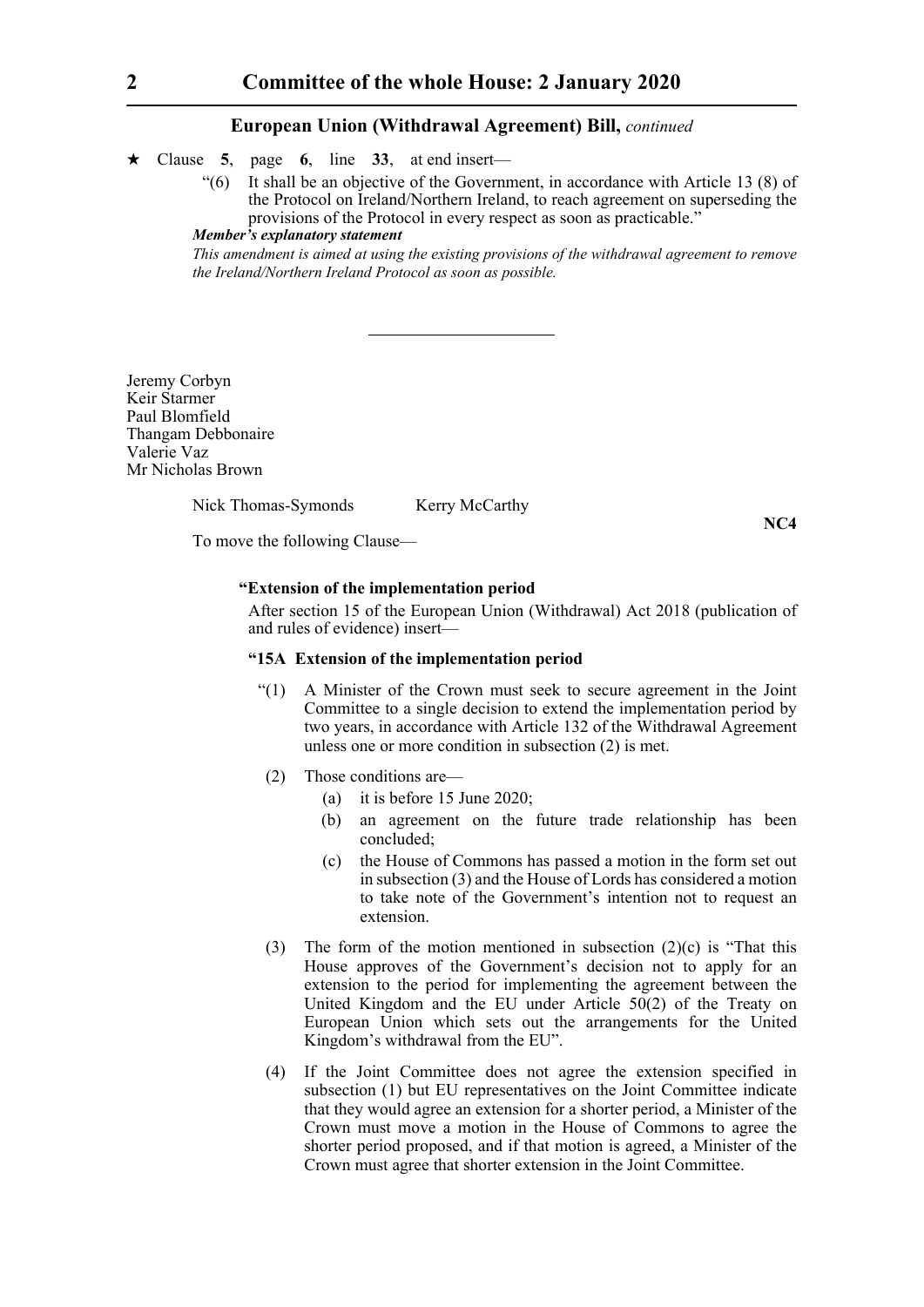(5) Any Minister of the Crown who attends the Joint Committee may seek agreement to terminate the implementation period if a final agreement on the future trade relationship is ratified before the end of the implementation period."

# *Member's explanatory statement*

*This new clause would restore the role for Parliament in deciding whether to extend transition to avoid a WTO Brexit.*

Mr Mark Francois Mr Nigel Evans Sir David Amess Sir Jeffrey M Donaldson Mr Laurence Robertson Andrew Rosindell

**NC19**

 $\star$  To move the following Clause—

#### **"Exit day chimes of Big Ben**

- (1) The United Kingdom leaves the European Union, in accordance with Article 50 (2) of the Treaty on European Union, at 11.00pm Greenwich Mean Time on Friday 31 January 2020.
- (2) The Speaker of the House of Commons and the Corporate Officer of the House of Commons, together with any other relevant parliamentary authorities, must make arrangements for the occasion in subsection (1) to be marked by the sounding of the hourly chimes including eleven strikes of the principal bell (Big Ben) of the Great Clock in the Elizabeth Tower of the Houses of Parliament at 11.00pm Greenwich Mean Time on Friday 31 January 2020."

Sir Edward Davey Mr Alistair Carmichael

 $\star$  To move the following Clause—

**NC36**

#### **"Extension of implementation period**

After section 15 of the European Union (Withdrawal) Act 2018 (publication and rules of evidence) insert—

# **"15A Extension of implementation period**

- (1) If by 1 June 2020, agreements on both of the matters specified in subsection (2) have not been concluded, any Minister of the Crown who attends the Joint Committee must seek to secure agreement in the Joint Committee to a single decision to extend the implementation period by two years, in accordance with Article 132 of the Withdrawal Agreement.
- (2) The specified matters for the purposes of subsection (1) are—
	- (a) the future trade relationship between the United Kingdom and the EU.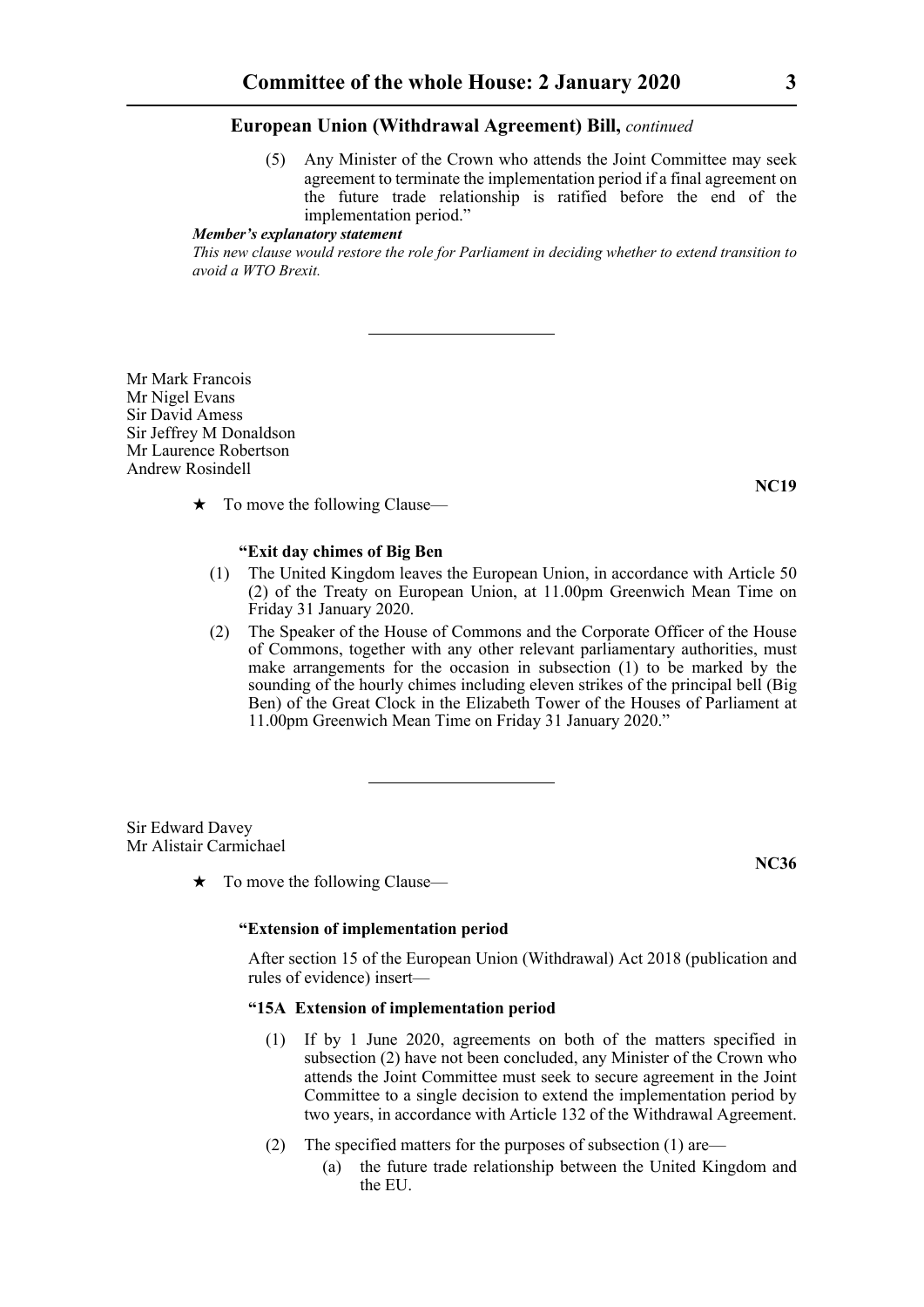- (b) a security partnership including law enforcement and judicial cooperation in criminal matters.
- (3) If the Joint Committee does not agree the extension specified in subsection (1) but EU representatives on the Joint Committee indicate that they would agree an extension for a shorter period, a Minister of the Crown must move a motion in the House of Commons to agree the shorter period proposed, and if that motion is agreed, a Minister of the Crown must agree that shorter extension in the Joint Committee.
- (4) Any Minister of the Crown who attends the Joint Committee may seek agreement to terminate the implementation period if final agreements on both of the matters specified in subsection (2) are ratified before the end of the implementation period.""

# *Member's explanatory statement*

*This new clause would require the UK Government to seek an extension to the implementation period if agreements on trade and security have not been completed by 1 June 2020.*

### *CLAUSES 7 TO 14; SCHEDULE 1; CLAUSE 15; SCHEDULE 2; CLAUSES 16 AND 17; NEW CLAUSES RELATING TO PART 3; NEW SCHEDULES RELATING TO PART 3*

Stuart C McDonald Joanna Cherry Patrick Grady Dr Philippa Whitford

**5**

**6**

Clause **7**, page **9**, line **36**, leave out from "Crown" to end of Clause and insert "must by regulations make provision—

- "(a) implementing article  $18(4)$  of the withdrawal agreement (right of eligible citizens to residence documents proving legal status), including making provision for a physical document;
- (b) implementing article 17(4) of the EEA EFTA separation agreement (right of eligible citizens to residence documents proving legal status) including making provision for a physical document; and
- (c) implementing article 16(4) of the Swiss citizens' rights agreement (right of eligible citizens to residence documents proving legal status)."

#### *Member's explanatory statement*

*This amendment would mean that EEA and Swiss citizens residing in the UK would automatically have rights under article 18(4) of the withdrawal agreement (and equivalent provisions in the EEA EFTA and Swiss citizens rights agreements) rather than having to apply for them, and would have the right to a physical document proving their status.*

Stuart C McDonald Joanna Cherry Patrick Grady Dr Philippa Whitford

> Clause **7**, page **10**, line **41**, at end insert— "(3A) Regulations made under this section shall apply to— (a) the rights of all persons eligible for leave to enter or remain in the United Kingdom by virtue of—

> > (i) the withdrawal agreement, or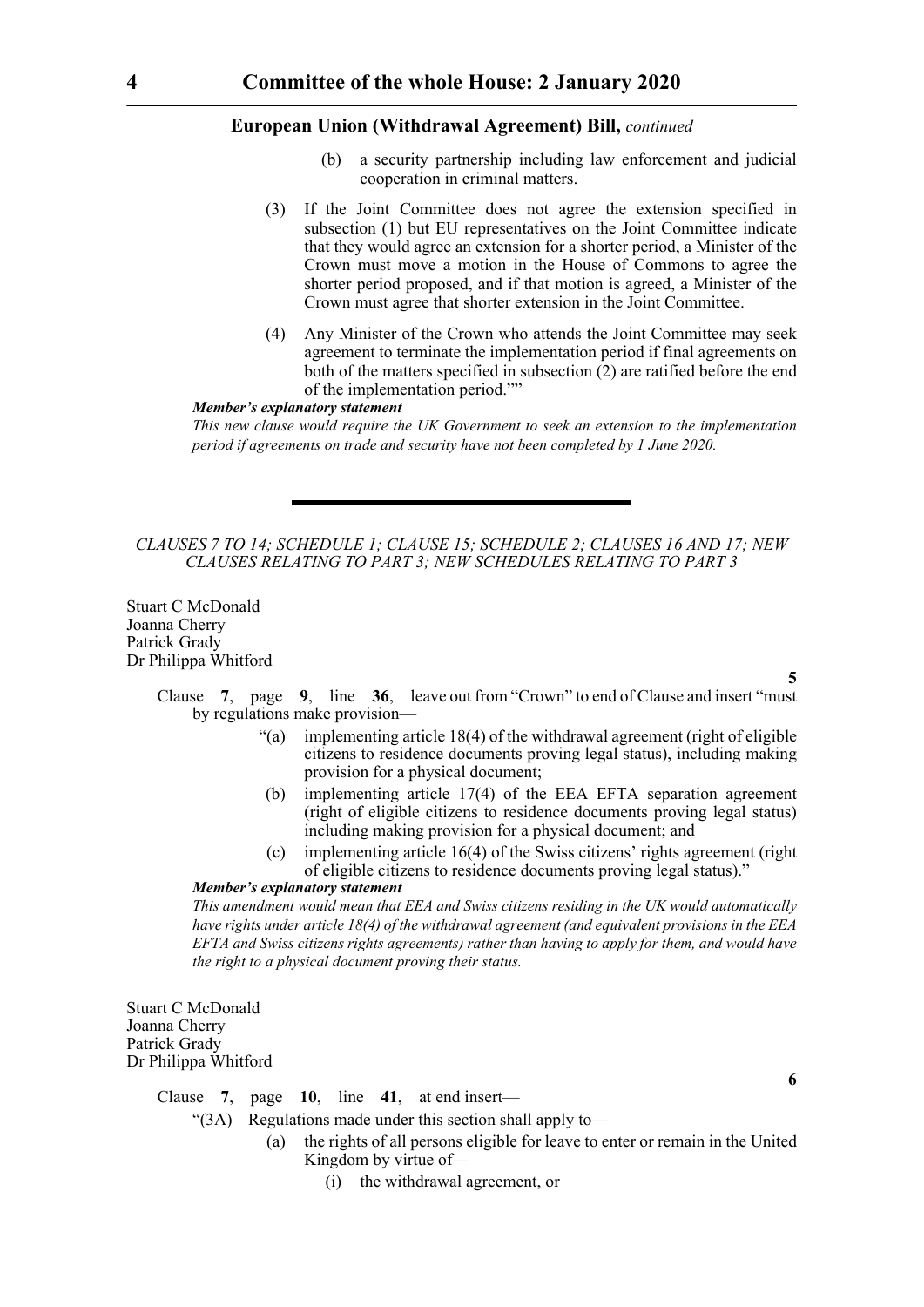- (ii) residence scheme immigration rules (see section 17) as in force on 21 December 2019, and
- (b) such other persons as Ministers consider appropriate.
- (3B) The residence scheme immigration rules (see section 17) may not be amended so as to reduce the range of persons eligible for leave to enter or remain in the United Kingdom by virtue of those rules (other than by primary legislation), but other persons may be added as Ministers consider appropriate."

#### *Member's explanatory statement*

*This amendment would ensure that the range of persons entitled under UK law to benefit from the rights set out in the Withdrawal Agreement cannot be reduced except by primary legislation.*

#### Sir Edward Davey Mr Alistair Carmichael

 $\star$  Clause 7, page 10, line 41, at end insert—

"(3A) Regulations made under this section may not prevent EEA and Swiss nationals, or their family members, who are resident in the United Kingdom on or prior to 31 December 2020 applying for settled status at any time."

# *Member's explanatory statement*

*This amendment would ensure that people eligible for settled status would not be prevented from obtaining it by an application deadline.*

Jeremy Corbyn Keir Starmer Paul Blomfield Thangam Debbonaire Valerie Vaz Mr Nicholas Brown

| Nick Thomas-Symonds<br>Kerry McCarthy                                                        | Stuart C McDonald | Debbie Abrahams |  |  |
|----------------------------------------------------------------------------------------------|-------------------|-----------------|--|--|
|                                                                                              |                   | $\mathcal{L}$   |  |  |
| Clause 11, page 14, line 2, leave out subsection $(1)$ and insert—                           |                   |                 |  |  |
| A person may appeal against a citizens' rights immigration decision to the First-<br>"(1)    |                   |                 |  |  |
| tier Tribunal."                                                                              |                   |                 |  |  |
| Member's explanatory statement                                                               |                   |                 |  |  |
| This amendment would give a right of appeal against a citizens' rights immigration decision. |                   |                 |  |  |

Jeremy Corbyn Keir Starmer Paul Blomfield Thangam Debbonaire Valerie Vaz Mr Nicholas Brown

| Nick Thomas-Symonds | Debbie Abrahams | Kerry McCarthy |
|---------------------|-----------------|----------------|
|                     |                 |                |

Clause **11**, page **14**, line **24**, leave out subsections (3) and (4) and insert—

- "(3) Subject to subsection (4), while an appeal is pending, the person concerned shall be deemed to have all the rights associated with indefinite leave to remain under the residence scheme immigration rules, in particular as concerns residence, employment, access to social security benefits and other services.
	- (4) Subsection (3) does not apply to an appeal against a decision falling within subsection  $(2)(a)$  or  $(c)$ .

**27**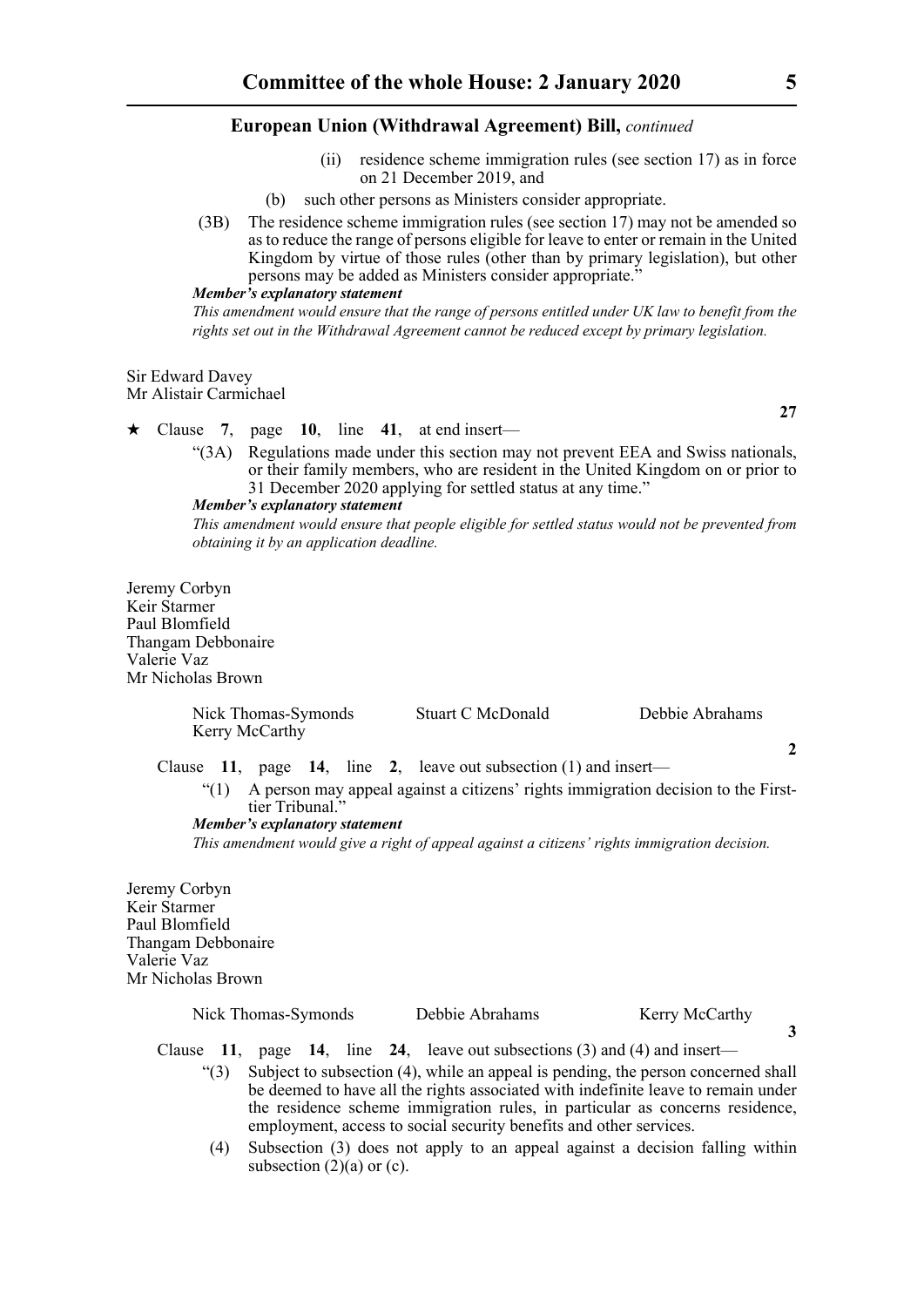(4A) "Pending" shall have the same meaning for the purposes of subsections (3) and (4) as in section 104 of the Nationality, Immigration and Asylum Act 2002." *Member's explanatory statement* 

*This amendment would protect the rights of EU citizens while their appeals are pending.*

Jeremy Corbyn Keir Starmer Paul Blomfield Thangam Debbonaire Valerie Vaz Mr Nicholas Brown

Nick Thomas-Symonds

#### $\star$  Clause 11, page 14, line 24, leave out "also" *Member's explanatory statement This amendment is consequential on Amendment 2.*

Stuart C McDonald

Clause **11**, page **14**, line **25**, leave out "(including judicial reviews)" *Member's explanatory statement This amendment would remove the power being provided to ministers to make regulations about judicial review of certain immigration decisions.*

Jeremy Corbyn Keir Starmer Paul Blomfield Thangam Debbonaire Valerie Vaz Mr Nicholas Brown

Nick Thomas-Symonds

 $\star$  Clause 11, page 14, line 27, leave out "(1) or" *Member's explanatory statement This amendment is consequential on Amendment 2.*

### Stuart C McDonald

 Schedule **2**, page **46**, line **12**, leave out "Secretary of State" and insert "Independent Chief Inspector of Borders and Immigration" *Member's explanatory statement This amendment would make the Independent Chief Inspector of Borders and Immigration responsible for appointing non-executive members to the independent monitoring authority, rather*

*than the Secretary of State.* 

**20**

**7**

**21**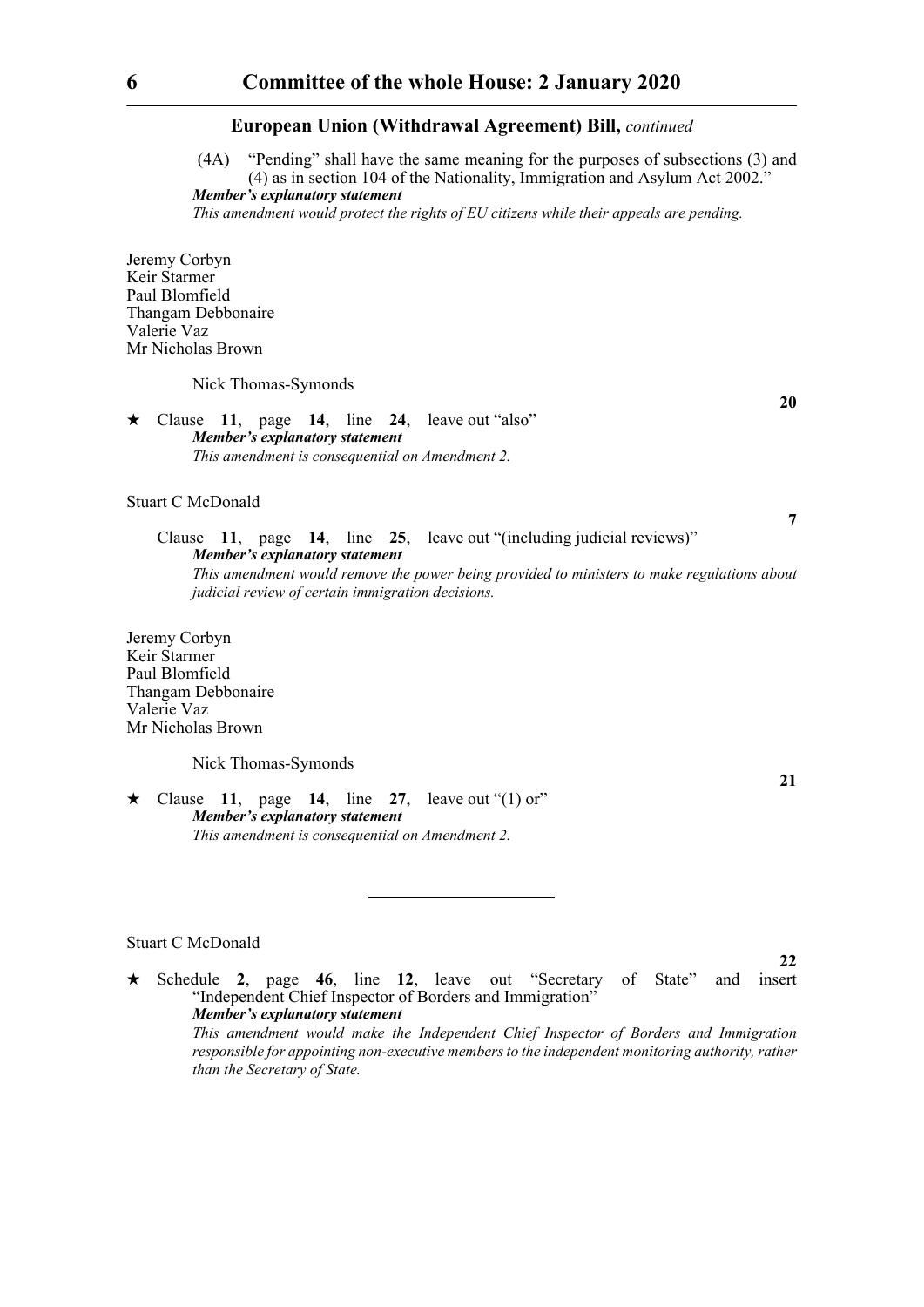#### Stuart C McDonald

 Schedule **2**, page **46**, line **20**, leave out "Secretary of State" and insert "Independent Chief Inspector of Borders and Immigration" *Member's explanatory statement This amendment would make the Independent Chief Inspector of Borders and Immigration, rather than the Secretary of State, jointly responsible with non-executive members of the Independent Monitoring Authority for ensuring that, as far as possible, numbers of non-executive members*

Jeremy Corbyn Keir Starmer Paul Blomfield Thangam Debbonaire Valerie Vaz Mr Nicholas Brown

Nick Thomas-Symonds Debbie Abrahams Kerry McCarthy

**NC5**

To move the following Clause—

# **"Protecting EU Citizens' Rights**

*exceed the number of executive members on the IMA.*

- (1) This section applies to—
	- (a) European Union citizens having the right to reside permanently in the UK according to Article 15 ("Rights of permanent residence") of the Withdrawal Agreement;
	- (b) persons to whom the provisions in (a) do not apply but who are eligible for indefinite leave to enter or remain, or limited leave to enter or remain by virtue of residence scheme immigration rules (see section 17).
- (2) A person to which this section applies has the rights and obligations provided in Article 12 and Title II Part II 'Citizens' Rights' of the Withdrawal Agreement.
- (3) The Secretary of State must by regulations make provision—
	- (a) implementing article 18(4) of the withdrawal agreement (right of eligible citizens to receive a residence document), including making provision for a physical document providing proof of residence;
	- (b) implementing article 17(4) of the EEA EFTA separation agreement (right of eligible citizens to receive a residence document) including making provision for a physical document providing proof of residence;
	- (c) implementing article 16(4) of the Swiss citizens' rights agreement (right of eligible citizens to receive a residence document) including making provision for a physical document providing proof of residence.
- (4) No provision of this or any other enactment, or adopted under this or any other enactment, may be used to require European Union nationals and their family members, or nationals of Iceland, Norway, Liechtenstein and Switzerland and their family members, who reside in the United Kingdom immediately prior to the end of the implementation period, to apply for a new residence status under Article 18(1) of the Withdrawal Agreement, or to introduce a deadline for applications under residence scheme immigration rules or relevant entry clearance rules.
- (5) Residence scheme immigration rules and relevant entry clearance immigration rules may not be amended to provide that any person who benefited or is eligible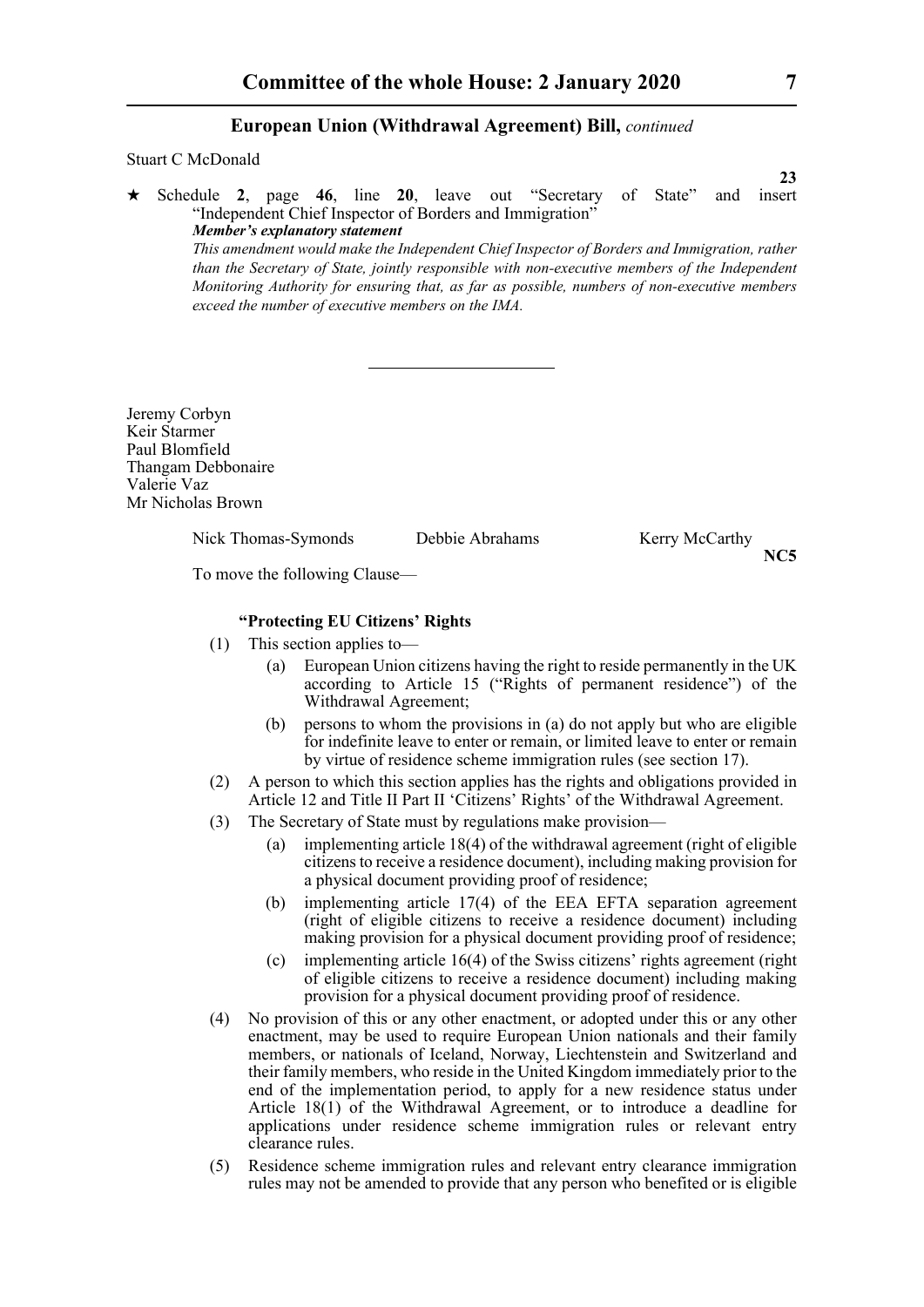to benefit under those rules on the day on which this Act is passed benefits any less than he benefited or was eligible to benefit on the day on which this Act is passed."

#### *Member's explanatory statement*

*This new clause provides for all EU citizens who are resident in the UK before exit day to have the right of permanent residence, whether or not they have been exercising treaty rights, and makes sure that every person who is entitled to settled status has the same rights.*

#### Stuart C McDonald

**NC18**

 $\star$  To move the following Clause—

# **"Fee levels and exemptions**

- (1) No person to whom regulations under section  $7(1)$  (as qualified by section  $7(2)$ and  $7(3)$ ) apply may be charged a fee to register as a British citizen that is higher than the cost to the Secretary of State of exercising the function of registration.
- (2) No child of a person to whom subsection (1) applies may be charged a fee to register as a British citizen if that child is receiving the assistance of a local authority.
- (3) No child of a person to whom subsection (1) applies may be charged a fee to register as a British citizen that the child or the child's parent, guardian or carer is unable to afford.
- (4) The Secretary of State must take steps to raise awareness of people to whom this section applies of their rights under the British Nationality Act 1981 to register as British citizens.
- (5) A Minister of the Crown may amend, waive or restrict any requirement of any other person to pay a fee to register as a British citizen where the Secretary of State considers it appropriate or necessary to do so in consequence of any discrimination between people of, or children of people of, differing nationality or other status."

# *Member's explanatory statement*

*This new clause would ensure that persons entitled to benefit from the citizens' rights protections in the Bill did not miss out on registering as a citizen of the UK because of the level of fee currently charged.*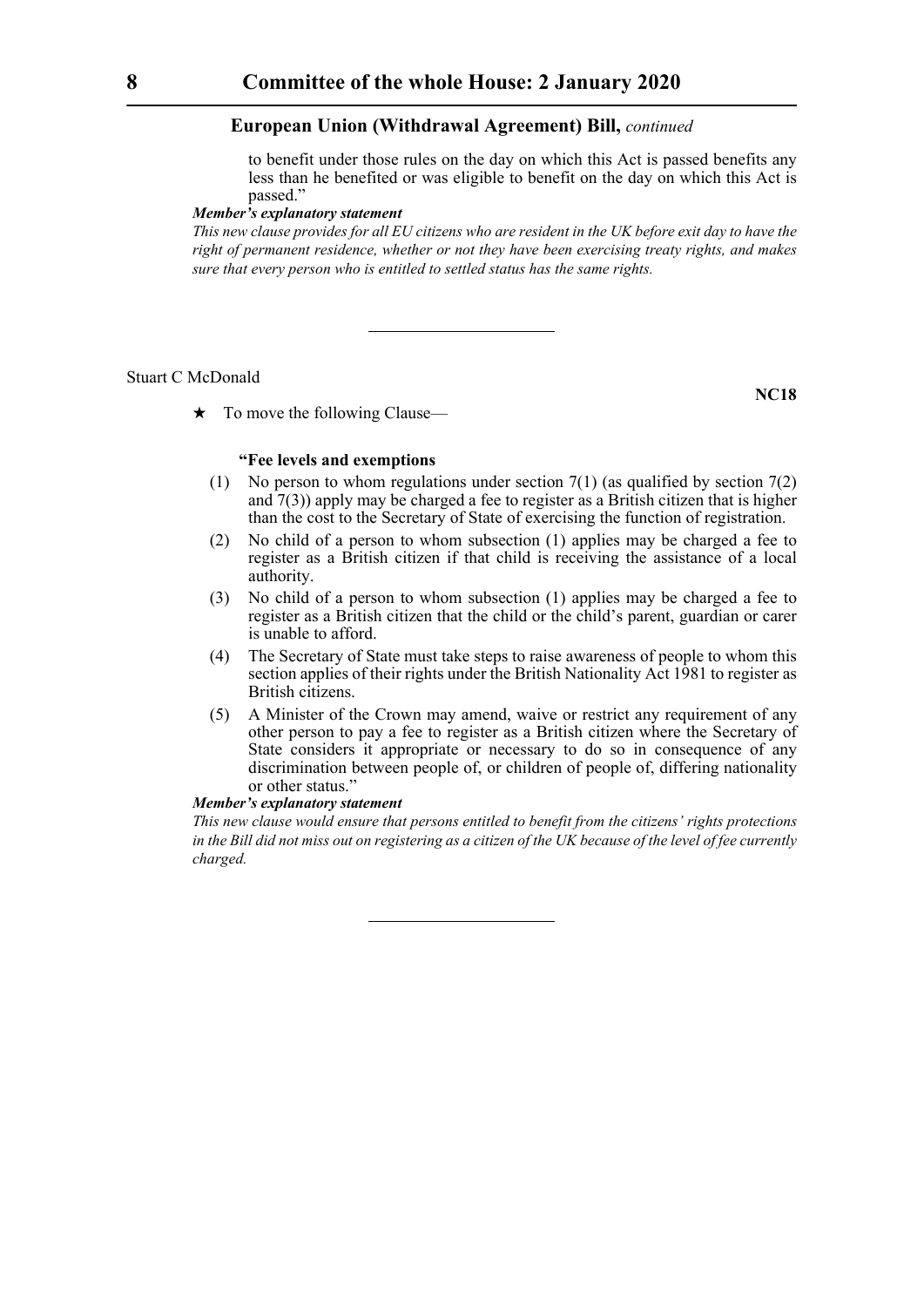Sir Edward Davey Mr Alistair Carmichael

 $\star$  To move the following Clause—

#### **"EU Settlement Scheme: physical documented proof**

 The Secretary of State must make provision to ensure that EEA and Swiss nationals and their family members who are granted settled or pre-settled status are provided with physical documented proof of that status."

#### *Member's explanatory statement*

*This new clause would require the Government to provide physical documents to enable people to prove their settled status.* 

Sir Edward Davey Mr Alistair Carmichael

 $\star$  To move the following Clause—

# **"Settled status: right to appeal**

- (1) A person may appeal against a settled status decision to the First-tier Tribunal.
- (2) A settled status decision includes a decision—
	- (a) to refuse to grant leave to remain under Appendix EU of the Immigration Rules made under section 3(2) of the Immigration Act 1971, or
	- (b) to grant limited leave to remain under Appendix EU of the Immigration Rules made under section 3(2) of the Immigration Act 1971 to a person who has applied for indefinite leave to remain under that Appendix.
- (3) An appeal against a decision under subsection 2(b) may be brought only on the grounds that the person is entitled to indefinite leave to remain under Appendix EU of the Immigration Rules.
- (4) While an appeal under subsection 2(a) is pending, the person concerned shall be deemed to have all the rights associated with indefinite leave to remain under Appendix EU of the Immigration Rules in particular as concerns residence, employment, access to social security benefits and other services.
- (5) While an appeal under subsection 2(b) is pending, the limited leave to remain granted under Appendix EU to the Immigration Rules shall continue in force.
- (6) "Pending" shall have the same meaning for the purposes of subsections (4) and (5) above as in section 104 of the Nationality, Immigration and Asylum Act  $2002.$ "

# *Member's explanatory statement*

*This new clause would establish a right to appeal settled status decisions.*

**NC33**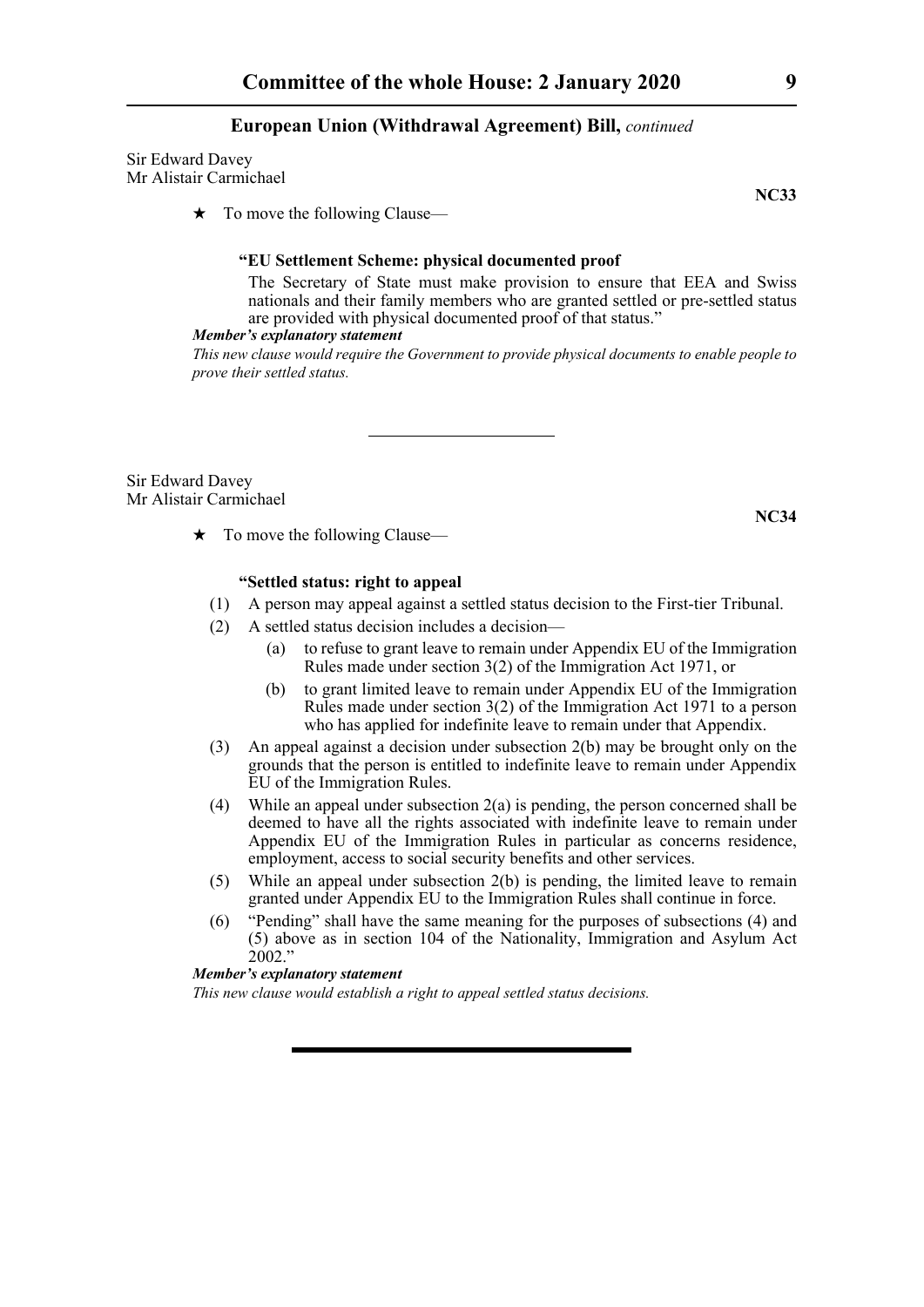*CLAUSES 18 TO 23; SCHEDULE 3; CLAUSES 24 TO 37; NEW CLAUSES RELATING TO PART 4; NEW SCHEDULES RELATING TO PART 4*

Sir Jeffrey M Donaldson Sammy Wilson Mr Gregory Campbell Jim Shannon Ian Paisley Gavin Robinson

# Paul Girvan Carla Lockhart

**24**

Clause **20**, page **24**, line **2**, at end insert—

"(1A) The payment from the Consolidated Fund tor the National Loans Fund to the EU or an EU entity of each sum under section (1) which results from the imposition of any penalty shall be subject to approval by resolution of the House of Commons."

#### *Member's explanatory statement*

*This amendment is intended to require parliamentary approval for the payment of any fines or penalty under the withdrawal agreement.*

Jeremy Corbyn Keir Starmer Paul Blomfield Thangam Debbonaire Valerie Vaz Mr Nicholas Brown

| Nick Thomas-Symonds | Debbie Abrahams | Kerry McCarthy |  |
|---------------------|-----------------|----------------|--|
|                     |                 |                |  |

Clause **21**, page **25**, leave out lines 1 and 2 and insert—

- "(2) A Minister of the Crown must, on or before 30 June 2020, publish a comprehensive economic impact assessment of the effect of the Ireland/Northern Ireland Protocol and regulations made under subsection (1) on—
	- (a) the UK's Internal Market and the access of Northern Ireland goods to Great Britain and Great British goods to Northern Ireland;
	- (b) the Northern Ireland economy, including levels of imports and exports;
	- (c) fiscal and regulatory compliance of goods travelling from NI to GB and from GB to NI; and
	- (d) barriers to entry for third-country goods entering NI and GB from Ireland, the rest of the EU and third countries.
- (2A) The Secretary of State must make arrangements for—
	- (a) a copy of each report published under subsection (2) to be laid before each House of Parliament, and conveyed to the Presiding Officer of each devolved legislature, by the end of the day on which it is published;
	- (b) a motion in neutral terms, to the effect that the House of Commons has considered the report, to be moved in the House of Commons by a Minister of the Crown; and
	- (c) a motion for the House of Lords to take note of the report to be tabled in the House of Lords and moved by a Minister of the Crown.
- (2B) The motions required under subsections (2A)(b) and (c) must be moved in the relevant House by a Minister of the Crown within the period of five calendar days beginning with the end of the day on which the report is laid before Parliament.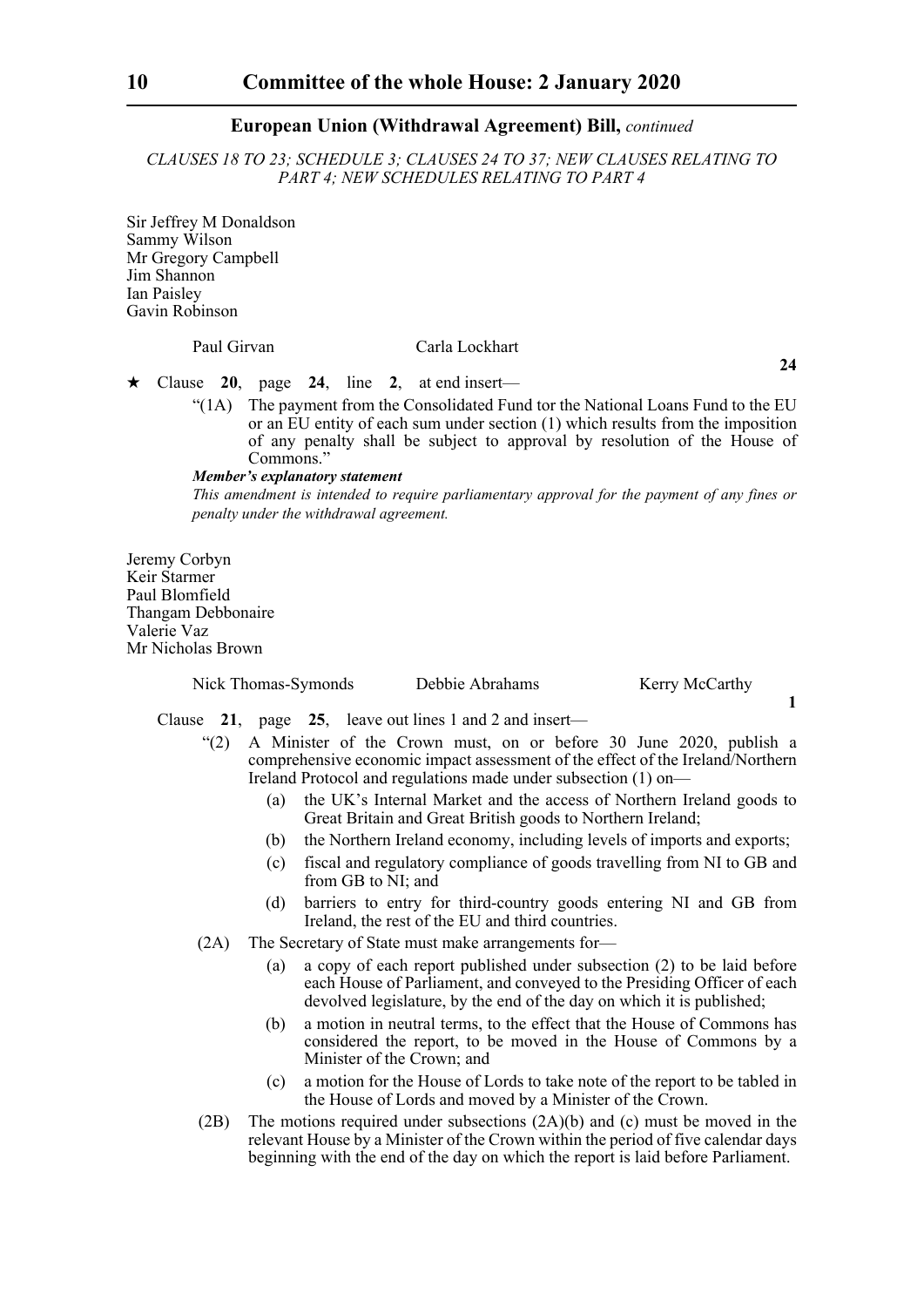(2C) The Secretary of State shall make a further report under subsection (2) on or before 31 October 2020 and at least every 12 months thereafter."

*Member's explanatory statement* 

*This amendment would require the Government to deliver full transparency on the implications of the Ireland/Northern Ireland Protocol including barriers to trade between Great Britain and Northern Ireland.*

Sir Jeffrey M Donaldson Sammy Wilson Mr Gregory Campbell Jim Shannon Ian Paisley Gavin Robinson

#### Paul Girvan Carla Lockhart

**12**

**13**

**14**

 Clause **21**, page **25**, line **4**, after first "the" insert "unfettered". *Member's explanatory statement* 

*This amendment would require regulations to facilitate unfettered access of qualifying Northern Ireland goods to the market within Great Britain.* 

Sir Jeffrey M Donaldson Sammy Wilson Mr Gregory Campbell Jim Shannon Ian Paisley Gavin Robinson

# Paul Girvan Carla Lockhart

 $\approx$  Clause 21, page 25, line 16, at end insert—

"(6A) Regulations under subsection (1) must include provision to prevent any direct or indirect commercial discrimination that may arise to the detriment of businesses (including farms) in Northern Ireland as a result of the Ireland/Northern Ireland Protocol.

## *Member's explanatory statement*

*This amendment is intended to prevent direct or indirect commercial discrimination against Northern Ireland products.* 

Sir Jeffrey M Donaldson Sammy Wilson Mr Gregory Campbell Jim Shannon Ian Paisley Gavin Robinson

#### Paul Girvan Carla Lockhart

 $\approx$  Clause 21, page 25, line 16, at end insert—

"(6B) Regulations under subsection (1) must include provision to prevent non-tariff barriers being imposed in Great Britain to exclude Northern Ireland products except to the extent strictly required by the Ireland/Northern Ireland Protocol as long as it remains in force."

*Member's explanatory statement* 

*This amendment is intended to prevent a 'not available in / do not ship to NI' approach where no*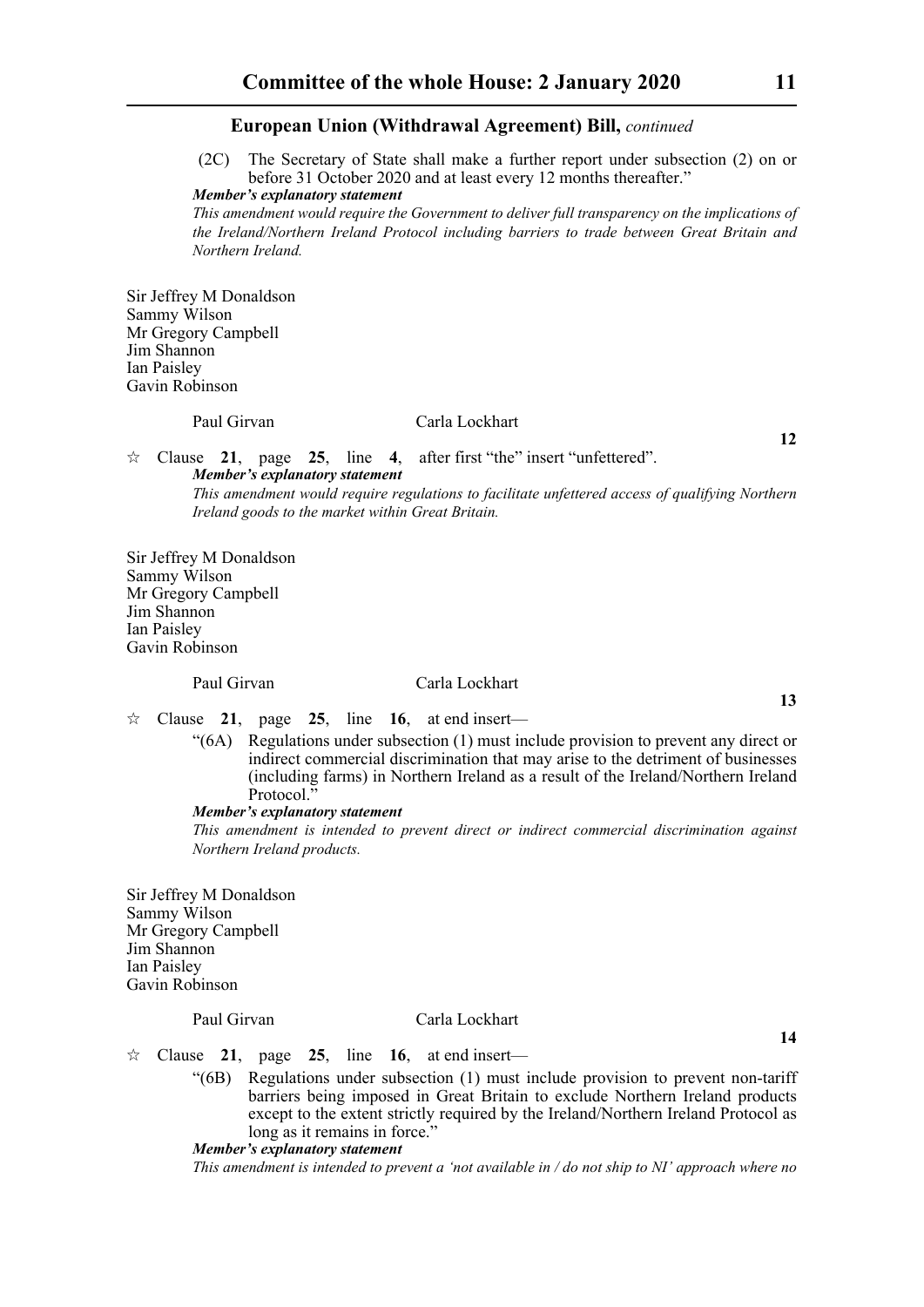*sound competitive reasoning is supplied, in order to protect Northern Ireland consumers and businesses.* 

Sir Jeffrey M Donaldson Sammy Wilson Mr Gregory Campbell Jim Shannon Ian Paisley Gavin Robinson

# Paul Girvan Carla Lockhart

 $\approx$  Clause 21, page 25, line 16, at end insert—

"(6C) Regulations under subsection (1) must include provision to prevent the exclusion of Northern Ireland produce or products from British marketing campaigns or assurance, trade and labelling schemes."

*Member's explanatory statement* 

*This amendment is intended to prevent Northern Ireland products being excluded from 'Red Tractor' or 'Buy British' marketing schemes.* 

# Dr Philippa Whitford

Clause **21**, page **25**, line **27**, at end insert—

- "(8) But regulations under this section may not—
	- (a) impose or increase taxation or fees,
	- (b) make retrospective provision,
	- (c) create a relevant criminal offence,
	- (d) establish a public authority,
	- (e) amend, repeal or revoke the Human Rights Act 1998 or any subordinate legislation made under it, or
	- (f) amend or repeal the Scotland Act 1998, the Government of Wales Act 2006 or the Northern Ireland Act 1998."

#### *Member's explanatory statement*

*This amendment would apply the usual restrictions on Ministers' delegated power to make regulations under the Government's proposed new section 8C of the European Union (Withdrawal) Act 2018.*

Sir Jeffrey M Donaldson Sammy Wilson Mr Gregory Campbell Jim Shannon Ian Paisley Gavin Robinson

#### Paul Girvan Carla Lockhart

**16**

 Clause **22**, page **26**, line **14**, after first "the" insert "unfettered". *Member's explanatory statement This amendment would require regulations to facilitate unfettered access of qualifying Northern*

*Ireland goods to the market within Great Britain.* 

**10**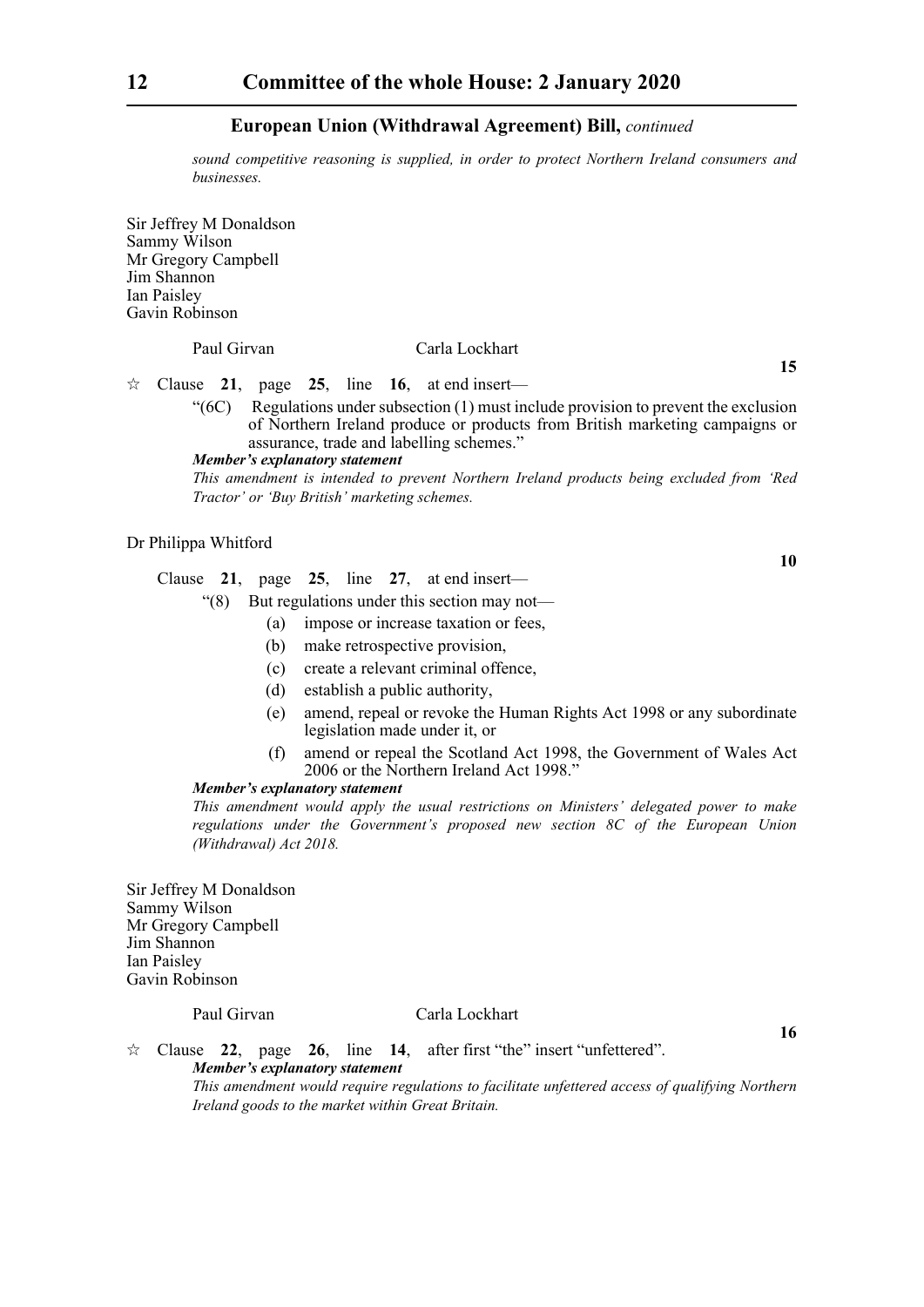Sir Jeffrey M Donaldson Sammy Wilson Mr Gregory Campbell Jim Shannon Ian Paisley Gavin Robinson

Paul Girvan Carla Lockhart

**17**

**18**

 $\approx$  Clause 22, page 26, line 25, at end insert—

"(6A) Regulations under sub-paragraph (1) must include provision to prevent any direct or indirect commercial discrimination that may arise to the detriment of businesses (including farms) in Northern Ireland as a result of the Ireland/ Northern Ireland Protocol."

#### *Member's explanatory statement*

*This amendment is intended to prevent direct or indirect commercial discrimination against Northern Ireland products.* 

Sir Jeffrey M Donaldson Sammy Wilson Mr Gregory Campbell Jim Shannon Ian Paisley Gavin Robinson

#### Paul Girvan Carla Lockhart

 $\approx$  Clause 22, page 26, line 25, at end insert—

"(6B) Regulations under sub-paragraph (1) must include provision to prevent non-tariff barriers being imposed in Great Britain to exclude Northern Ireland products except to the extent strictly required by the Ireland/Northern Ireland Protocol as long as it remains in force."

# *Member's explanatory statement*

*This amendment is intended to prevent a 'not available in / do not ship to NI' approach where no sound competitive reasoning is supplied, in order to protect Northern Ireland consumers and businesses.* 

Sir Jeffrey M Donaldson Sammy Wilson Mr Gregory Campbell Jim Shannon Ian Paisley Gavin Robinson

#### Paul Girvan Carla Lockhart

**19**

 $\hat{\varphi}$  Clause 22, page 26, line 25, at end insert—

"(6C) Regulations under sub-paragraph (1) must include provision to prevent the exclusion of Northern Ireland produce or products from British marketing campaigns or assurance, trade and labelling schemes."

#### *Member's explanatory statement*

*This amendment is intended to prevent Northern Ireland products being excluded from 'Red Tractor' or 'Buy British' marketing schemes.*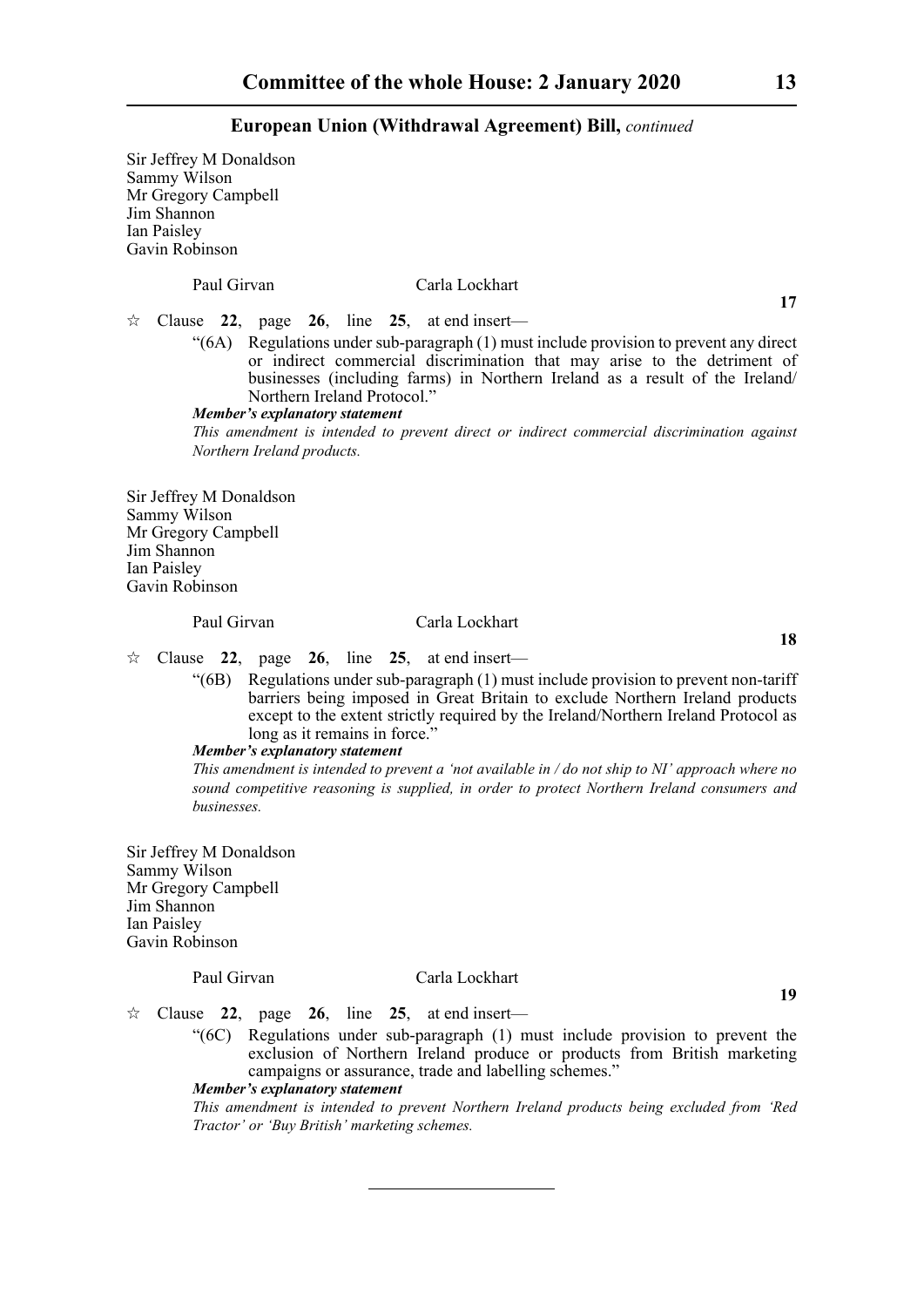Sir Edward Davey Mr Alistair Carmichael

**26**

**4**

- Clause **37**, page **37**, line **3**, leave out from "Europe)" to the end of line 19 and insert "the following amendments are made—
	- (1) After subsection (1) insert—
		- "(1A) The Secretary of State must, before IP completion day, make provision to ensure that, after the United Kingdom's withdrawal from the EU, an unaccompanied child who has made an application for international protection to a member State may, if it is in the child's best interests, come to the United Kingdom to join a relative who—
			- (a) is a lawful resident of the United Kingdom, or
			- (b) has made a protection claim which has not been decided."
	- (2) In subsection (2) after " $(1)(a)(i)$ " insert "and  $(1A)(a)$ ".
	- (3) In subsection (3) after " $(1)(a)(ii)$ " insert "and  $(1A)(b)$ "."

#### *Member's explanatory statement*

*This amendment would require the UK Government to guarantee continued family reunion rights for unaccompanied child refugees, while retaining the requirement on the Government to negotiate an agreement with the EU that protects those rights.*

Jeremy Corbyn Keir Starmer Paul Blomfield Thangam Debbonaire Valerie Vaz Mr Nicholas Brown

Nick Thomas-Symonds Kerry McCarthy

- Clause **37**, page **37**, line **3**, leave out from "Europe)" to the end of the Clause and insert "after subsection (3) insert—
	- "(3A) If, three months after this Act comes into force, no agreement achieving the objective contained in subsection (1) has been concluded with the European Union, a Minister of the Crown must make a statement to the House of Commons setting out—
		- (a) the steps taken by Her Majesty's government, and the progress made in negotiations with the European Union, for the purpose of achieving the objective in subsection (1); and
		- (b) whether in the Minister's opinion an agreement with the European Union achieving the objective of subsection  $(1)$  is likely to be achieved by IP completion day and, if not, setting out the reasons for this.
	- (3B) Following the making of the first Statement referred to in subsection (2), and until such time as an agreement satisfying the objective contained in subsection (1) is reached with the European Union, the Minister shall, at least as frequently as every 28 days thereafter, make further statements in accordance with sections  $(3A)(a)$  and  $(b)$ ."

# *Member's explanatory statement*

*This amendment would protect the right for unaccompanied child refugees to be reunited with their family after Brexit.*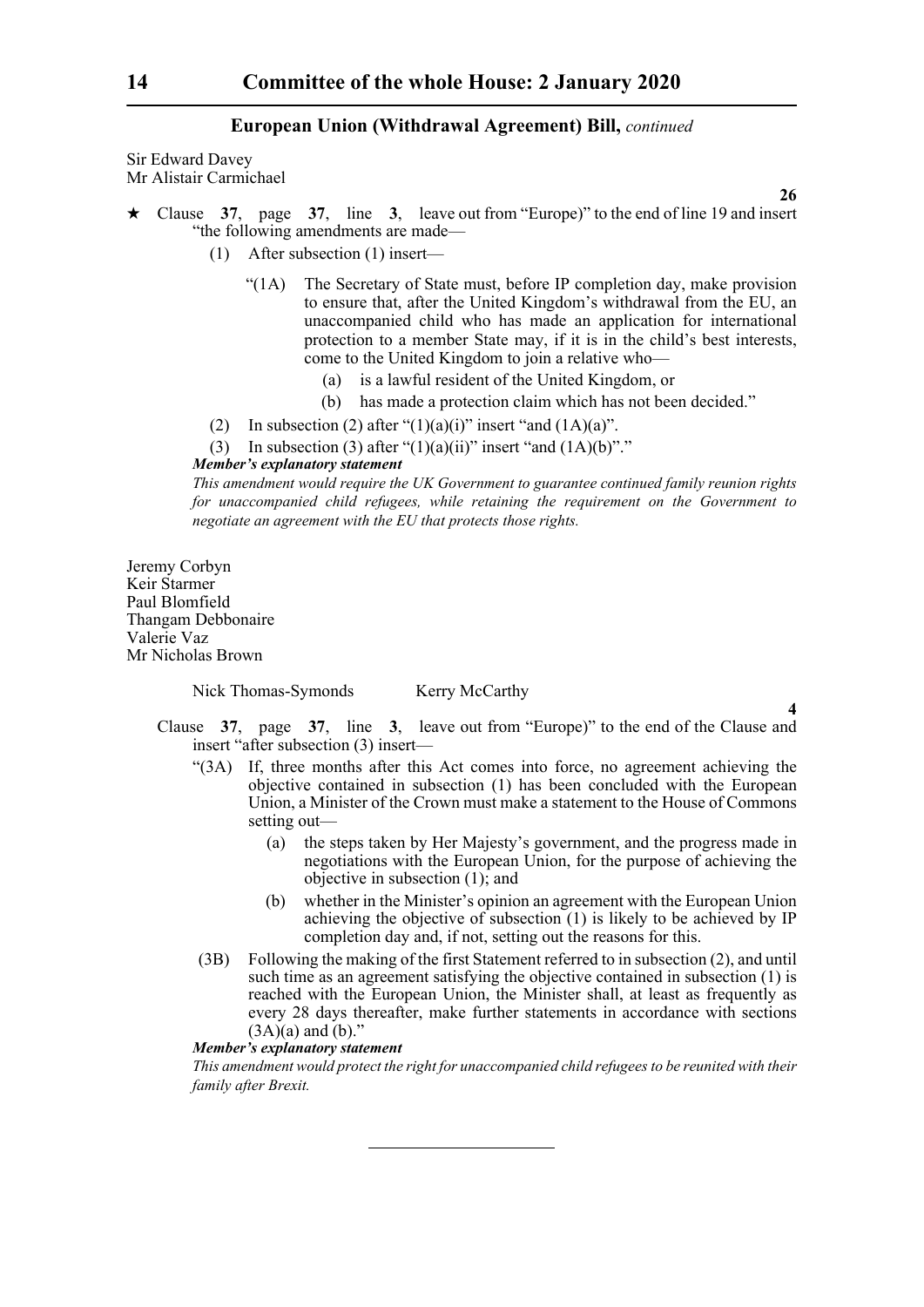Jeremy Corbyn Keir Starmer Paul Blomfield Thangam Debbonaire Valerie Vaz Mr Nicholas Brown

Nick Thomas-Symonds Debbie Abrahams Kerry McCarthy

**NC1**

To move the following Clause—

# **"Parliamentary sovereignty over negotiations for the future relationship**

 After section 13B of the European Union (Withdrawal) Act 2018 (certain dispute procedures under withdrawal agreement) (for which see section 30 above) insert—

## **"13C Negotiations for future relationship**

- (1) A Minister of the Crown must, before the end of the period of 30 Commons sitting days beginning with the day on which exit day falls, make a statement on objectives for the future relationship with the EU.
- (2) A Minister of the Crown may, at any time after the initial statement is made, make a revised statement on objectives for the future relationship with the EU.
- (3) A Minister of the Crown may not engage in negotiations on the future relationship with the EU unless—
	- (a) a statement on objectives for the future relationship with the EU has been approved by the House of Commons on a motion moved by a Minister of the Crown that can be amended by the House of Commons so as to change the objectives for the future relationship, and
	- (b) a motion for the House of Lords to take note of that statement has been moved in that House.
- (4) Prior to the House of Commons's consideration of a motion under subsection (3)(a), a Minister of the Crown must have consulted with each devolved administration on the negotiating mandate.
- (5) In conducting negotiations on the future relationship with the EU, a Minister of the Crown must seek to achieve the objectives set out in the most recent statement on objectives for the future relationship with the EU to have been—
	- (a) approved by a resolution of the House of Commons on a motion moved by a Minister of the Crown, and
	- (b) the subject of a motion of the kind mentioned in subsection  $(3)(b)$ .
- (6) The Secretary of State must publish the negotiating text of a proposed future relationship agreement on the same day that they are shared with EU negotiators.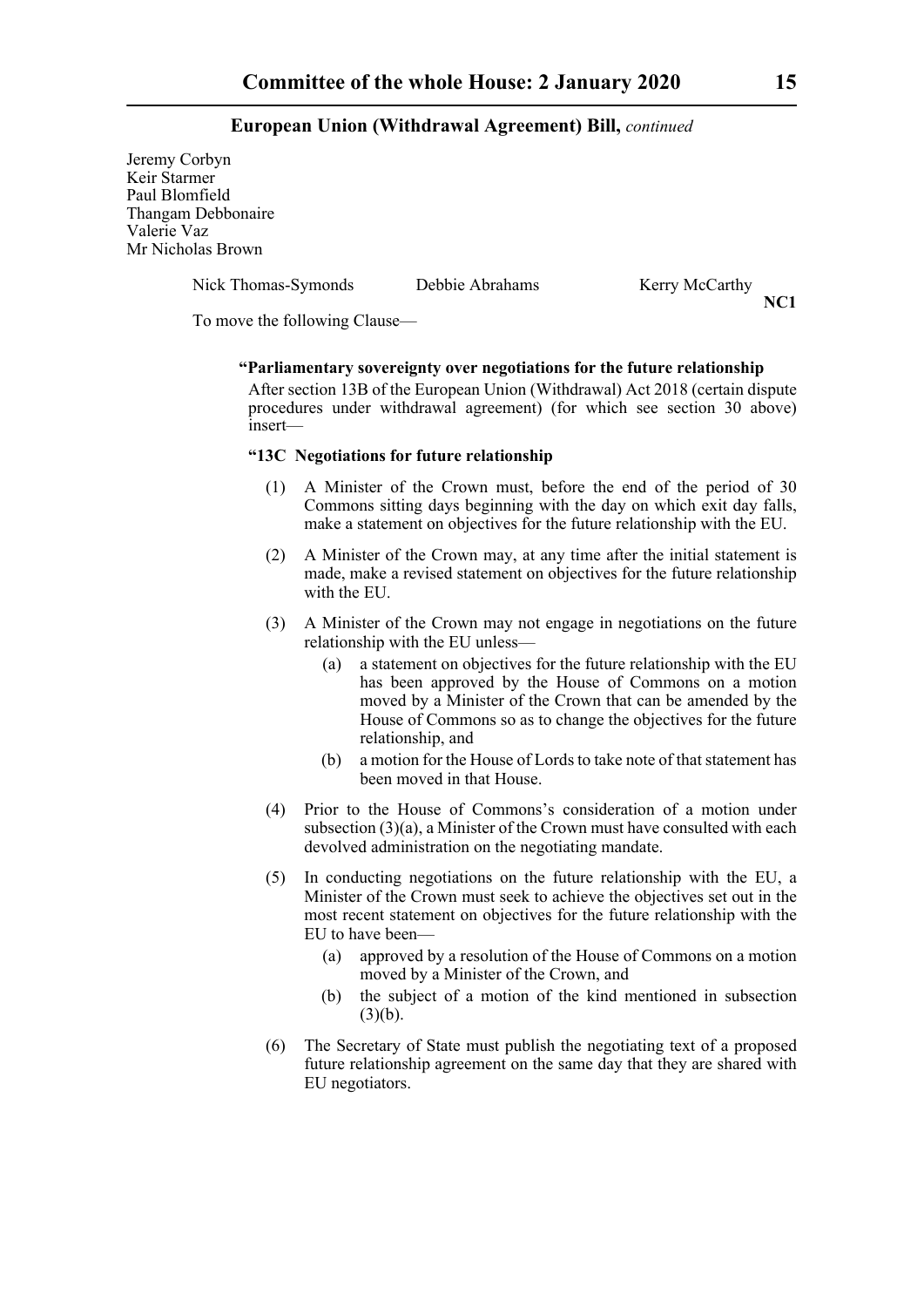- (7) After the end of each reporting period, a Minister of the Crown must—
	- (a) lay before each House of Parliament a report on the progress made, by the end of the period, in negotiations on the future relationship with the EU, including—
		- (i) the Minister's assessment of the extent to which the outcome of those negotiations is likely to reflect the most recent statement on objectives for the future relationship with the EU to have been approved by the House of Commons, and the subject of a motion in the House of Lords, as mentioned in subsection (3), and
		- (ii) if the Minister's assessment is that the future relationship with the EU is, in any respect, not likely to reflect that statement, an explanation of why that is so, and
	- (b) provide a copy of the report to the Presiding Officer of each of the devolved legislatures and to—
		- (i) the Scottish Ministers,
		- (ii) the Welsh Ministers, and
		- (iii) the First Minister and deputy First Minister in Northern Ireland or the Executive Office in Northern Ireland.
- (8) Subsections (9) and (10) apply if, in the opinion of a Minister of the Crown, an agreement in principle has been reached with the EU on a treaty the principal purpose of which is to deal with all or part of the future relationship with the EU.
- (9) A Minister of the Crown must, within one week of an agreement outlined in subsection (8), lay before each House of Parliament—
	- (a) a statement that political agreement has been reached, and
	- (b) a copy of the negotiated future relationship treaty.
- (10) Prior to the laying of the text of the proposed treaty, the Secretary of State must have consulted with each devolved administration on the text of the proposed agreement and taken their views into account, with special consideration given to matters relating to devolved competences.
- (11) A treaty in the same form, or to substantially the same effect, as the negotiated future relationship treaty may be ratified only if the negotiated future relationship treaty has been approved by a resolution of the House of Commons on a motion moved by a Minister of the Crown and—
	- (a) the House of Lords has not resolved, within the period of 14 Lords sitting days beginning with the day on which the negotiated future relationship treaty is laid before that House, that any treaty resulting from it should not be ratified, or
	- (b) if the House of Lords has so resolved within that period, a Minister of the Crown has laid before each House of Parliament a statement indicating that the Minister is of the opinion that the treaty should nevertheless be ratified and explaining why.
- (12) Section 20 of the Constitutional Reform and Governance Act 2010 (treaties to be laid before Parliament before ratification) does not apply in relation to a treaty if subsection (11) applies in relation to the ratification of that treaty.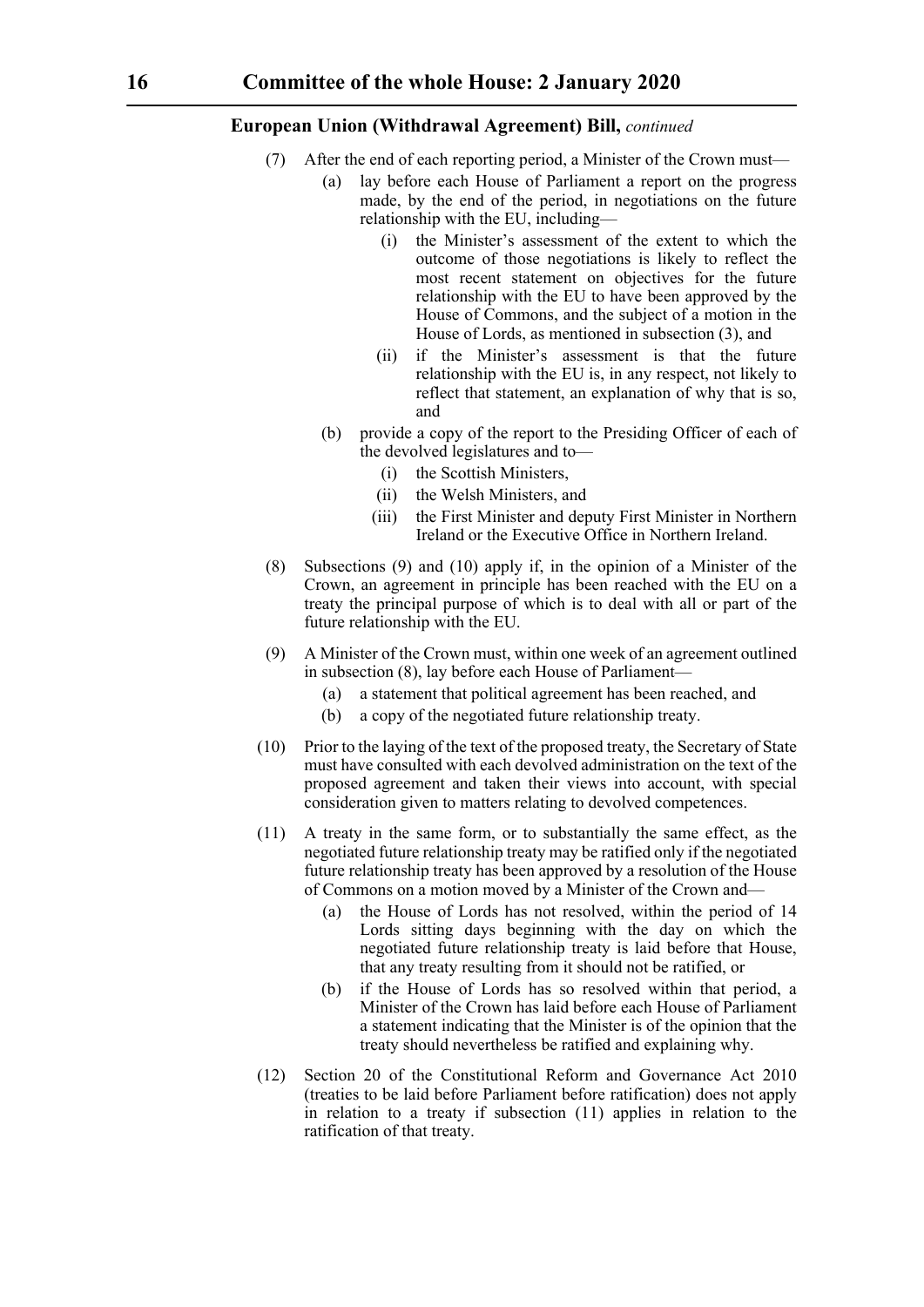- (13) In this section—
	- "devolved legislature" means—
		- (a) the Scottish Parliament,
		- (b) the National Assembly for Wales, or
		- (c) the Northern Ireland Assembly;
	- "future relationship with the EU" means the main arrangements which are designed to govern the security and economic aspects of the long-term relationship between the United Kingdom and the EU after IP completion day and to replace or modify the arrangements which apply during the implementation period, but does not include the withdrawal agreement;
	- "negotiated future relationship treaty" means a draft of a treaty identified in a statement that political agreement has been reached;
	- "negotiations" means negotiations the opening of which, on behalf of the EU, has been authorised under Article 218 of the Treaty on the Functioning of the European Union;

"reporting period" means—

- (a) the period of three months beginning with the first day on which a statement on objectives for the future relationship with the EU is approved by a resolution of the House of Commons on a motion moved by a Minister of the Crown, and
- (b) each subsequent period of one month;

"statement on objectives for the future relationship with the EU" means a statement—

- (a) made in writing by a Minister of the Crown setting out proposed objectives of Her Majesty's Government in negotiations on the future relationship with the EU, and
- (b) published in such manner as the Minister making it considers appropriate;

"statement that political agreement has been reached" means a statement made in writing by a Minister of the Crown which—

- (a) states that, in the Minister's opinion, an agreement in principle has been reached with the EU on a treaty the principal purpose of which is to deal with all or part of the future relationship with the EU, and
- (b) identifies a draft of that treaty which, in the Minister's opinion, reflects the agreement in principle;
- "treaty" has the same meaning as in Part 2 of the Constitutional Reform and Governance Act 2010 (see section 25(1) and (2) of that Act).""

#### *Member's explanatory statement*

*This new clause restores the role for Parliament in providing scrutiny and oversight in the negotiations over the UK's future relationship with the EU.*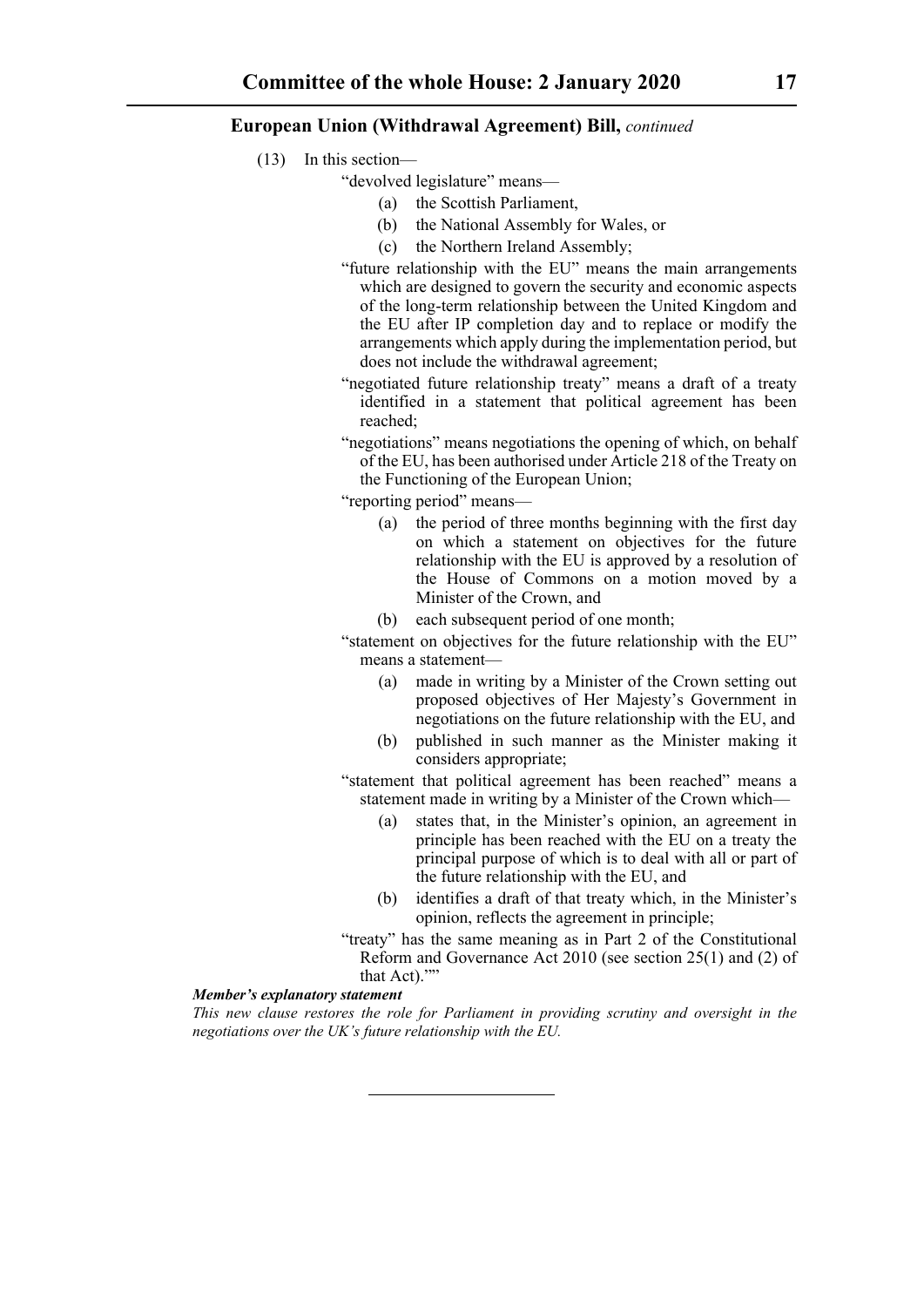# Caroline Lucas Catherine West Wera Hobhouse Liz Saville Roberts Hywel Williams Dr Rupa Huq Alex Sobel Ruth Jones Preet Kaur Gill<br>
Sarah Olnev Janet Daby Geraint Davies **Geraint Davies** Layla Moran Kerry McCarthy **NC6** To move the following Clause— **"Parliamentary approval of the future relationship** (1) The Secretary of State may not engage in negotiations on the future relationship between the UK and the EU until a Minister of the Crown has laid a draft negotiating mandate before each House of Parliament and— (a) moved an amendable motion in the House of Commons containing the text of the draft negotiating mandate; (b) the draft negotiating mandate (as amended) has been approved by a resolution of the House of Commons, and (c) a motion for the House of Lords to take note of the draft negotiating mandate has been moved in that House by a Minister of the Crown. (2) The draft negotiating mandate must set out in detail— (a) the UK's negotiation objectives, (b) all fields and sectors to be included in the proposed negotiations, (c) the principles to underpin the proposed negotiation, (d) any limits on the proposed negotiations, and (e) the desired outcomes from the proposed negotiations. (3) Prior to laying the draft negotiating mandate, a Minister of the Crown must have consulted each devolved administration on the negotiating mandate. (4) Prior to the House's consideration of a motion under subsection (1)(b), a Minister of the Crown must lay before both Houses of Parliament a sustainability impact assessment conducted by a credible body independent of government following consultation with— (a) each devolved administration, (b) public bodies, businesses, trade unions and non-governmental organisations which, in the opinion of the independent body, have a relevant interest, and (c) the public. (5) The assessment shall include both qualitative and quantitative assessments of the potential impacts of the proposed trade agreement, including— (a) social, (b) economic, (c) environmental, (d) gender, (e) equalities, (f) climate change, (g) human rights, (h) labour, (i) development, and 5 10 15 20 25 30 35

# **European Union (Withdrawal Agreement) Bill,** *continued*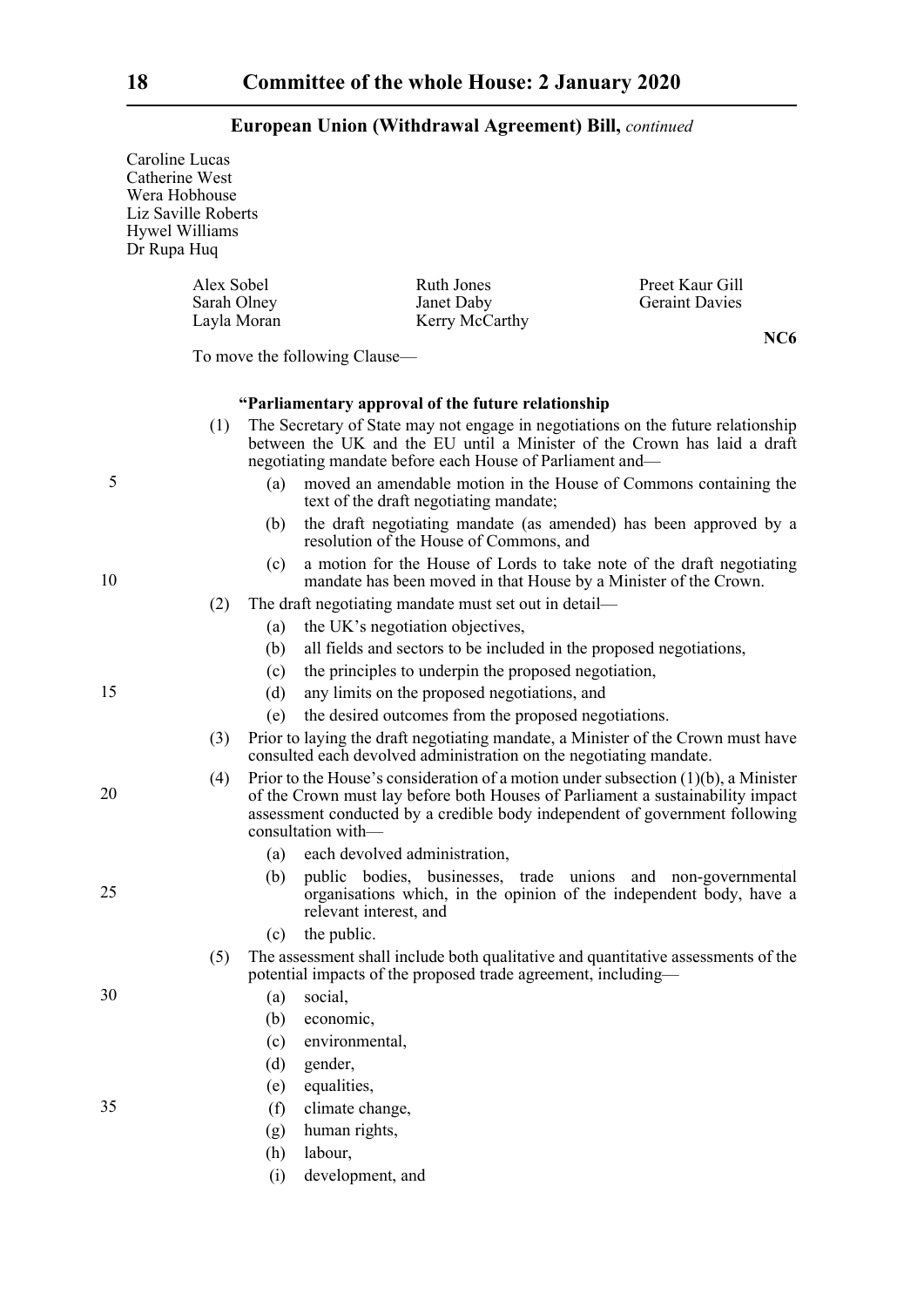| <b>European Union (Withdrawal Agreement) Bill, continued</b> |      |                                                                                                                                                                                                                                                                                                                                                  |
|--------------------------------------------------------------|------|--------------------------------------------------------------------------------------------------------------------------------------------------------------------------------------------------------------------------------------------------------------------------------------------------------------------------------------------------|
|                                                              |      | regional<br>(i)                                                                                                                                                                                                                                                                                                                                  |
| 40                                                           |      | impacts.                                                                                                                                                                                                                                                                                                                                         |
|                                                              | (6)  | In conducting negotiations on the future relationship with the EU, a Minister of<br>the Crown must seek to achieve the objectives set out in the negotiating mandate<br>approved under subsection $(1)(b)$ .                                                                                                                                     |
|                                                              | (7)  | After the end of each reporting period, a Minister of the Crown must—                                                                                                                                                                                                                                                                            |
| 45                                                           |      | lay before each House of Parliament a report on the progress made, by<br>(a)<br>the end of the period, in negotiations on the future relationship with the<br>EU, including-                                                                                                                                                                     |
| 50                                                           |      | the Minister's assessment of the extent to which the outcome of<br>(i)<br>those negotiations is likely to reflect the negotiating mandate<br>approved under subsection $(1)(b)$ , and                                                                                                                                                            |
|                                                              |      | if the Minister's assessment is that the future relationship with<br>(ii)<br>the EU is, in any respect, not likely to reflect that mandate, an<br>explanation of why that is so, and                                                                                                                                                             |
| 55                                                           |      | lay before each House of Parliament the latest rounds of negotiating<br>(b)<br>texts, by the end of each reporting period, and                                                                                                                                                                                                                   |
|                                                              |      | provide a copy of the report to the Presiding Officer of each of the<br>(c)<br>devolved legislatures and to-                                                                                                                                                                                                                                     |
|                                                              |      | the Scottish Ministers,<br>(i)                                                                                                                                                                                                                                                                                                                   |
|                                                              |      | the Welsh Ministers, and<br>(ii)                                                                                                                                                                                                                                                                                                                 |
| 60                                                           |      | the First Minister and deputy First Minister in Northern Ireland<br>(iii)<br>or the Executive Office in Northern Ireland.                                                                                                                                                                                                                        |
|                                                              | (8)  | Subsections $(9)$ to $(13)$ apply if, in the opinion of a Minister of the Crown, an<br>agreement in principle has been reached with the EU on a treaty the principal<br>purpose of which is to deal with all or part of the future relationship with the EU.                                                                                     |
| 65                                                           | (9)  | A Minister of the Crown must lay before each House of Parliament—                                                                                                                                                                                                                                                                                |
|                                                              |      | a statement that political agreement has been reached, and<br>(a)                                                                                                                                                                                                                                                                                |
|                                                              |      | a copy of the negotiated future relationship treaty.<br>(b)                                                                                                                                                                                                                                                                                      |
| 70                                                           | (10) | Prior to the laying of the text of the proposed treaty, the Secretary of State must<br>have consulted with each devolved administration on the text of the proposed<br>agreement and taken their views into account, with special consideration given to<br>matters relating to devolved competences.                                            |
| 75                                                           | (11) | Prior to considering a motion approving the text of the negotiated future<br>relationship treaty, the Government must lay before each House of Parliament a<br>response to any report by a relevant Parliamentary committee (such as the Exiting<br>the EU select committee) containing a recommendation in relation to the                      |
| 80                                                           | (12) | ratification of the agreement.<br>A treaty in the same form, or to substantially the same effect, as the negotiated<br>future relationship treaty may be ratified only if the negotiated future relationship<br>treaty has been approved by a resolution of the House of Commons on an<br>amendable motion moved by a Minister of the Crown and— |
|                                                              |      | the House of Lords has not resolved, within the period of 14 Lords sitting<br>(a)<br>days beginning with the day on which the negotiated future relationship<br>treaty is laid before that House, that any treaty resulting from it should<br>not be ratified, or                                                                                |
| 85                                                           |      | if the House of Lords has so resolved within that period, a Minister of the<br>(b)<br>Crown has laid before each House of Parliament a statement indicating<br>that the Minister is of the opinion that the treaty should nevertheless be<br>ratified and explaining why.                                                                        |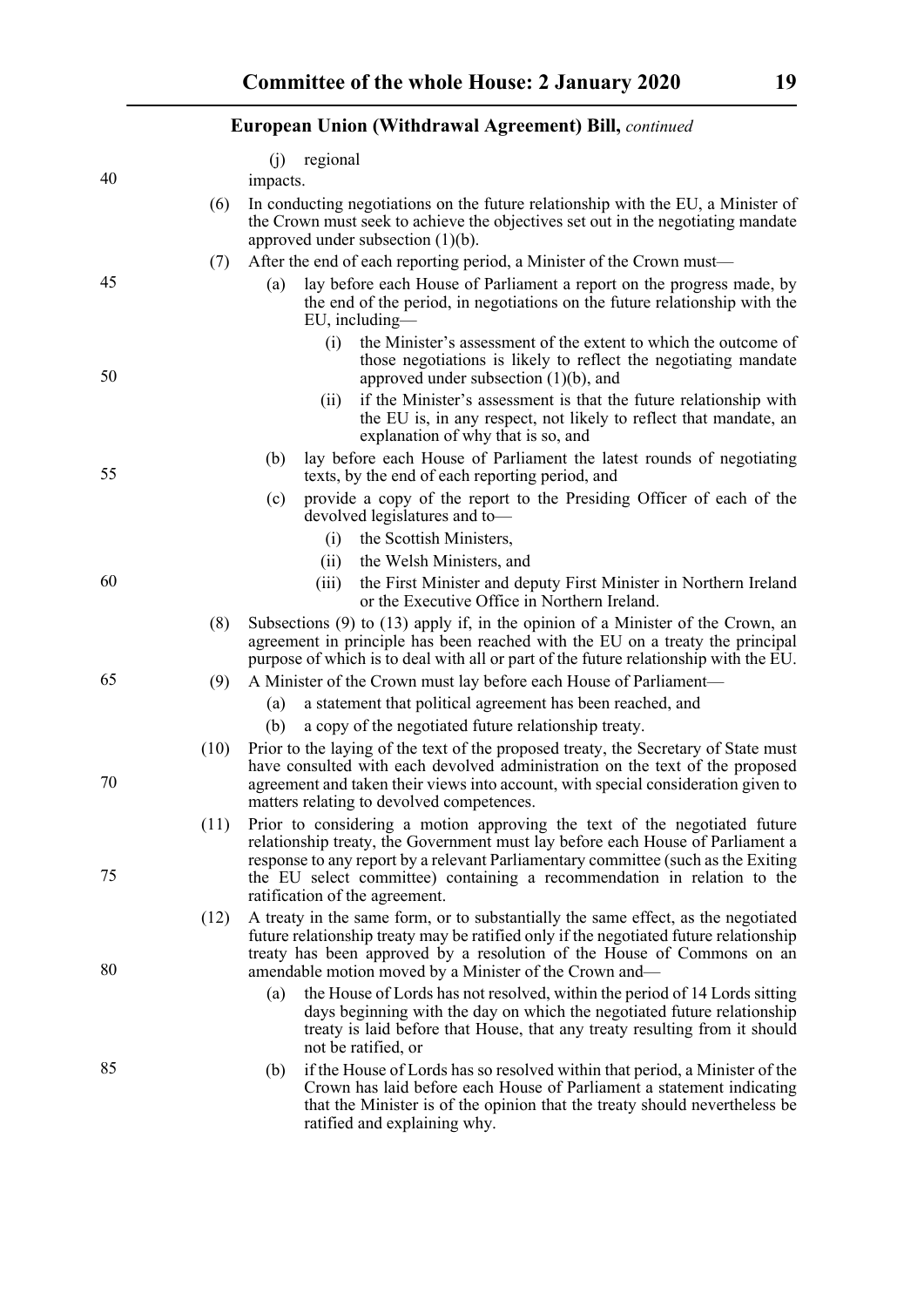(13) Section 20 of the Constitutional Reform and Governance Act 2010 (treaties to be laid before Parliament before ratification) does not apply in relation to a treaty if subsection (11) applies in relation to the ratification of that treaty."

# *Member's explanatory statement*

*This new clause ensures that MPs get a guaranteed vote with an amendable motion on the EU-UK Future Relationship and negotiating objectives, and sets out scrutiny of the negotiating mandate. It requires a sustainability impact assessment of the future relationship; the regular release of negotiation texts; and engagement with devolved administrations.*

As an Amendment to Caroline Lucas's proposed New Clause *(Parliamentary approval of the future relationship)* (NC6):—

#### Debbie Abrahams

 $\star$  Line **39**, after "(i) regional" insert "(k) health"

**(a)**

Sir Jeffrey M Donaldson Sammy Wilson Mr Gregory Campbell Jim Shannon Ian Paisley Gavin Robinson

### Paul Girvan Carla Lockhart

**NC11**

 $\vec{x}$  To move the following Clause—

# **"Consent and the Ireland/Northern Ireland Protocol**

- (1) Nothing in this Act affects section 4(5) and 42 of the Northern Ireland Act 1998.
- (2) Accordingly, if 30 of its members petition the Northern Ireland Assembly expressing their concern about a matter which is to be voted on by the Assembly, the vote on that matter shall require cross-community support.
- (3) "Cross-community support" in relation to a vote in the Northern Ireland Assembly on any matter, means—
	- (a) the support of a majority of the members voting, a majority of the designated Nationalists voting and a majority of the designated Unionists voting; or
	- (b) the support of 60 per cent of the members voting, 40 per cent of the designated Nationalists voting and 40 per cent of the designated Unionists voting.
- (4) "Designated Nationalist" means a member designated as a Nationalist in accordance with standing orders of the Northern Ireland Assembly and "designated Unionist" is construed accordingly."

#### *Member's explanatory statement*

*This new Clause re-states the existing law on the operation of cross-community support in votes of the Northern Ireland Assembly.*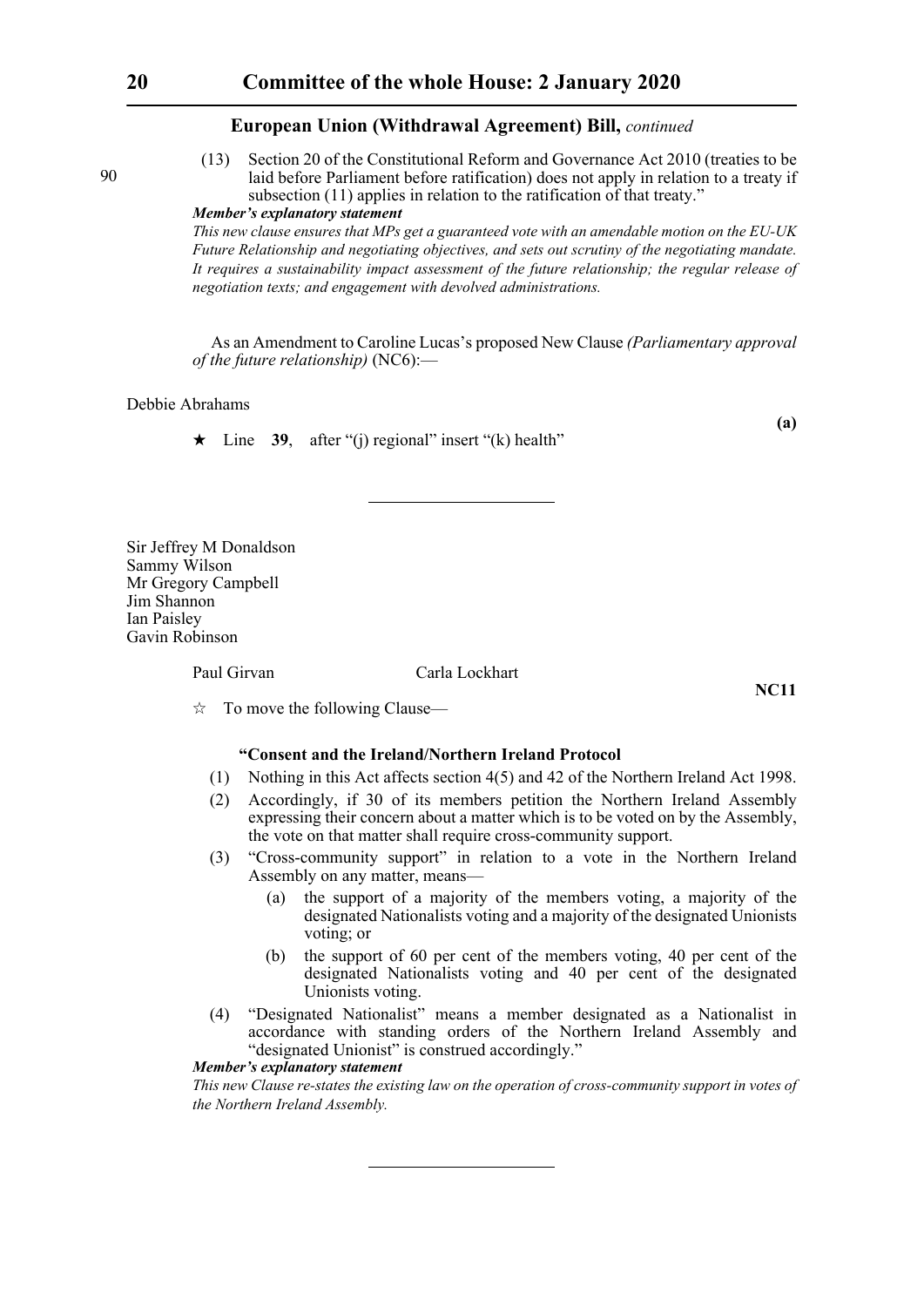Sir Jeffrey M Donaldson Sammy Wilson Mr Gregory Campbell Jim Shannon Ian Paisley Gavin Robinson

Paul Girvan Carla Lockhart

**NC12**

 $\vec{\mathcal{R}}$  To move the following Clause—

# **"Consent and the Ireland/Northern Ireland Protocol (No. 2)**

- (1) Notifying the European Union of the outcome of the democratic consent processes under Article 18 of the Ireland/Northern Ireland Protocol is a matter for the Government of the United Kingdom under paragraph 3 of Schedule 2 to the Northern Ireland Act 1998.
- (2) The Government of the United Kingdom must seek to apply any democratic consent process under or in connection with the Withdrawal Agreement in conformity with existing practice on votes requiring cross-community support in the Northern Ireland Assembly.
- (3) The Government of the United Kingdom must accordingly seek to withdraw and replace any parts of the Declaration of 17 October 2019 by Her Majesty's Government of the United Kingdom of Great Britain and Northern Ireland concerning the operation of the Democratic consent in Northern Ireland provision of the Protocol on Ireland/Northern Ireland which conflict with the existing practice on votes of the Northern Ireland Assembly requiring cross-community support."

#### *Member's explanatory statement*

*Paragraph 3(a) of the Declaration of 17 October 2019 by Her Majesty's Government concerning the operation of the Democratic consent in Northern Ireland provision of the Ireland/Northern Ireland Protocol requires a threshold of a majority of members of the Northern Ireland Assembly present and voting. This new Clause seeks to replace that threshold with the normal crosscommunity support process.*

Sir Jeffrey M Donaldson Sammy Wilson Mr Gregory Campbell Jim Shannon Ian Paisley Gavin Robinson

# Paul Girvan Carla Lockhart

**NC13**

 $\vec{x}$  To move the following Clause—

## **"UK internal market**

- (1) The Government of the United Kingdom must maintain and strengthen the integrity and smooth operation of the internal market of the United Kingdom of Great Britain and Northern Ireland.
- (2) Accordingly it is a priority for the Government of the United Kingdom in negotiations on the future relationship with the EU to reach agreement to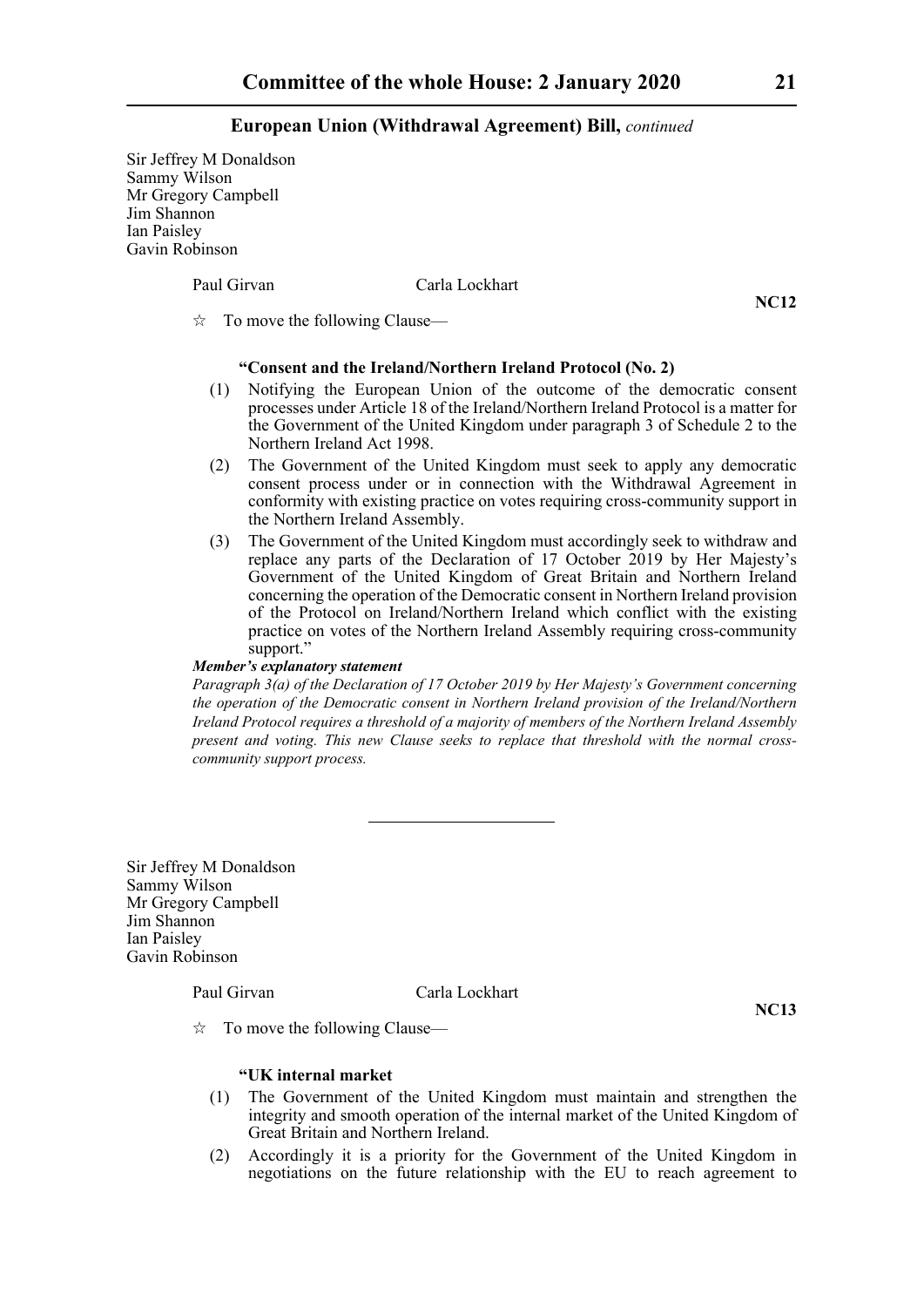supersede any provisions of the Ireland/Northern Ireland Protocol which impede or conflict with the duty in subsection (1)."

# *Member's explanatory statement*

*This new Clause seeks to replace any provisions of the Ireland/Northern Ireland Protocol which fail to maintain and strengthen the integrity and smooth operation of the internal market of the United Kingdom of Great Britain and Northern Ireland.*

Sir Jeffrey M Donaldson Sammy Wilson Mr Gregory Campbell Jim Shannon Ian Paisley Gavin Robinson

# Paul Girvan Carla Lockhart

**NC14**

 $\vec{x}$  To move the following Clause—

## **"Sovereignty and Northern Ireland**

- (1) Nothing in this Act contradicts Article 6 of the Union with Ireland Act 1800.
- (2) Accordingly, Her Majesty's subjects of Great Britain and Northern Ireland are entitled to the same privileges, and to be on the same footing as to encouragements and bounties on the like articles, being the growth, produce, or manufacture of either country respectively, and generally in respect of trade and navigation in all ports and places in the United Kingdom and its dependencies; and that in all treaties made by Her Majesty, her heirs, and successors, with any foreign power, Her Majesty's subjects of Northern Ireland shall have same the privileges, and be on the same footing as Her Majesty's subjects of Great Britain."

### *Member's explanatory statement*

*This new Clause re-states the fundamental constitutional principle of unfettered trade between Northern Ireland and Great Britain.* 

Sir Jeffrey M Donaldson Sammy Wilson Mr Gregory Campbell Jim Shannon Ian Paisley Gavin Robinson

#### Paul Girvan Carla Lockhart

**NC15**

 $\vec{\mathbf{x}}$  To move the following Clause—

# **"Sovereignty and Northern Ireland (No.2)**

(1) Nothing in this Act affects the status of Northern Ireland set out in section 1 of the Northern Ireland Act 1998.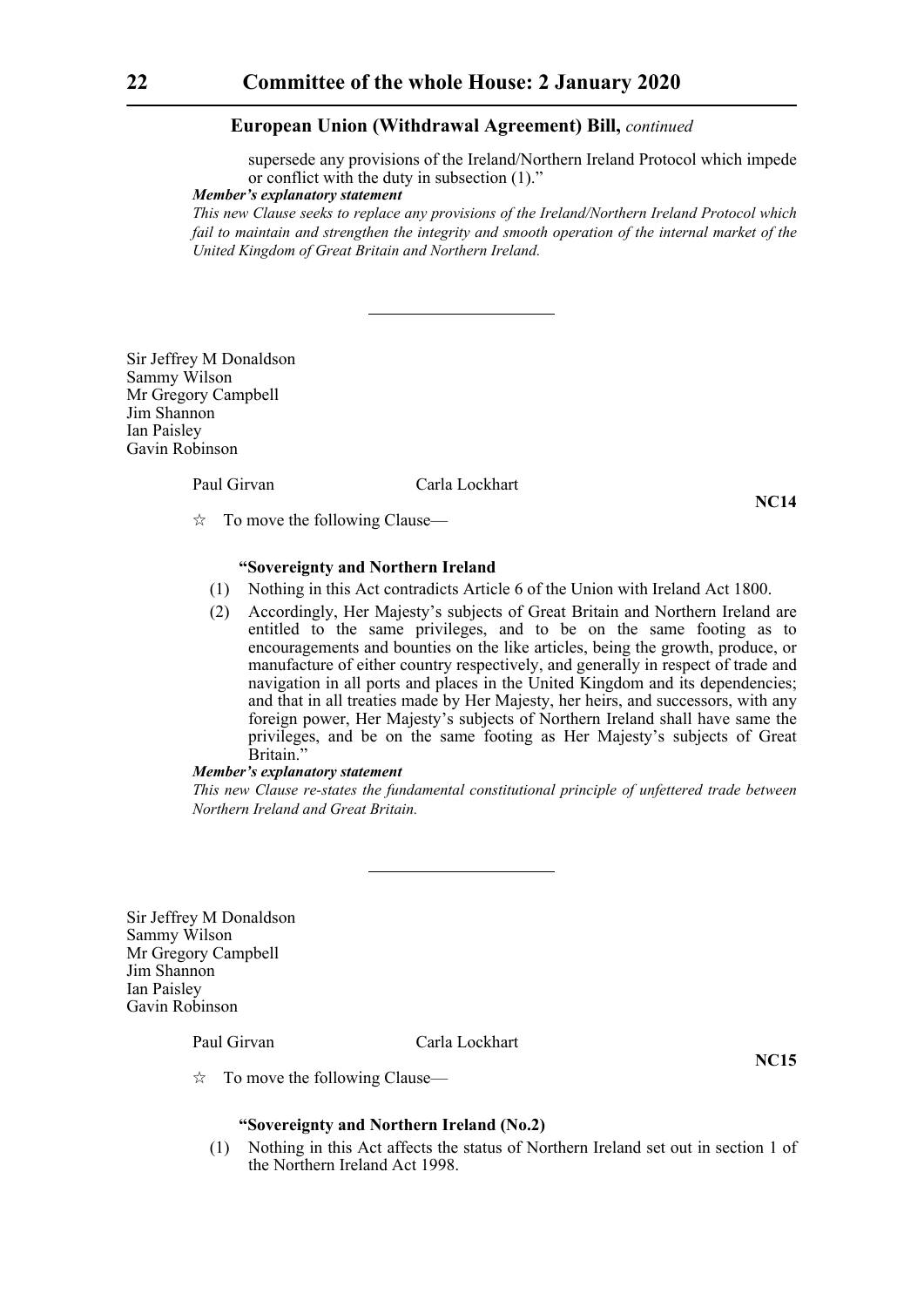(2) Accordingly, Northern Ireland in its entirety remains part of the United Kingdom and shall not cease to be so without the consent of a majority of the people of Northern Ireland voting in a poll held for the purposes of this section in accordance with Schedule 1 to the Northern Ireland Act 1998."

# *Member's explanatory statement*

*This new Clause re-states the fundamental constitutional principle of Northern Ireland remaining part of the United Kingdom, unless a majority of the people of Northern Ireland vote to decide otherwise.*

Liz Saville Roberts Jonathan Edwards Ben Lake Hywel Williams

**NC17**

 $\vec{x}$  To move the following Clause—

#### **"Objectives during negotiations**

- (1) A Minister of the Crown may not engage in negotiations on the future relationship with the EU unless-
	- (a) a statement on objectives for the future relationship with the EU has been approved by the House of Commons on a motion moved by a Minister of the Crown,
	- (b) a motion for the House of Lords to take note of that statement has been moved in that House by a Minister of the Crown,
	- (c) a motion relating to that statement has been approved by a resolution of the National Assembly for Wales,
	- (d) a motion relating to that statement has been approved by a resolution of the Scottish Parliament,
	- (e) a motion relating to that statement has been approved by a resolution of the Northern Ireland Assembly.
- (2) Notwithstanding subsection 1(e), a Minister of the Crown may engage in negotiations on the future relationship with the EU if the Northern Ireland Assembly has not approved the appointment of a First Minister and deputy First Minister within six weeks of the day on which this Act is passed."

#### *Member's explanatory statement*

*This new clause would require the Government to seek the consent of all the parliaments of the UK for its objectives during negotiations on the future relationship with the EU.*

#### Mr David Davis

**NC21**

 $\star$  To move the following Clause—

# **"International trade**

(1) The Government shall, during the implementation period, use its flexibilities under Article 129(4) of the Withdrawal Agreement to negotiate trade agreements with other parties.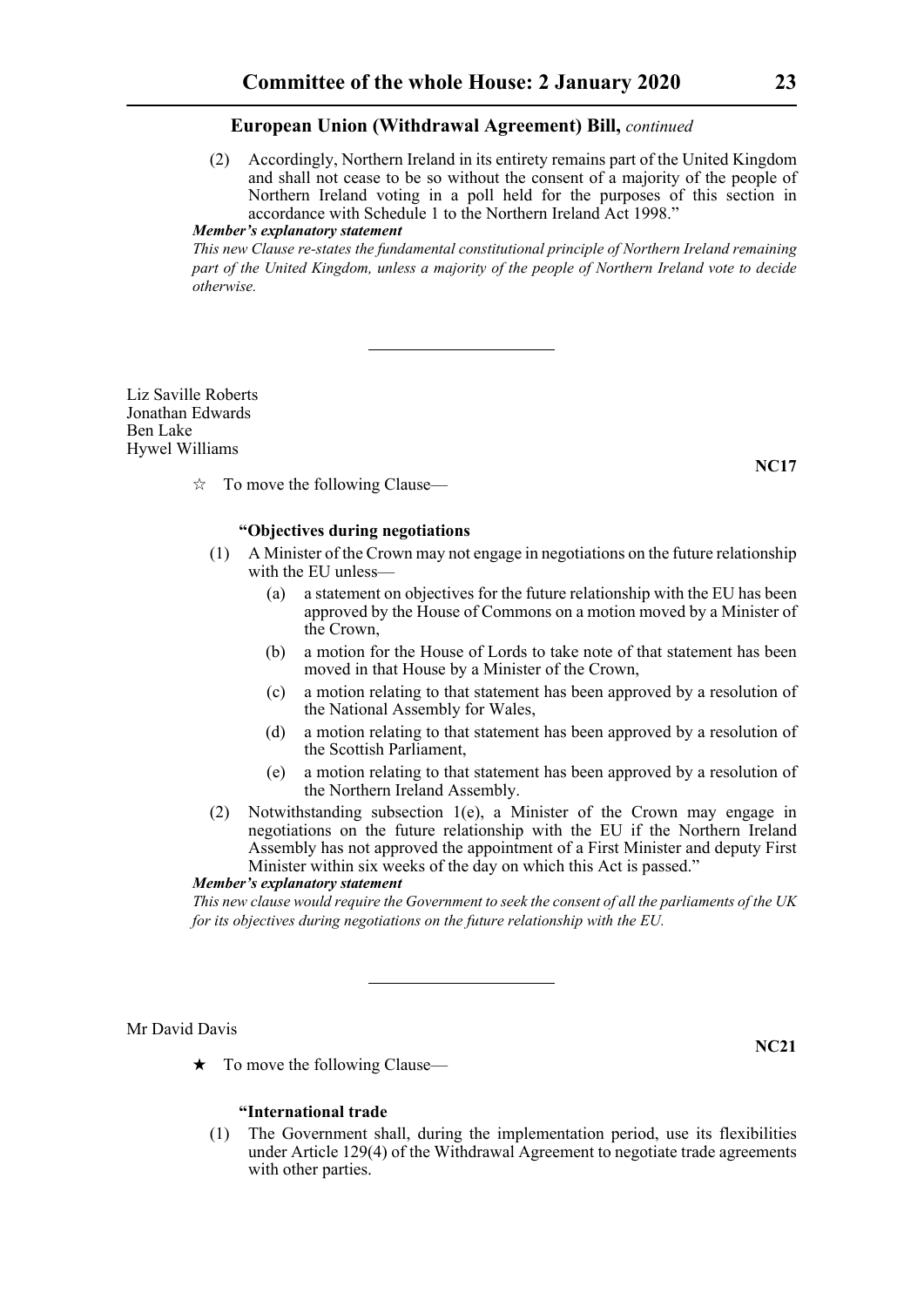- (2) The Government shall, from 1 February 2020, and subject to the procedures for participation in the World Trade Organisation (WTO), exercise full rights as an individual member of the WTO and shall seek to—
	- (a) join any relevant committees and sub-committees that serve the UK's national interest, and
	- (b) speak in the WTO on all matters that serve the UK's national interest, notwithstanding the Duty of Sincere Co-operation under Article 4(3) of the Treaty on European Union and the Common Commercial Policy which are applicable during the implementation period."

#### *Member's explanatory statement*

*This new clause would mandate the Government to participate actively in the World Trade Organisation to serve the UK's national interest.*

Stephen Farry

 $\star$  To move the following Clause—

# **"Joint Committee representation from Northern Ireland**

 After section 15B of the European Union (Withdrawal) Act 2018 (Ministerial cochairs of the Joint Committee) (for which see section 34 above) insert—

# **"15BA Joint Committee representation from Northern Ireland**

 The United Kingdom delegation to the Joint Committee must always include representation from Northern Ireland, namely either—

- (a) a representative agreed jointly by the First Minister and deputy First Minister, or
- (b) in period when there is no Northern Ireland Executive, a representative nominated by the Head of the Northern Ireland Civil Service.""

# *Member's explanatory statement*

*This new clause would require Northern Ireland to be represented on the Joint Committee.*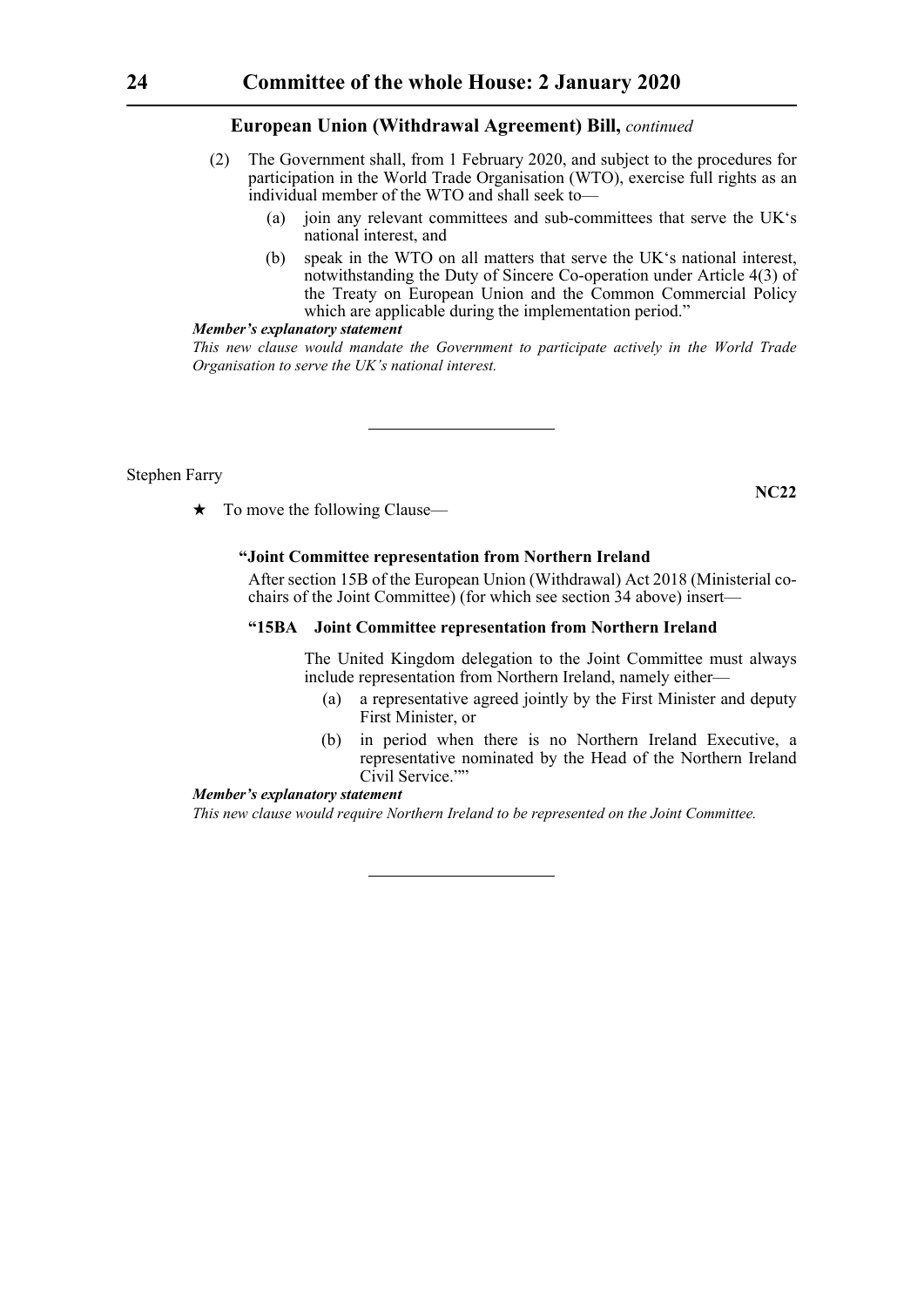#### Stephen Farry

 $\star$  To move the following Clause—

# **"Joint Committee and the Belfast Agreement**

 After section 15B of the European Union (Withdrawal) Act 2018 (Ministerial cochairs of the Joint Committee) (for which see section 34 above) insert—

# **"15BB Joint Committee and the Belfast Agreement**

 The United Kingdom representatives on the Joint Committee must have due regard for all aspects of the Belfast Agreement within their work.""

# *Member's explanatory statement*

*This new clause would require UK representatives on the Joint Committee to have due regard for all aspects of the 1998 Belfast (Good Friday) Agreement within their work.* 

Stephen Farry

 $\star$  To move the following Clause—

# **"Joint Committee and Article 50 phase 1 report**

 After section 15B of the European Union (Withdrawal) Act 2018 (Ministerial cochairs of the Joint Committee) (for which see section 34 above) insert—

# **"15BC Joint Committee and Article 50 phase 1 report**

 The United Kingdom representatives on the Joint Committee must have due regard within their work to the UK government commitments in the joint report from the negotiators of the EU and the United Kingdom Government on progress during phase 1 of negotiations under Article 50 of the Treaty on European Union.""

#### *Member's explanatory statement*

*This new clause would require UK representatives on the Joint Committee to have due regard within their work to the UK government commitments in the joint report of 8 December 2017 from the negotiators of the EU and the UK on phase 1 of the Article 50 negotiations, including its references to unfettered access for Northern Ireland businesses to the whole of the United Kingdom internal market.* 

**NC23**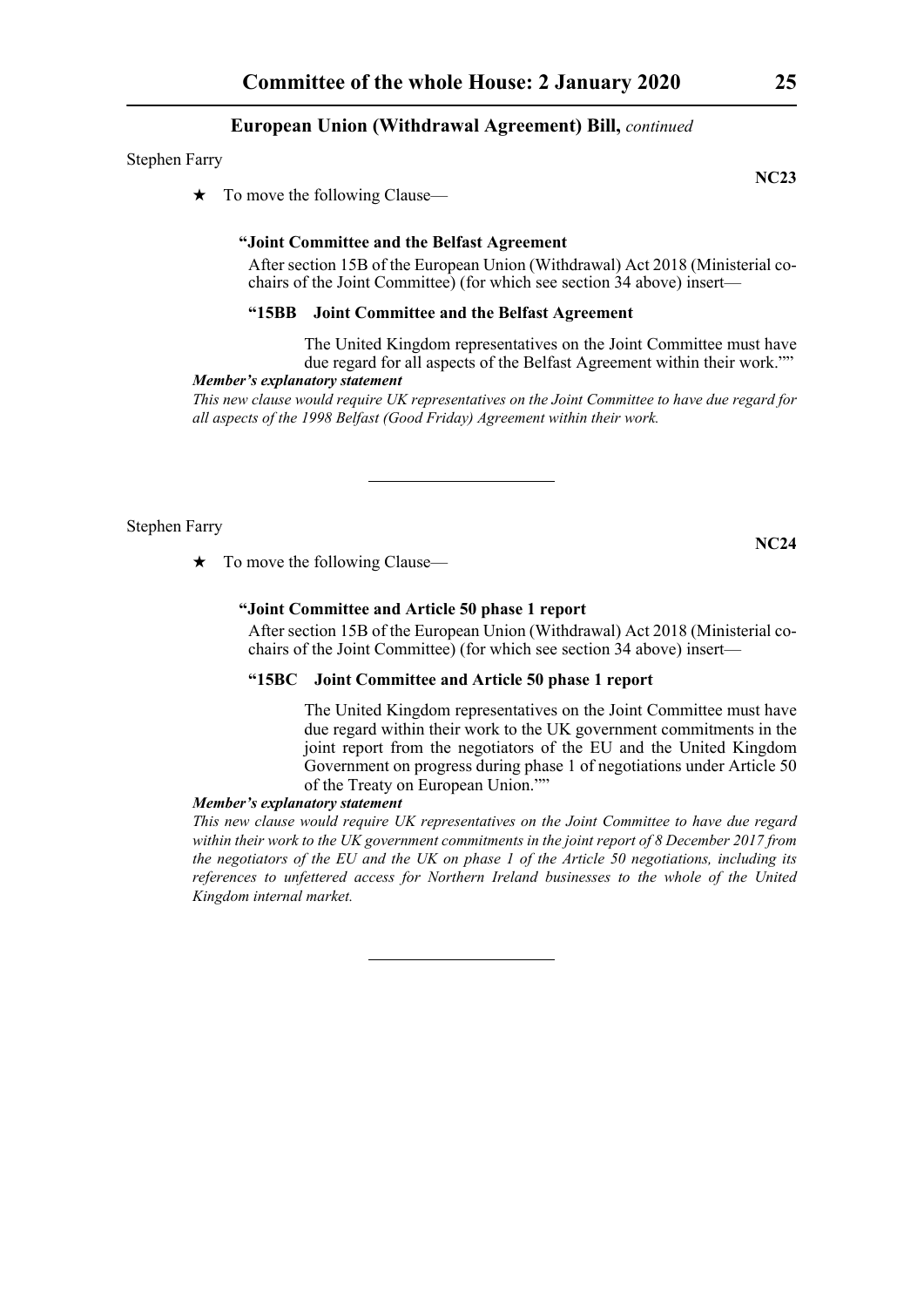Stephen Farry

To move the following Clause—

#### **"Specialised Committee on the Ireland/Northern Ireland Protocol Group representation from Northern Ireland**

 After section 15B of the European Union (Withdrawal) Act 2018 (Ministerial cochairs of the Joint Committee) (for which see section 34 above) insert—

#### **"15BD Specialised Committee on the Ireland/Northern Ireland Protocol Group representation from Northern Ireland**

 The United Kingdom delegation on the Specialised Committee on the Ireland/Northern Ireland Protocol Group must always include representation from Northern Ireland, either—

- (a) agreed jointly by the First Minister and deputy First Minister, or
- (b) in period when there is no Northern Executive, nominated by the Head of the Northern Ireland Civil Service.""

#### *Member's explanatory statement*

*This new clause would require Northern Ireland to be represented on the Specialised Committee on the Ireland/Northern Ireland Protocol Group established under Article 14 of the Ireland/ Northern Ireland Protocol.* 

Stephen Farry

- $\star$  To move the following Clause—
	- **"Joint Consultative Working Group representation from Northern Ireland**

 After section 15B of the European Union (Withdrawal) Act 2018 (Ministerial cochairs of the Joint Committee) (for which see section 34 above) insert—

# **"15BE Joint Consultative Working Group representation from Northern Ireland**

 The United Kingdom representatives on the Joint Consultative Working Group must always include representation from Northern Ireland, either—

- (a) agreed jointly by the First Minister and deputy First Minister, or
- (b) in period when there is no Northern Executive, nominated by the
	- Head of the Northern Ireland Civil Service.""

#### *Member's explanatory statement*

*This new clause would require Northern Ireland to be represented on the Joint Consultative Working Group established under Article 15 of the Ireland/Northern Ireland Protocol.*

**NC26**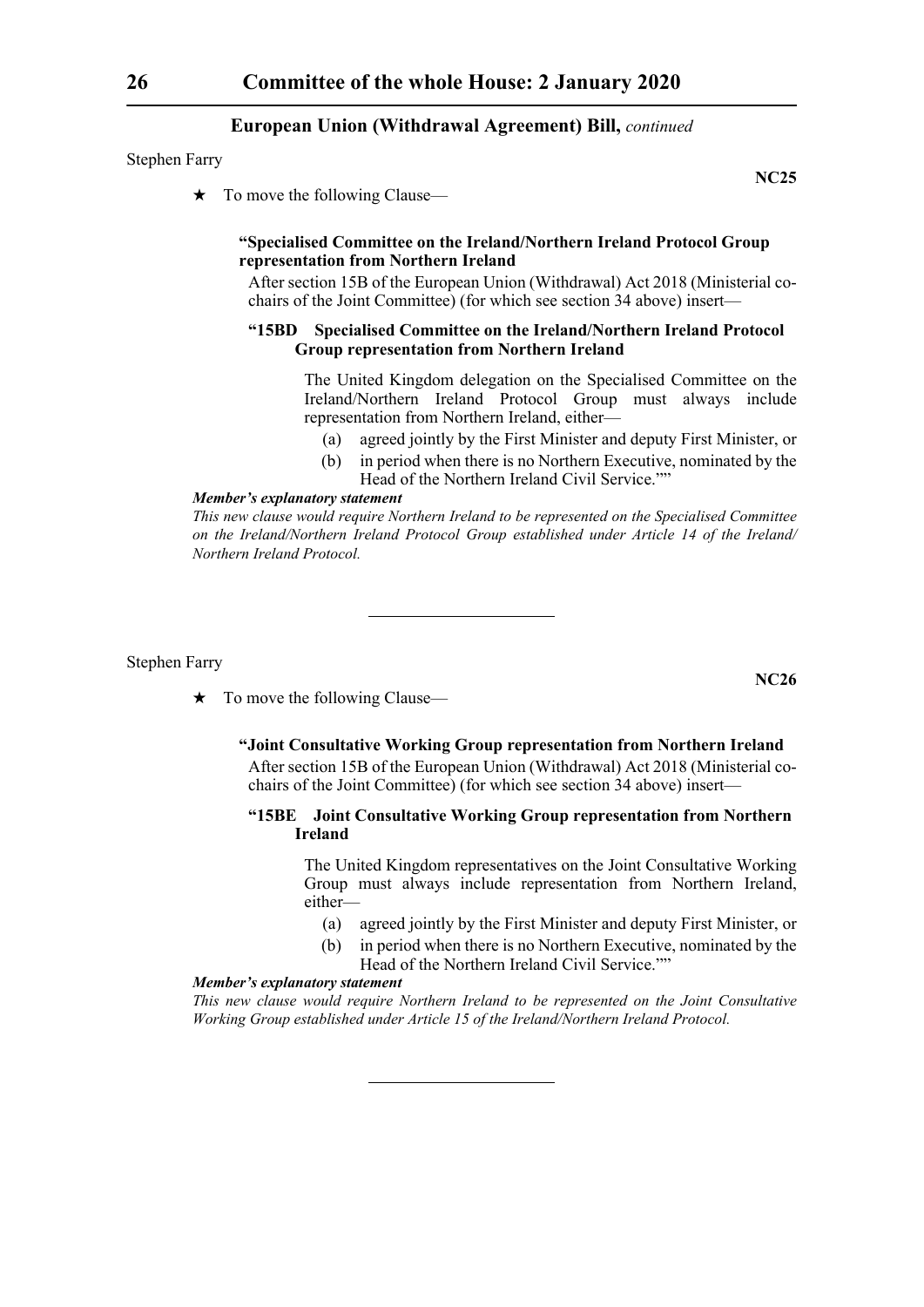Debbie Abrahams Stephen Doughty

 $\star$  To move the following Clause—

#### **"Non-regression from EU standards**

 After section 14 (financial provision) of the European Union (Withdrawal) Act 2018 insert—

# **"14A Interpretation: "regressive"**

- (1) In this section and sections 14B to 14D "regressive" means—
	- (a) reducing the level of protection provided by retained EU law in respect of a protected matter (specified in subsection (2)), or
	- (b) weakening governance processes associated with retained EU law in respect of a protected matter (specified in subsection (2)).
- (2) The protected matters are—
	- (a) the environment;
	- (b) food safety and other standards;
	- (c) the substance of REACH regulations; and
	- (d) animal welfare.

#### **14B Primary legislation**

- (1) A Minister of the Crown in charge of a Bill in either House of Parliament must, before Second Reading of the Bill—
	- (a) make a statement to the effect that in the Minister's view the provisions of the Bill are not intended to have, and are not reasonably likely to have, a regressive effect, or
	- (b) make a statement that although provisions of the Bill are intended to have, or are reasonably likely to have, a regressive effect, the Government nevertheless wishes the House to proceed with the Bill.
- (2) If the Bill relates to environmental law—
	- (a) in preparing the statement the Minister must—
		- (i) consult the Office for Environmental Protection ("OEP"); and
		- (ii) publish their response, and
	- (b) if the OEP's response asserts that provisions of the Bill are reasonably likely to have a regressive effect on environmental law, that response must also suggest how to avoid that effect.
- (3) A Minister who makes a statement under subsection  $(1)(b)$  must also—
	- (a) publish the reasons for including in the Bill provisions that are intended, or reasonably likely, to have a regressive effect ("regressive provisions");
	- (b) arrange for a motion to be moved in the House of Commons, before the Bill leaves that House, for a resolution that the House approves the inclusion of regressive provisions; and
	- (c) arrange for a motion to be moved in the House of Lords, before the Bill leaves that House, for a resolution that the House approves the inclusion of regressive provisions.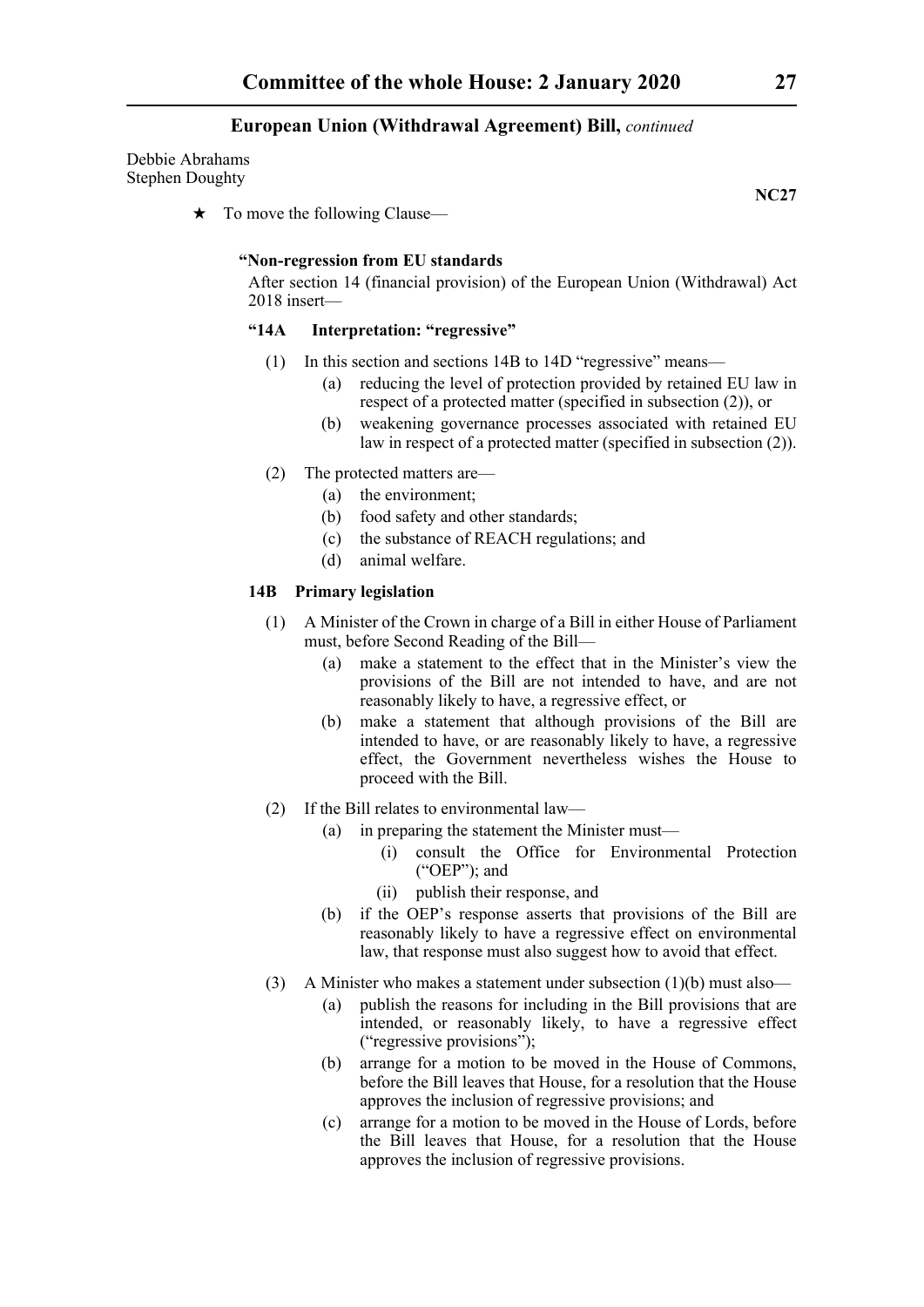# **14C Subordinate legislation**

- (1) Regulations under this Act are unlawful if and to the extent that they are intended to have, or in practice are reasonably likely to have, a regressive effect.
- (2) A statutory instrument under any other Act which is made for the purposes of or in connection with the withdrawal of the UK from the EU is unlawful if and to the extent that it is intended to have, or in practice is reasonably likely to have, a regressive effect.

# **14D Other action by public authorities**

- (1) Any action taken by or on behalf of a Minister of the Crown under this Act is unlawful if and to the extent that it is intended to have, or in practice is reasonably likely to have, a regressive effect.
- (2) Any action taken by or on behalf of a Minister of the Crown for the purposes of or in connection with the withdrawal of the UK from the EU is unlawful if and to the extent that it is intended to have, or in practice is reasonably likely to have, a regressive effect.
- (3) A public authority exercising a function in respect of a protected matter must not exercise the function in a way that is intended to have, or in practice is reasonably likely to have, a regressive effect.

# **14E Guidance**

 The Secretary of State must publish guidance for government departments and other public authorities designed to ensure and facilitate the avoidance of action that would be unlawful by virtue of sections 14B to 14D.

#### **14F Divergence tracking**

- (1) In this section "divergence report" means a report containing—
	- (a) a summary of new EU environmental laws;
	- (b) a summary of steps taken by the Government in relation to the issues addressed by those laws;
	- (c) a summary of steps taken by the Government as set out in previous divergence reports;
	- (d) an independent review identifying any divergence between UK law and EU law in respect of those issues and recommending action to remedy the divergence;
	- (e) a statement of action Ministers propose to take; and
	- (f) if Ministers do not propose to give effect to the recommendations of the independent review, the reasons for that.
- (2) The Secretary of State must publish a divergence report—
	- (a) within the period of 6 months beginning with the date of commencement of this section; and
	- (b) during each subsequent period of 6 months.
- (3) The Secretary of State must—
	- (a) prepare each divergence report in consultation with persons appearing to the Secretary of State to represent the interests of businesses, workers, public bodies and relevant nongovernmental organisations;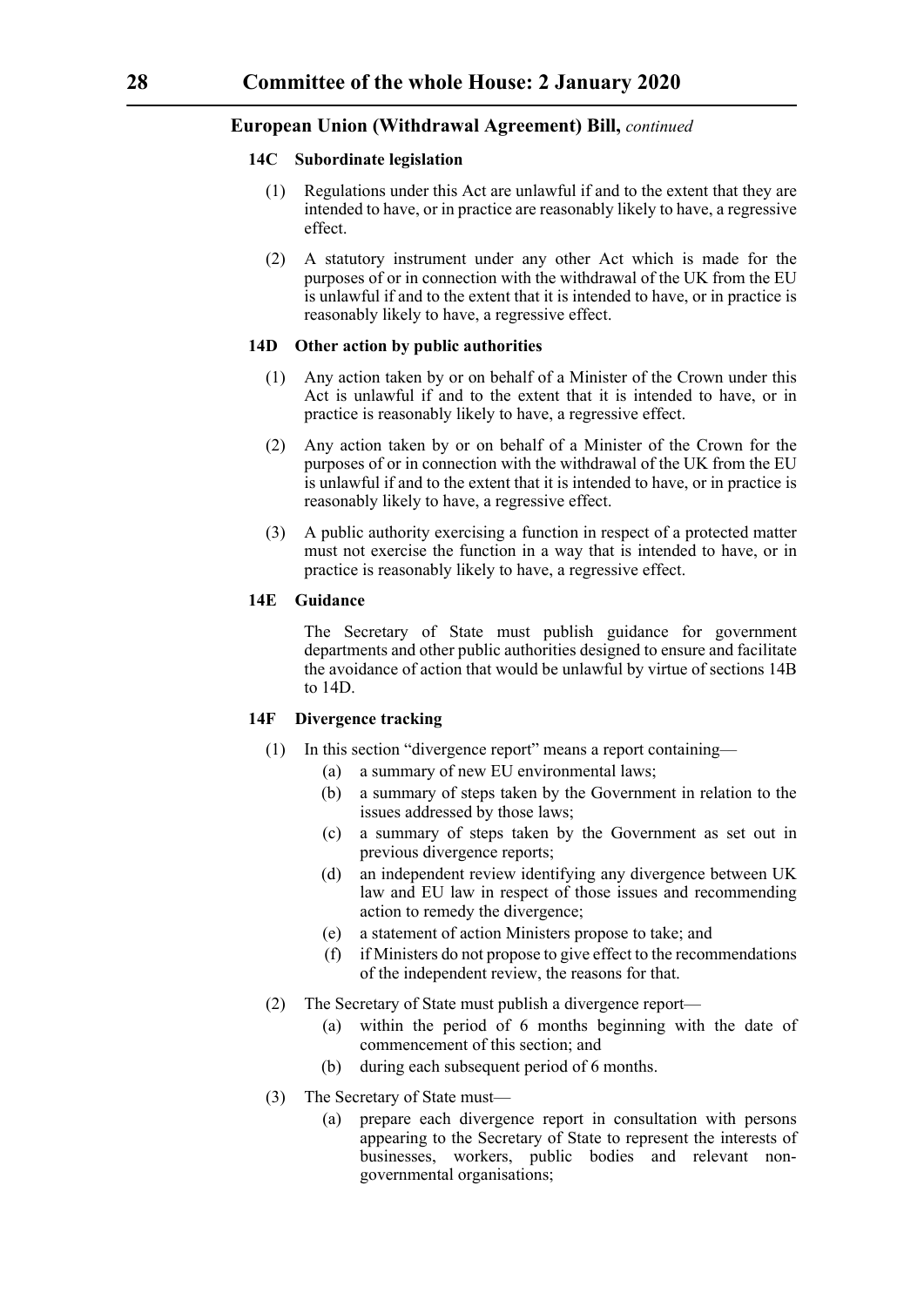- (b) publish each divergence report;
- (c) lay it before Parliament; and
- (d) arrange for a motion to be moved in each House of Parliament, within the period of 28 sitting days beginning with the first sitting day after the date of publication of the report, for a resolution that the House approves the divergence report.
- (4) If a Committee of the House of Lords, or a Joint Committee of the House of Lords and the House of Commons, publishes a report relating to matters to be considered in a divergence report, the divergence report must contain Ministers' response to the Committee report.
- (5) If a motion in either House for the approval of a divergence report is not passed unamended, a Minister of the Crown must as soon as reasonably practicable publish a report—
	- (a) setting out the steps that Ministers intend to take to rectify any divergence between UK law and EU law in respect of environmental matters, and
	- (b) including, in particular, legislative proposals designed to remedy the divergence, together with a timetable and strategy for enacting the legislation.
- (6) In this section "independent review" means a review undertaken by a body established by regulations made by the Secretary of State for the purpose of reviewing new EU law and giving independent advice to Ministers about divergence.
- (7) Regulations under subsection (6)—
	- (a) may include provision about the membership, funding and proceedings of the body;
	- (b) may confer appointment and other functions on the Secretary of State or another specified person;
	- (c) may include incidental, supplemental, consequential and transitional provisions;
	- (d) must be made by statutory instrument; and
	- (e) may not be made unless a draft has been laid before, and approved by resolution of, each House of Parliament.
- (8) Provision about membership of the body under subsection  $(7)(a)$  must, in particular, aim to ensure the inclusion of individuals who are independent of the government and have relevant knowledge and experience including expertise in environmental law.""

#### *Member's explanatory statement*

*This new clause aims to prevent of substantive regression from EU standards in legislation after leaving the EU.*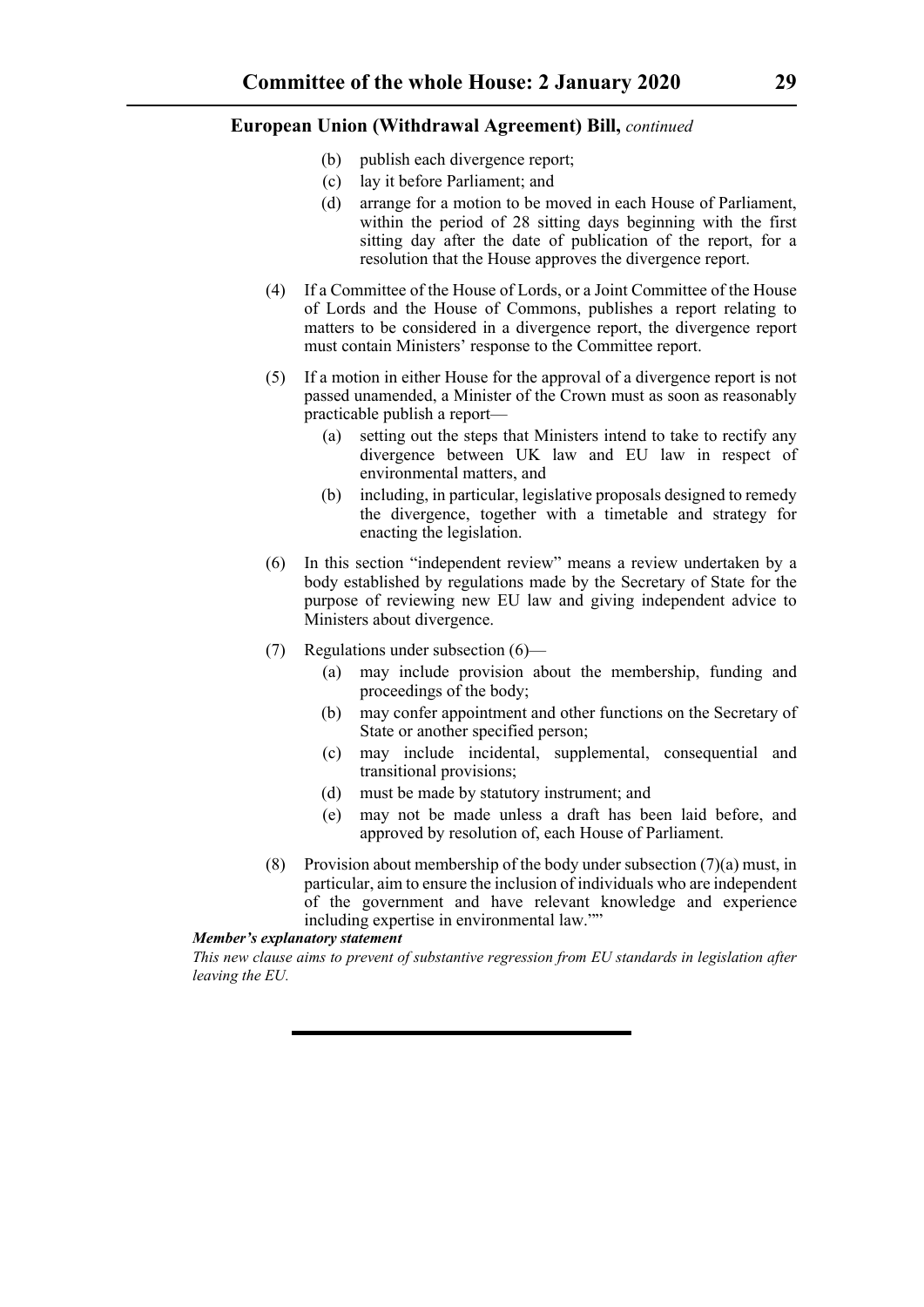*CLAUSES 38 TO 40; SCHEDULE 4; CLAUSE 41; SCHEDULE 5; CLAUSE 42; NEW CLAUSES RELATING TO PART 5; NEW SCHEDULES RELATING TO PART 5*

Jeremy Corbyn Keir Starmer Paul Blomfield Thangam Debbonaire Valerie Vaz Mr Nicholas Brown

Kerry McCarthy

**11**

**8**

**9**

 $\approx$  Clause 38, page 37, line 24, at end insert "and has been so during the period since the passage of the European Communities Act 1972."

Ian Blackford Peter Grant Joanna Cherry Kirsty Blackman Stuart C McDonald Patrick Grady

Tommy Sheppard Stewart Hosie

Clause **42**, page **40**, line **13**, leave out "Scotland" *Member's explanatory statement This amendment would dis-apply this bill to Scotland.*

Ian Blackford Peter Grant Joanna Cherry Kirsty Blackman Stuart C McDonald Patrick Grady

Tommy Sheppard Stewart Hosie

Clause **42**, page **41**, line **6**, leave out from "force" to end of line 6 and insert "only when each House of Parliament has approved a motion tabled by a Minister of the Crown considering a ministerial economic impact assessment of the commencement of this Act." *Member's explanatory statement* 

*This amendment would require the House to endorse an economic impact assessment of measures this bill would implement.*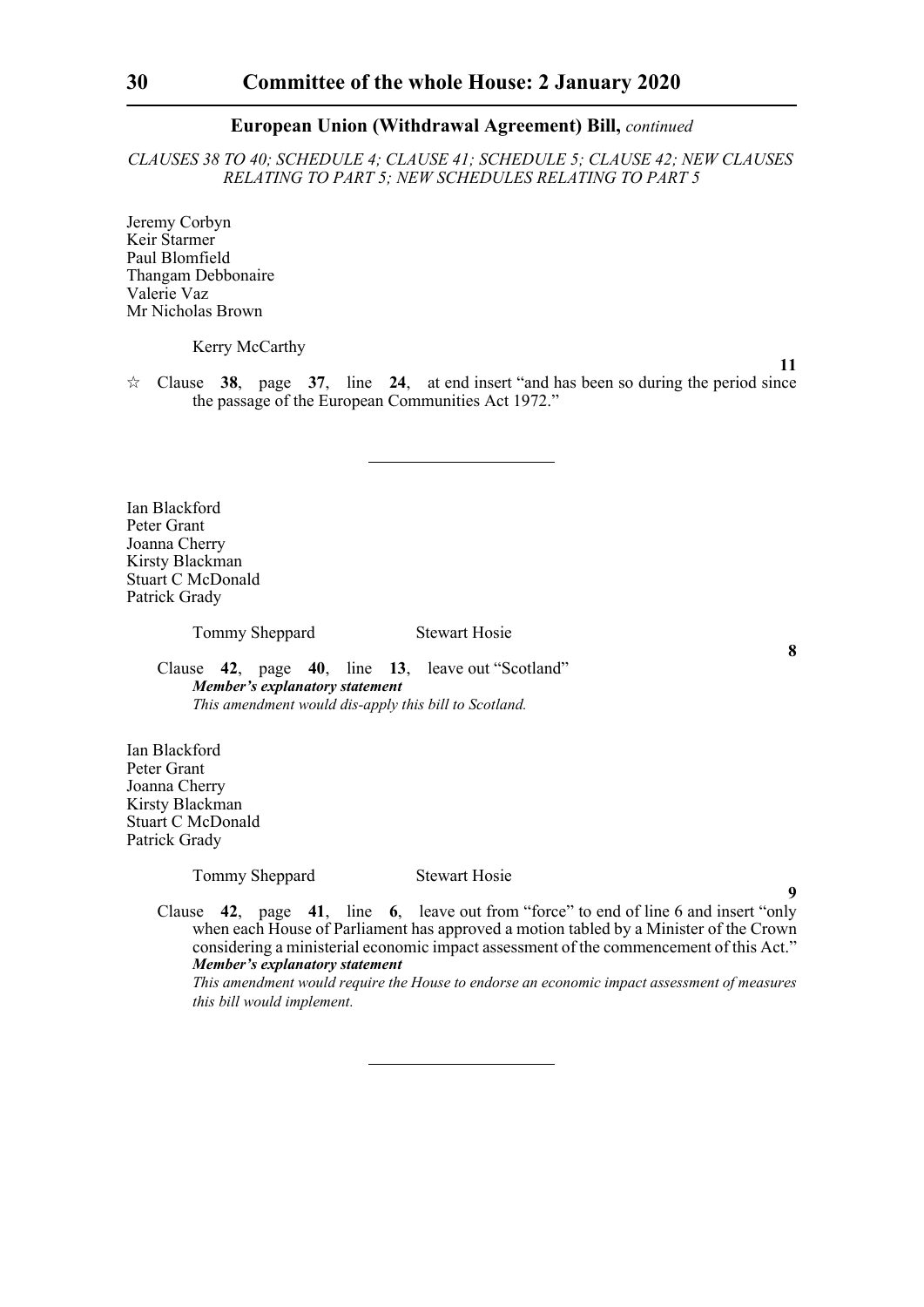Ian Blackford Peter Grant Joanna Cherry Kirsty Blackman Stuart C McDonald Patrick Grady

Tommy Sheppard Stewart Hosie

**NC7**

To move the following Clause—

# **"Legislative Consent Motions**

 This Act may only come into force once a Legislative Consent Motion relating to this Act has been approved by the devolved legislatures of Scotland, Wales and Northern Ireland."

#### *Member's explanatory statement*

*This new clause would require this Bill to have gained consent of the devolved legislatures before coming into effect.*

Sir Edward Davey Mr Alistair Carmichael

**NC28**

 $\star$  To move the following Clause—

# **"Conditional approval subject to a confirmation referendum**

- (1) The condition in this subsection is that a further referendum has been held on the UK's withdrawal from the European Union in which the electorate has been offered two options—
	- (a) the option for the UK to leave the European Union in accordance with the withdrawal agreement and a framework for the future relationship; and
	- (b) the option for the UK to remain in the European Union on existing membership terms

and that the Chief Returning Officer has certified that a majority of voters has supported the option for the UK to leave the European Union in accordance with the withdrawal agreement and the framework for the future relationship.

- (2) If the condition in subsection  $(1)$  has been fulfilled, then-
	- (a) the approval of the withdrawal agreement by the House of Commons required under section 13(1)(b) of the European Union (Withdrawal) Act 2018 is deemed to have been given;
	- (b) the House of Lords is deemed to have debated the motion required under section 13(1) of the European Union (Withdrawal) Act 2018;
	- (c) the European Union (Withdrawal Agreement) Act 2019 is, for the purposes of section  $13(1)(d)$  of the European Union (Withdrawal) Act 2018, an Act of Parliament which contains provision for the implementation of the withdrawal agreement;
	- (d) the Government must ratify the withdrawal agreement within the period of three days beginning on the day after certification by the Chief Returning Officer under subsection (1); and
	- (e) requirements in section 20 of the Constitutional Reform and Governance Act 2010 (Treaties to be laid before Parliament before ratification) do not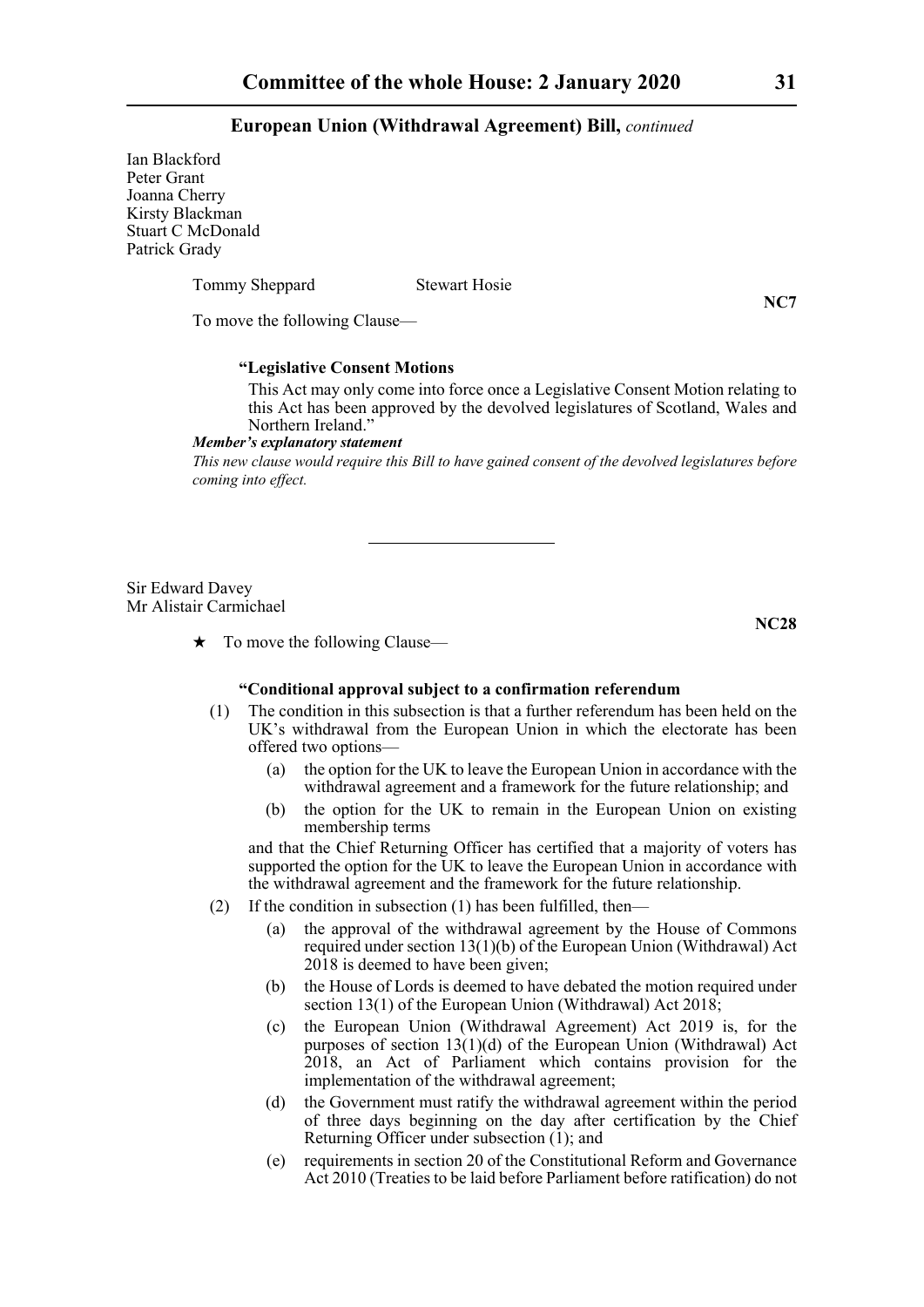apply to the withdrawal agreement (but this does not affect whether that section applies to any modification of the withdrawal agreement)."

*Member's explanatory statement* 

*This new clause would require the Government to give the public the final say on Brexit through a people's vote, with the choice between leaving under the terms of the withdrawal agreement and remaining in the EU.* 

# *REMAINING NEW CLAUSES, REMAINING NEW SCHEDULES, REMAINING PROCEEDINGS IN COMMITTEE ON THE BILL*

Jeremy Corbyn Keir Starmer Paul Blomfield Thangam Debbonaire Valerie Vaz Mr Nicholas Brown

Nick Thomas-Symonds Debbie Abrahams Kerry McCarthy

**NC2**

To move the following Clause—

# **"Protecting workers' rights**

- (1) It shall be an objective of the Government to secure an agreement with the European Union that achieves the following outcomes—
	- (a) that the United Kingdom will not introduce any measure which would have the effect of reducing in any way the protection provided by any Retained EU Worker Rights after IP completion day;
	- (b) that the United Kingdom shall take all steps necessary to ensure that, from exit day, all Retained EU Worker Rights will continue to have at least the same level of protection in the United Kingdom as is applicable in other Member States;
	- (c) that where, after IP completion day, the European Union brings into force or effect any New EU Workers' Rights, the result and legal consequences in the United Kingdom of those New EU Workers' Rights shall be the same as if those New EU Workers' Rights had been Workers' Rights brought into force and effect by the European Union before IP completion day;
	- (d) that those parts of the Treaties which, before IP completion day, provide for any matter concerning the interpretation of Workers Rights in any part of the United Kingdom to be determined by the Court of Justice of the European Union shall continue to apply to the United Kingdom or such part of the United Kingdom to the same extent after IP completion day;
	- (e) that after IP completion day, the procedural rules, including limitation periods, rules of courts and tribunals and remedies, governing actions for safeguarding New EU Workers' Rights and Retained EU Worker Rights in the United Kingdom shall continue to be no less favourable than the procedural rules governing similar actions under United Kingdom law;
	- (f) that nothing in this clause shall prevent the United Kingdom from introducing amendments to Workers' Rights for the purpose of making such provisions more favourable to the protection of workers;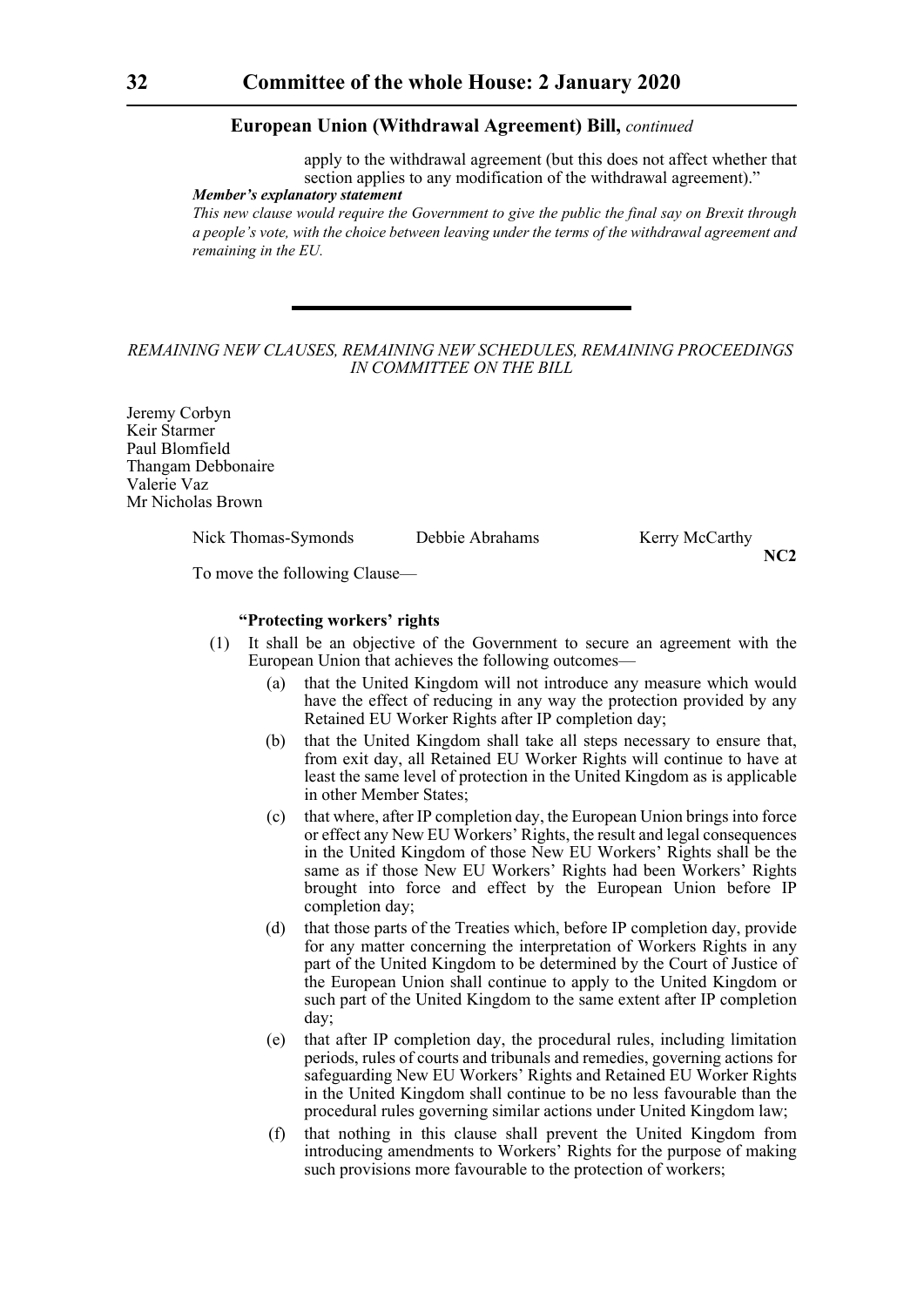- (g) that the terms at (a) to (f) shall have direct effect and shall be recognised and available in law and be capable of enforcement by individuals and their trade unions in courts and tribunal.
- (2) Subsections (3) and (4) cease to apply if the Government has secured an agreement with the European Union that achieves the objective in subsection (1).
- (3) A Minister of the Crown must make an oral statement to the House of Commons on the objective in subsection (1)—
	- (a) within three months of this Act coming into force;
	- (b) at least as frequently as every 28 days thereafter.
- (4) Each statement made under subsection (3) must set out—
	- (a) the steps taken by the Government, and the progress made in negotiations with the European Union, for the purpose of achieving the objective in subsection (1); and
	- (b) whether in the Minister's opinion an agreement with the European Union achieving the objective of subsection  $(1)$  is likely to be achieved by IP completion day and, if not, setting out the reasons for this.
- (5) For the purpose of this section—

"New EU Worker Right" means any Workers' Rights—

- (a) which Member States are obliged to confer by an EU directive published in the Official Journal of the European Union on or after IP completion day; or
- (b) that are conferred by an EU regulation or other instrument published in the Official Journal of the European Union on or after IP completion day; or
- (c) that arise out of a judgment of the Court of Justice of the European Union on or after IP completion day;

and shall include any improvement to a Workers' Right which existed before IP completion day;

"Retained EU Worker Rights" means Workers' Rights which—

- (a) immediately before IP completion day, the United Kingdom was obliged to confer by virtue of the Treaties and the EU directives listed in Schedule 1, or which were, without further enactment, given legal effect in the United Kingdom; and
- (b) on IP completion day, continued to have effect in any part of the United Kingdom;
- "Workers' Rights" means rights of individuals, classes of individuals and their trade unions, in all areas of labour protection including—
	- (a) fundamental rights at work, including all forms of discrimination;
	- (b) fair working conditions and employment standards;
	- (c) information and consultation rights;
	- (d) restructuring of undertakings and acquired rights; and
	- (e) health and safety at work.
- "Exit day" shall have the same meaning as in the European Union (Withdrawal) Act 2018.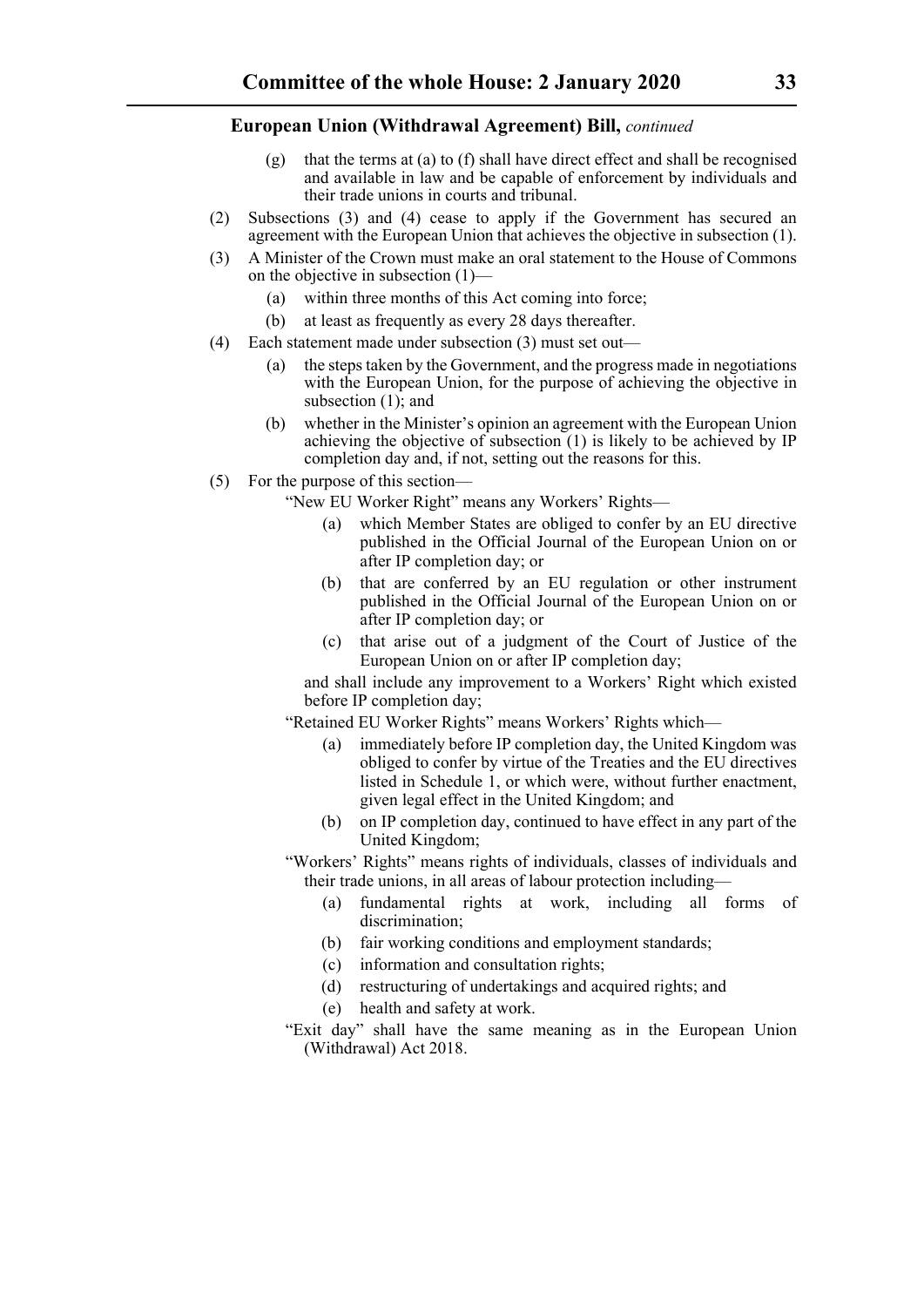"IP completion day" shall have the same meaning as in the European Union (Withdrawal Agreement) Act 2020."

*Member's explanatory statement* 

*This new clause would require the Government to negotiate a comprehensive agreement with the EU protecting workers' rights.*

Jeremy Corbyn Keir Starmer Paul Blomfield Thangam Debbonaire Valerie Vaz Mr Nicholas Brown

Nick Thomas-Symonds Debbie Abrahams Kerry McCarthy

**NC3**

To move the following Clause—

# **"Future relationship: Customs Union and Single Market**

- (1) It shall be an objective of the Government to secure an agreement with the European Union that achieves the following outcomes—
	- (a) a permanent and comprehensive UK-wide customs union involving alignment with the Union customs code, a common external tariff and an agreement on commercial policy that includes a UK say on future EU trade deals;
	- (b) close alignment with the single market, underpinned by shared institutions and obligations, with clear arrangements for dispute resolution;
	- (c) dynamic alignment on rights and protections so that UK standards keep pace with evolving standards across the EU as a minimum;
	- (d) UK participation in EU agencies and funding programmes; and
	- (e) Close cooperation on security including access to the European Arrest warrant and databases such as EURPOL and SIS II."

Ian Blackford Peter Grant Joanna Cherry Kirsty Blackman Stuart C McDonald Patrick Grady

Tommy Sheppard Stewart Hosie

**NC8**

To move the following Clause—

# **"Maintaining the UK's place in the Single Market and Customs Union**

(1) It shall be an objective of the Government to maintain the United Kingdom's status within the Single Market and Customs Union of the European Union within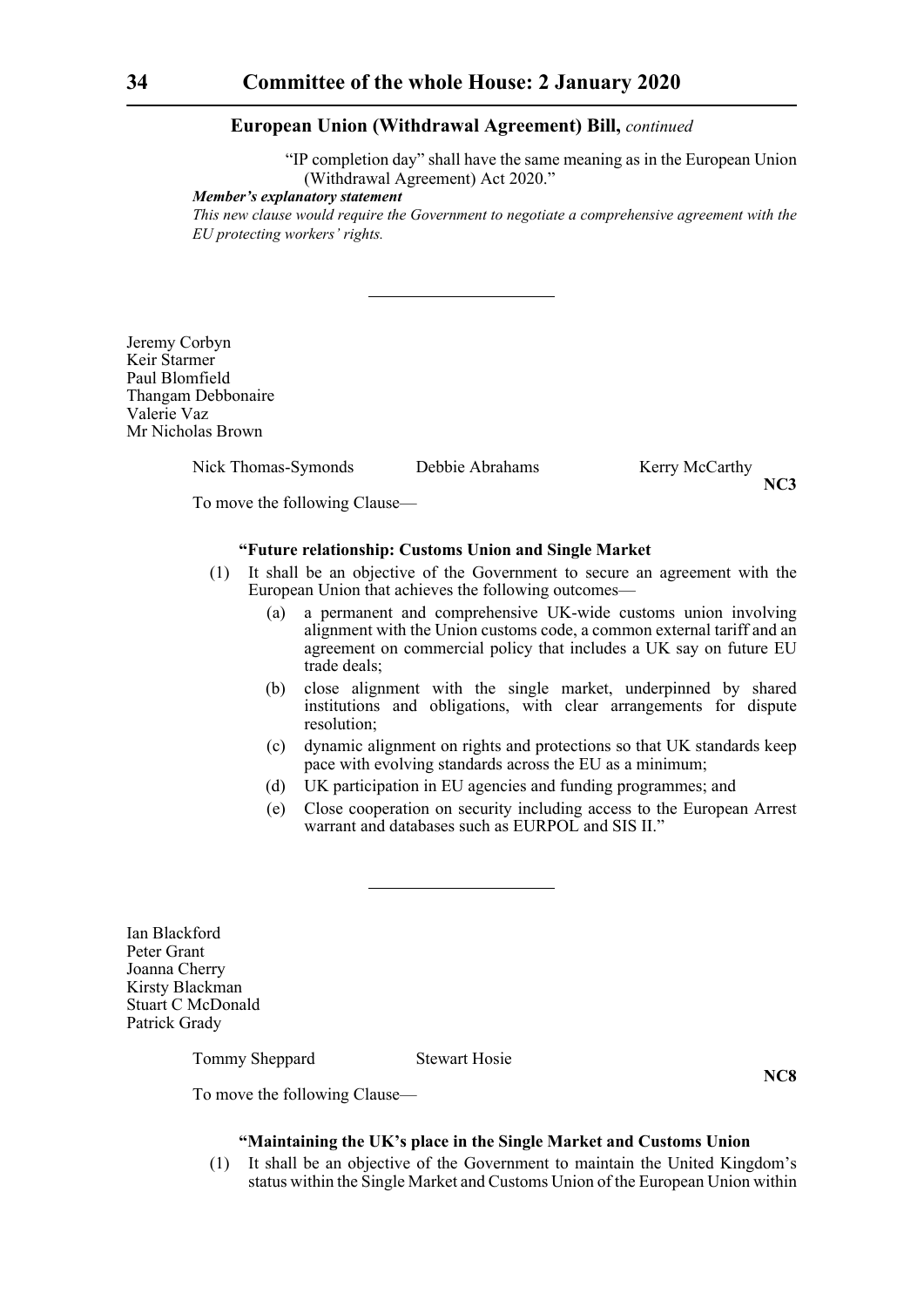the framework of the future relationship between the United Kingdom and European Union.

(2) A Minister shall lay before each House of Parliament a progress report on aims noted in subsection (1).

*Member's explanatory statement* 

*This new clause ensures that the UK Government will negotiate for the maintenance of the United Kingdom's membership of the single market and customs union.*

Debbie Abrahams

To move the following Clause—

**NC9**

# **"Probity of Minsters of the Crown in relation to UK withdrawal from EU**

- (1) Every Minister of the Crown has a duty to comply with the seven principles of public life (the Nolan principles) set out by the Committee on Standards in Public Life, which are honesty, integrity, selflessness, objectivity, leadership, accountability and openness.
- (2) Each Minister of the Crown holding office on or after the date in which this Act is passed must make a personal declaration to the Clerk of the Crown that he or she has fully complied with the Nolan principles in relation to the United Kingdom's withdrawal from the European Union.
- (3) The declaration in subsection (2) must be made by each Minister of the Crown before 31 March 2020 and at least once in each subsequent three-month period up to and including 31 March 2021 in which a Minister of Crown holds Ministerial office.
- (4) The Lord Chancellor must lay before each House of Parliament by 30 April 2021 a report on the declarations made by each Minister of the Crown under subsection (2).
- (5) It is an offence to make knowingly a declaration under subsection (2) or a report under subsection (4) which is materially inaccurate.
- (6) A person guilty of an offence under this section shall be liable—
	- (a) on summary conviction, to imprisonment for a term not exceeding six months, or to a fine not exceeding the statutory maximum or to both, or
	- (b) on conviction on indictment, to imprisonment for a term not exceeding five years."

Layla Moran

**NC10**

 $\vec{\mathcal{R}}$  To move the following Clause—

# **"Implementation period negotiating objectives: Erasmus+**

(1) It shall be an objective of the Government to secure an agreement within the framework of the future relationship of the UK and the EU before the end of the implementation period that enables the UK to participate in all elements of the Erasmus+ programme on existing terms after the implementation period ends ("the Erasmus+ negotiations").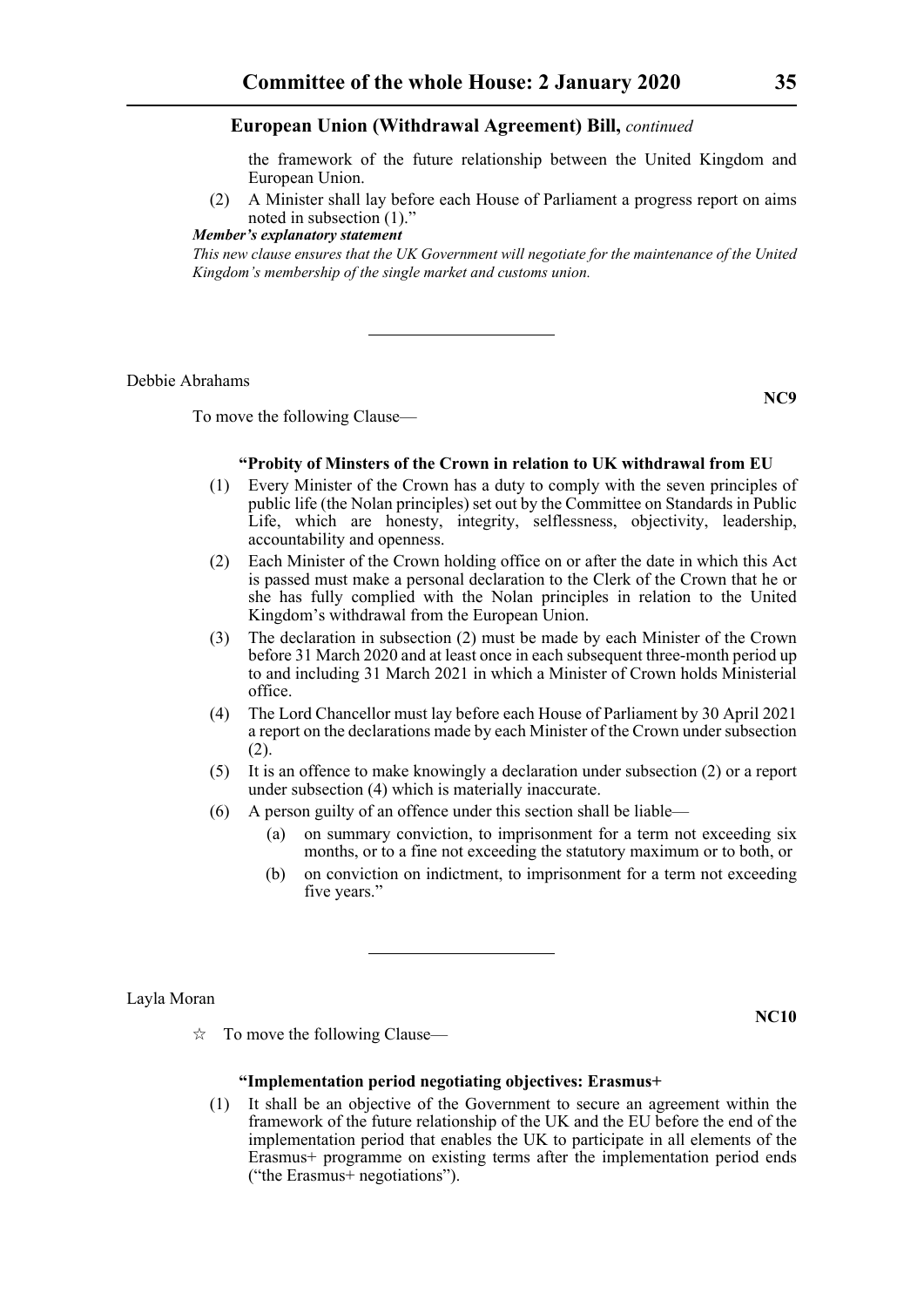(2) A Minister shall lay before each House of Parliament a progress report on the Erasmus+ negotiations within six months of this Act being passed."

*Member's explanatory statement* 

*This new clause would require the Government to seek to negotiate continuing full membership of the EU's Erasmus+ education and youth programme.*

Liz Saville Roberts Jonathan Edwards Ben Lake Hywel Williams

**NC16**

 $\hat{\mathbb{X}}$  To move the following Clause—

# **"Economic impact assessment**

- (1) A Minister of the Crown must—
	- (a) lay before each House of Parliament and
	- (b) submit to the Presiding Officers of each devolved legislature

a comprehensive economic impact assessment of potential outcomes arising from the conclusion of negotiations on the future relationship with the EU.

- (2) An assessment under subsection (1) must include—
	- (a) an analysis by NUTS1 and NUTS2 regions of the United Kingdom including (but not limited to)—
		- (i) impact on employment as both a nominal figure and percentage, and
		- (ii) impact on Gross Value Added;
	- (b) a sectoral analysis including but not limited to agriculture, health and social care, manufacturing, the aerospace industry, and financial services."

#### *Member's explanatory statement*

*This new clause would require the Government to produce an economic impact assessment on the future relationship negotiated with the European Union.*

Mr David Davis

**NC20**

 $\star$  To move the following Clause—

# **"UK-EU trade agreement: mutual recognition and standards**

- (1) The Government must, during and after the implementation period, seek as part of any future trade agreement between the United Kingdom and the European Union mutual recognition, adequacy or deemed equivalence arrangements across all product regulations and standards covered by the agreement in the following areas—
	- (a) goods,
	- (b) services,
	- (c) data protection,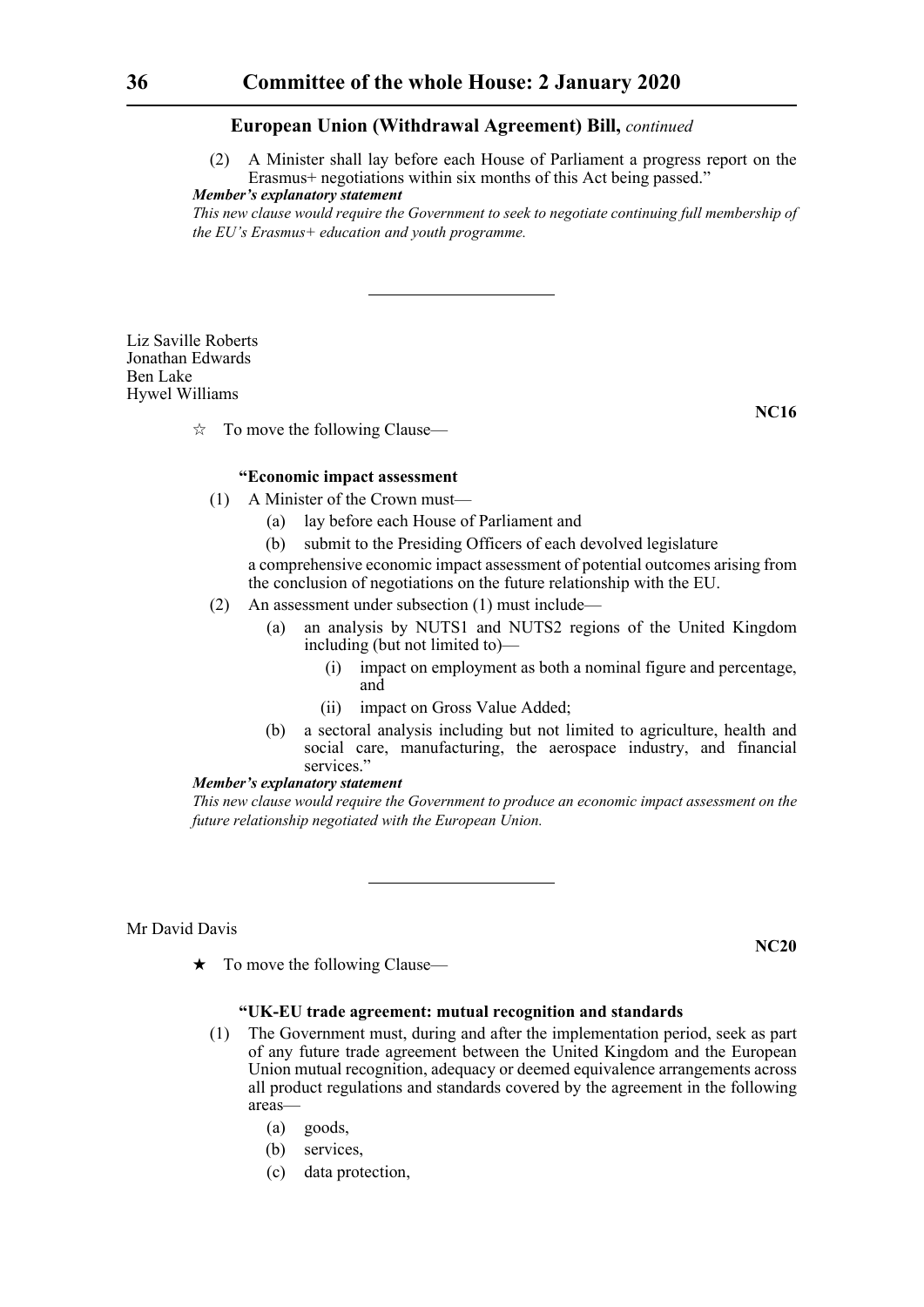- (d) environmental standards,
- (e) labour standards,
- (f) professional qualifications, and
- (g) any other technical regulations or standards which it seeks to negotiate.
- (2) Nothing in any trade agreement between the United Kingdom and the European Union shall prevent Parliament from enacting laws and setting technical regulations and standards within the United Kingdom.
- (3) "Technical regulations or standards" shall include any law, regulation or administrative action that affects the trade of goods, including agrifood and agricultural goods, including those covered by the World Trade Organisation's Technical Barriers to Trade Agreement and the World Trade Organisation's Sanitary and Phyto-Sanitary Agreement."

# *Member's explanatory statement*

*This new clause would mandate the Government to seek mutual recognition, adequacy or deemed equivalence arrangements on standards to be included in the future trade relationship, while preserving the right of Parliament to set laws and standards in the UK.*

Sir Edward Davey Mr Alistair Carmichael

 $\star$  To move the following Clause—

**NC29**

# **"Implementation period negotiating objectives: level playing-field**

- (1) It shall be an objective of the Government to secure an agreement within the framework of the future relationship of the UK and EU to secure agreements that achieve the following outcomes—
	- (a) close alignment with the European Union single market, underpinned by shared institutions and obligations, with clear arrangements for dispute resolution;
	- (b) dynamic alignment on rights and protections for workers, consumers and the environment so that UK standards at least keep pace with evolving standards across the EU as a minimum, and;
	- (c) participation in EU agencies and funding programmes, including for the environment, education, science, and industrial regulation.
- (2) A Minister of the Crown shall lay before each House of Parliament a progress report on each of the outcomes listed in subsection  $(1)$   $(a)$  to  $(c)$  within  $\overline{4}$  months of this Act being passed, and subsequently at intervals of no more than 2 months."

# *Member's explanatory statement*

*This new clause would require the UK Government to seek close alignment with the EU single market on key level playing-field provisions such as workers' rights and environmental and consumer standards and protections as part of its negotiations for the future relationship with the EU.*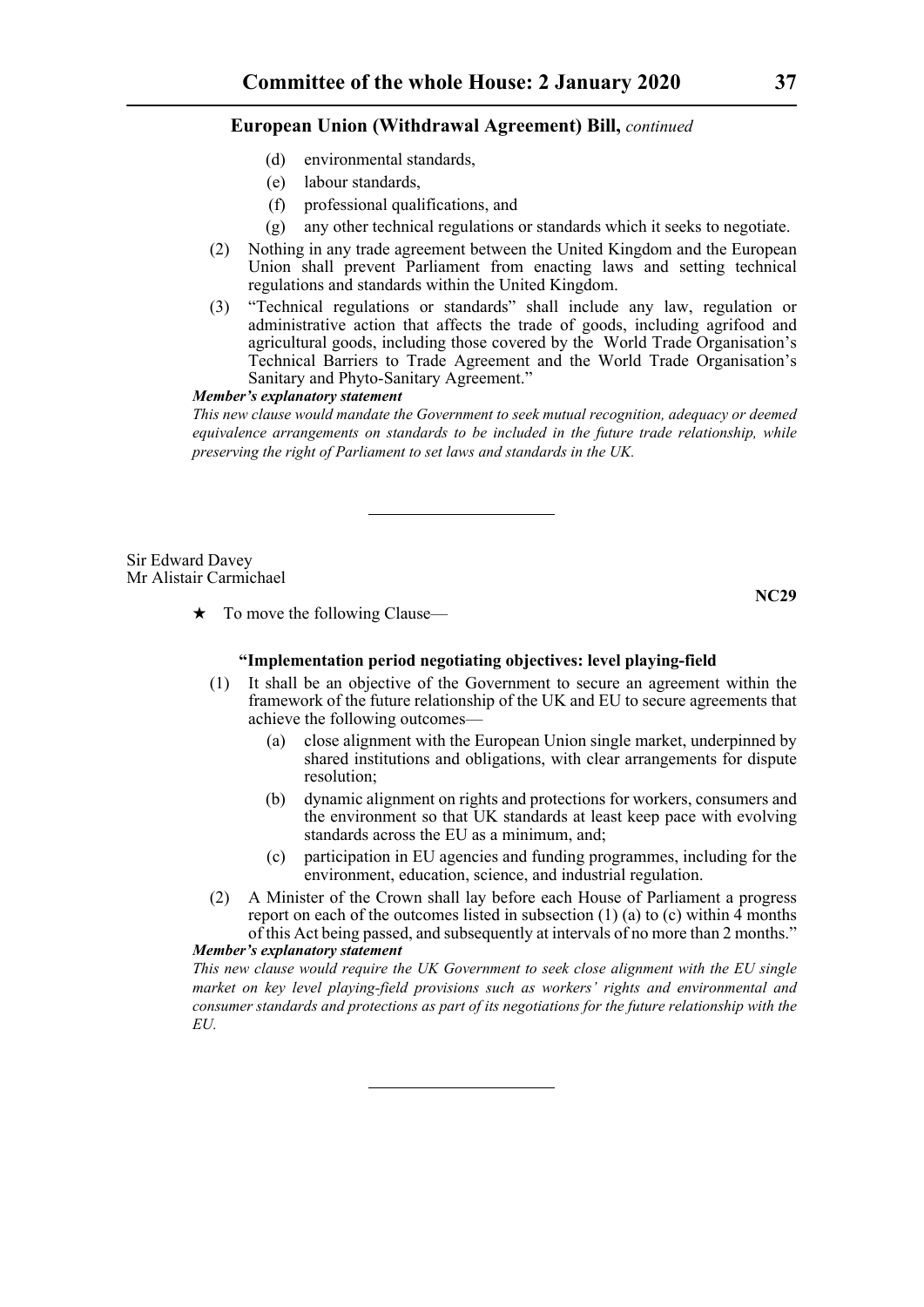Sir Edward Davey Mr Alistair Carmichael

 $\star$  To move the following Clause—

#### **"Maintaining the UK's place in the Single Market and Customs Union**

- (1) It shall be an objective of the Government to maintain the United Kingdom's status within the Single Market and Customs Union of the European Union within the framework of the future relationship between the United Kingdom and European Union.
- (2) A Minister of the Crown shall lay before each House of Parliament a progress report on the objective in subsection (1) within 4 months of this Act being passed, and subsequently at intervals of no more than 2 months."

#### *Member's explanatory statement*

*This new clause would require the UK Government to seek to keep the UK in the Single Market and the Customs Union as part of its negotiations for the future relationship with the EU.* 

Sir Edward Davey Mr Alistair Carmichael

 $\star$  To move the following Clause—

**NC31**

# **"UK participation in the European medicines regulatory network**

- (1) It shall be the objective of an appropriate authority to take all necessary steps to implement an international trade agreement which enables the UK to fully participate after exit day in the European medicines regulatory network partnership between the European Union, European Economic Area and the European Medicines Agency.
- (2) "Exit day" shall have the meaning set out in section 20 of the European Union (Withdrawal) Act 2018.
- (3) A Minister of the Crown shall lay before each House of Parliament a progress report on the objective in subsection (1) within 4 months of this Act being passed, and subsequently at intervals of no more than 2 months."

*Member's explanatory statement* 

*This new clause would require the UK Government to seek to maintain participation in the European medicines regulatory network as part of its negotiations for the future relationship with the EU.* 

Sir Edward Davey Mr Alistair Carmichael

 $\star$  To move the following Clause—

**NC32**

#### **"Maintaining the UK's membership of Euratom**

(1) It shall be an objective of the Government to maintain the United Kingdom's membership of the European Atomic Energy Community within the framework of the future relationship between the United Kingdom and European Union.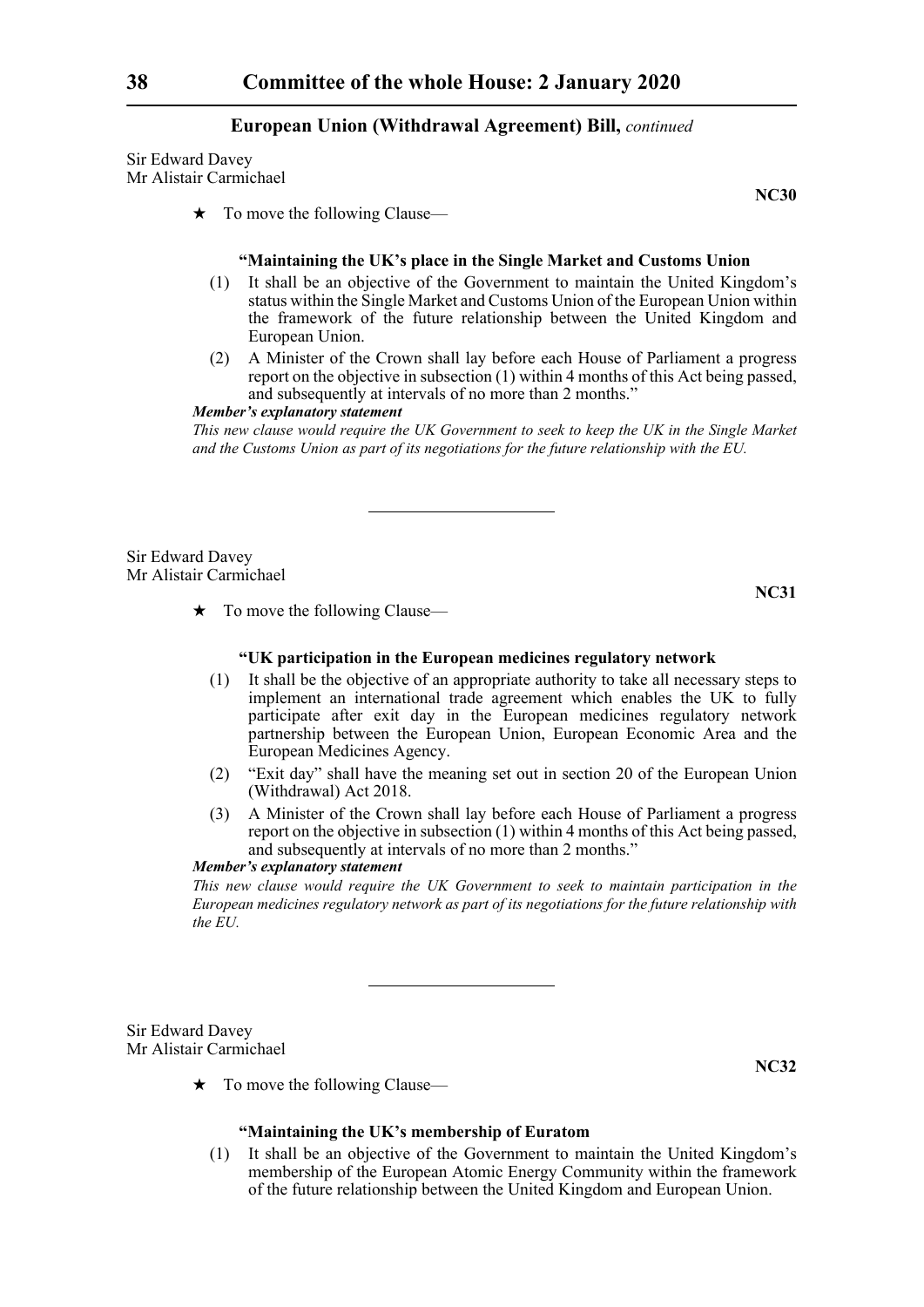(2) A Minister of the Crown shall lay before each House of Parliament a progress report on the objective in subsection (1) within 4 months of this Act being passed, and subsequently at intervals of no more than 2 months.".

*Member's explanatory statement* 

*This new clause would require the UK Government to seek to maintain the UK's membership of Euratom as part of its negotiations for the future relationship with the EU.* 

# Sir Edward Davey Mr Alistair Carmichael

**NC35**

# $\star$  To move the following Clause—

# **"Implementation period negotiating objectives: security partnership**

- (1) It shall be an objective of the Government to secure an agreement within the framework of the future relationship of the UK and EU to secure agreements that achieve the following outcomes—
	- (a) continued UK participation in the European Arrest Warrant,
	- (b) continued UK membership if Europol and Eurojust, and
	- (c) continued direct access for UK agencies to the following EU data-sharing tools—
		- (i) the Second Generation Schengen Information System (SIS II),
		- (ii) the European Criminal Records Information System (ECRIS),
		- (iii) the Prüm Decisions,
		- (iv) Passenger Name Record (PNR), and
		- (v) the Europol Information System (EIS).
- (2) A Minister of the Crown shall lay before each House of Parliament a progress report on each of the outcomes listed in subsection  $(1)$  (a) to (c) within  $\overline{4}$  months of this Act being passed, and subsequently at intervals of no more than 2 months."

#### *Member's explanatory statement*

*This new clause would require the UK Government to seek a comprehensive security partnership as part of its negotiations for the future relationship with the EU.*

Sir Edward Davey Mr Alistair Carmichael

**NC37**

 $\star$  To move the following Clause—

# **"Public inquiry into the events leading up to withdrawal**

(1) A Minister of the Crown must, within the period of 6 months beginning with the day on which this Act is passed, cause an inquiry to be held under the Inquiries Act 2005 into the events leading up to the United Kingdom's withdrawal from the EU.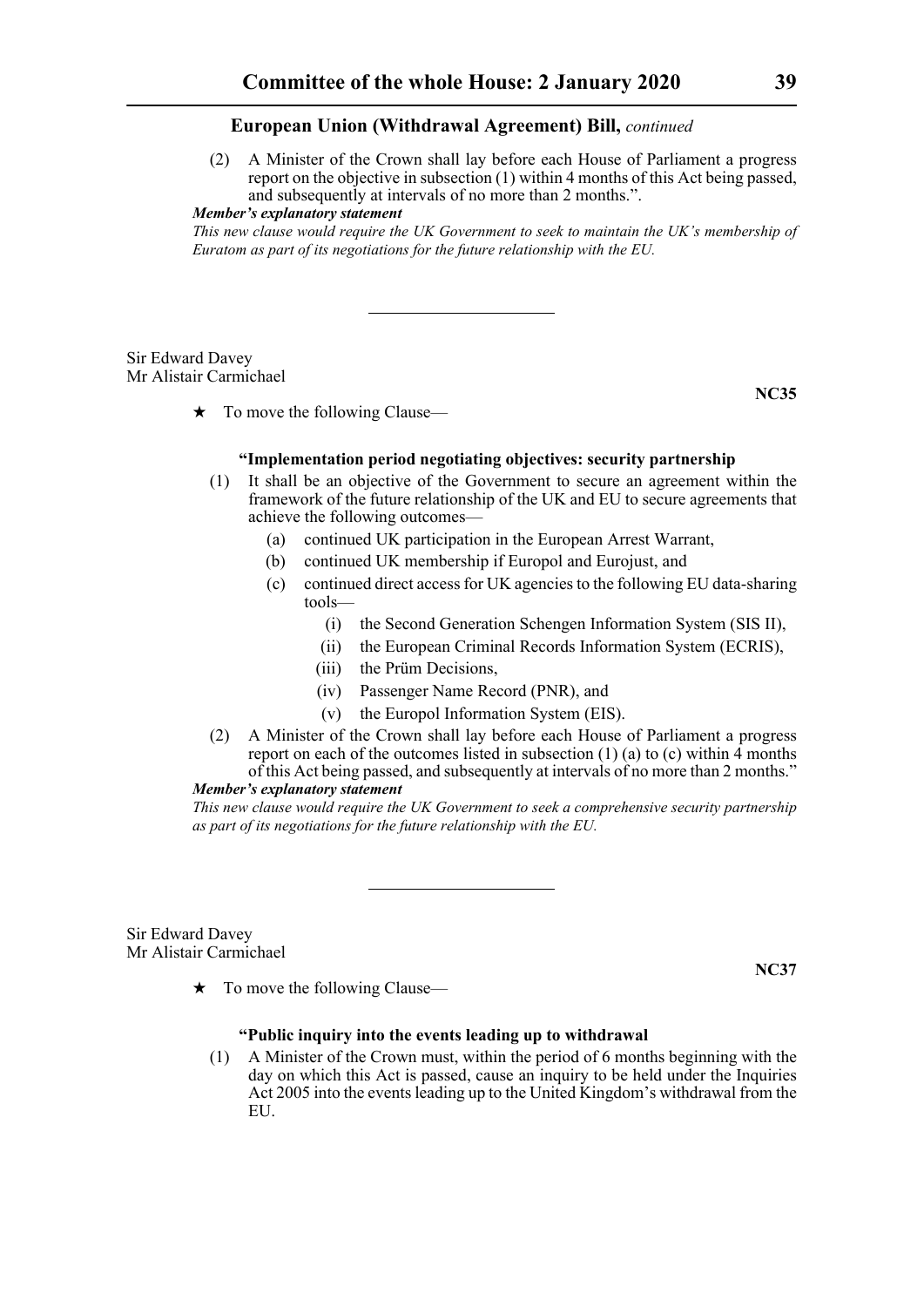- (2) The terms of reference of that inquiry, set out under section 5 of the Inquiries Act 2005, must include—
	- (a) the Government's decision to hold a referendum on EU membership in 2016,
	- (b) the financing and conduct of campaigners in the 2016 referendum,
	- (c) the Government's decision to invoke Article 50 of the Treaty on European Union in March 2017,
	- (d) the Government's strategy and approach to negotiating the United Kingdom's withdrawal from the EU,
	- (e) the Government's decision to also withdraw the United Kingdom from the European Atomic Energy Community,
	- (f) the Government's decision to also end free movement of persons between the United Kingdom and the European Economic Area, and
	- (g) the Government's decision not to hold a referendum on the terms of the United Kingdom's withdrawal from the EU."

#### *Member's explanatory statement*

*This new clause would require the Government to establish a statutory public inquiry into the events and decisions leading up to Brexit.*

#### Sir Edward Davey Mr Alistair Carmichael

**NC38**

 $\star$  To move the following Clause—

# **"Independent review of the impact of withdrawal**

- (1) The Secretary of State must arrange for an independent review of the impact of the United Kingdom's withdrawal from the EU in relation to each of the following periods—
	- (a) the initial one-year period, and
	- (b) each subsequent three-year period.
- (2) A review must be completed as soon as practicable after the end of the period to which the review relates.
- (3) The review must consider the impact of the United Kingdom's withdrawal from the EU on—
	- (a) the economy of the United Kingdom,
	- (b) national security,
	- (c) climate change and the environment,
	- (d) human rights, and
	- (e) social and economic rights.
- (4) As soon as practicable after a person has carried out a review in relation to a particular period, the person must—
	- (a) produce a report of the outcome of the review, and
	- (b) send a copy of the report to the Secretary of State.
- (5) The Secretary of State must lay before each House of Parliament a copy of each report sent under subsection (4)(b).
- (6) The Secretary of State may—
	- (a) make such payments as the Secretary of State thinks appropriate in connection with the carrying out of a review, and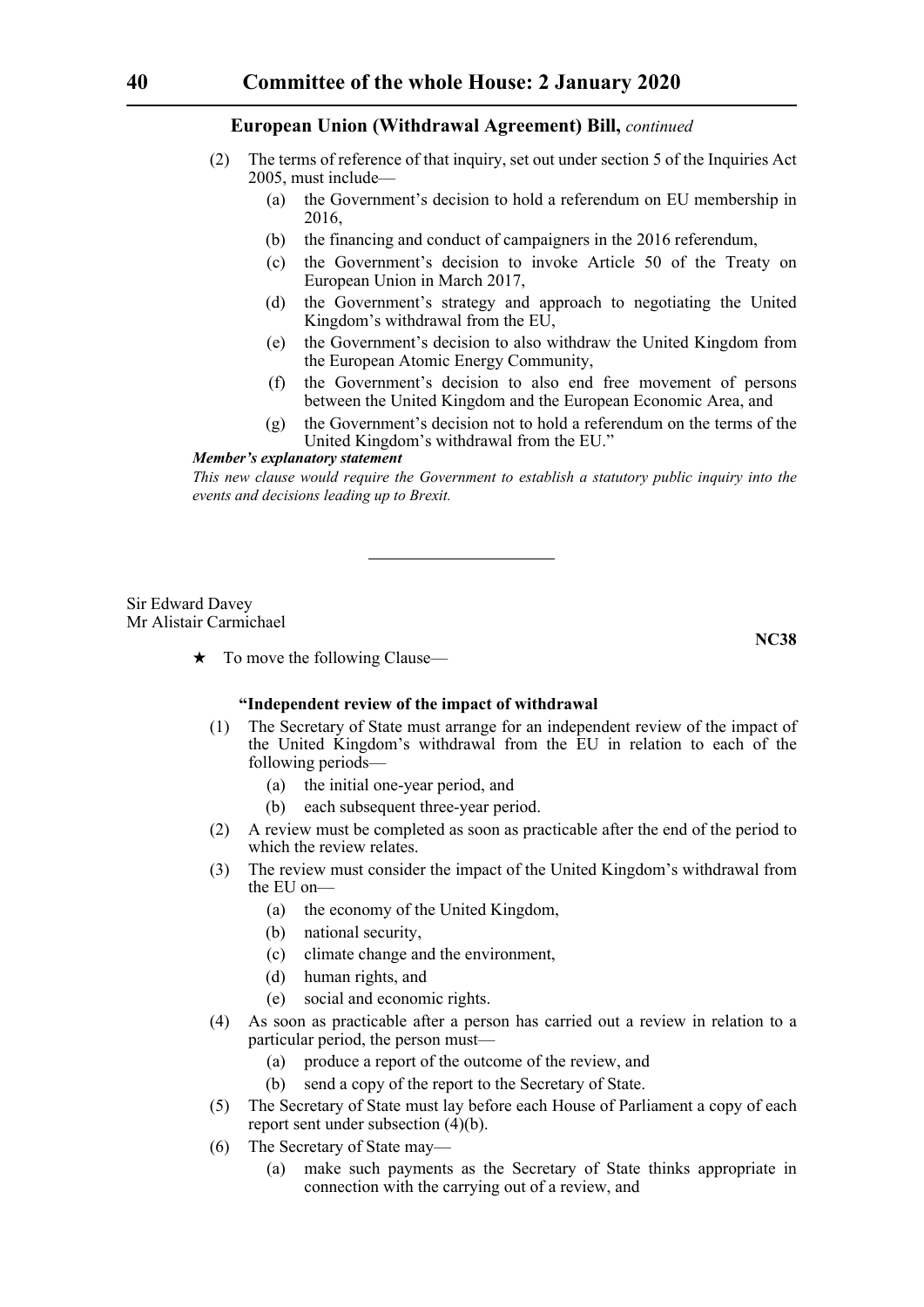make such other arrangements as the Secretary of State thinks appropriate in connection with the carrying out of a review (including arrangements for the provision of staff, other resources and facilities).

# (7) In this section—

- "initial one-year period" means the period of one year beginning on the day following exit day as defined in section 20(1) of the European Union (Withdrawal) Act 2018;
- "subsequent three-year period" means a period of three years beginning with the first day after the most recent of—
	- (a) the initial one-year period, or
	- (b) the most recent subsequent three-year period."

#### *Member's explanatory statement*

*This new clause would require the Government to publish regular independent reports on the impact of Brexit.*

# ORDER OF THE HOUSE [20 DECEMBER 2019]

That the following provisions shall apply to the European Union (Withdrawal Agreement) Bill:

#### *Committal*

1. The Bill shall be committed to a Committee of the whole House.

## *Proceedings in Committee*

- 2. Proceedings in Committee of the whole House shall be completed in two days.
- 3. The proceedings shall be taken on each of those days as shown in the first column of the following Table and in the order so shown.
- 4. The proceedings shall (so far as not previously concluded) be brought to a conclusion at the times specified in the second column of the Table.

#### **TABLE**

*Proceedings Time for conclusion of proceedings*

commencement of proceedings on

commencement of proceedings on

Four hours after the

the Bill on the first day

the Bill on the first day

Eight hours after the

First day

Clauses 1 to 6; new Clauses relating to Part 1 or 2; new Schedules relating to Part 1 or 2

Clauses 7 to 14; Schedule 1; Clause 15; Schedule 2; Clauses 16 and 17; new Clauses relating to Part 3; new Schedules relating to Part 3

Second day

Clauses 18 to 23; Schedule 3; Clauses 24 to 37; new Clauses relating to Part 4; new Schedules relating to Part 4 Two hours after the commencement of proceedings on the Bill on the second day